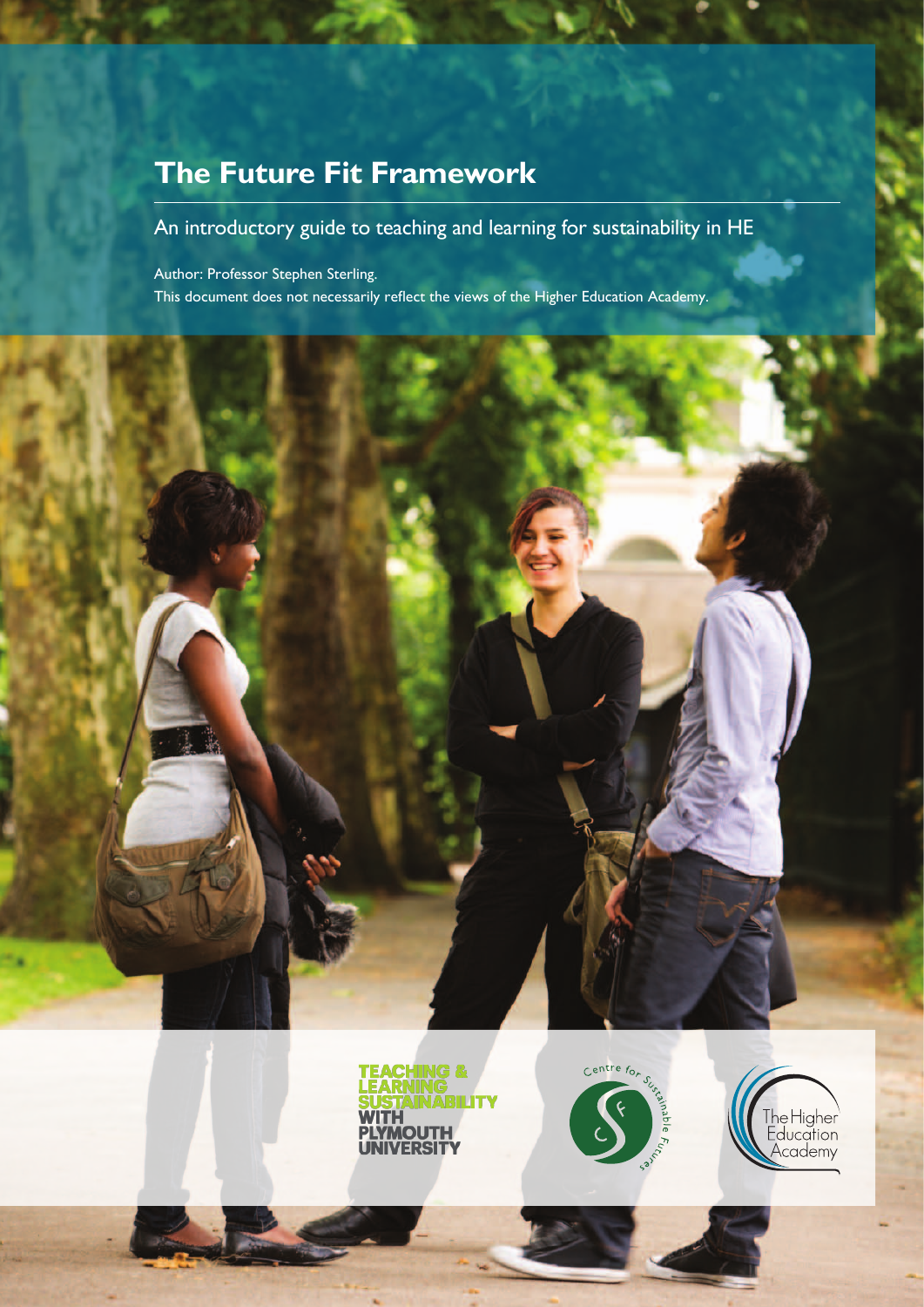# **The Future Fit Framework**

An introductory guide to teaching and learning for sustainability in HE

*Graduates are entering a volatile world and higher education needs to respond to challenging, rapidly changing socio-economic and environmental conditions.* HEFCE (2009, p7)

# **Q: Is higher education, and your university, and are your programmes and graduates 'future fit'?**

# **Who is this Framework for?**

**Sustainability relates to just about everything, so if you think 'this is nothing to do with me and my subject area', we invite you to suspend judgement and read further ...**

Sustainability and sustainable development concern ideas, understanding, values and skills that are highly relevant to today's society, economy and our environment – and to our individual and collective futures. So it's relevant to everyone, and to virtually all subject areas.

*... it is increasingly recognised that education for sustainable development and research into a sustainable future are the most significant contributions that universities can make to the problems of sustainability.*

Universities that Count Annual Report 2009-10

### **Here are some terms you may have heard:**

- **–** education for sustainable development (ESD);
- **–** education for sustainability (EfS);
- **–** education for a sustainable future;
- **–** sustainability education.

 $\left( \frac{1}{2} \right)$ 

They are broadly similar in meaning. But for ease of reference, we will use the term 'education for sustainable development' (ESD) as it is the one most often used. 'ESD' is also endorsed by government and international agencies such as UNESCO, which currently manages the UN Decade of Education for Sustainable Development (DESD) 2005-2014. There may be other equally valid terms used in your own subject area that touch on similar ground.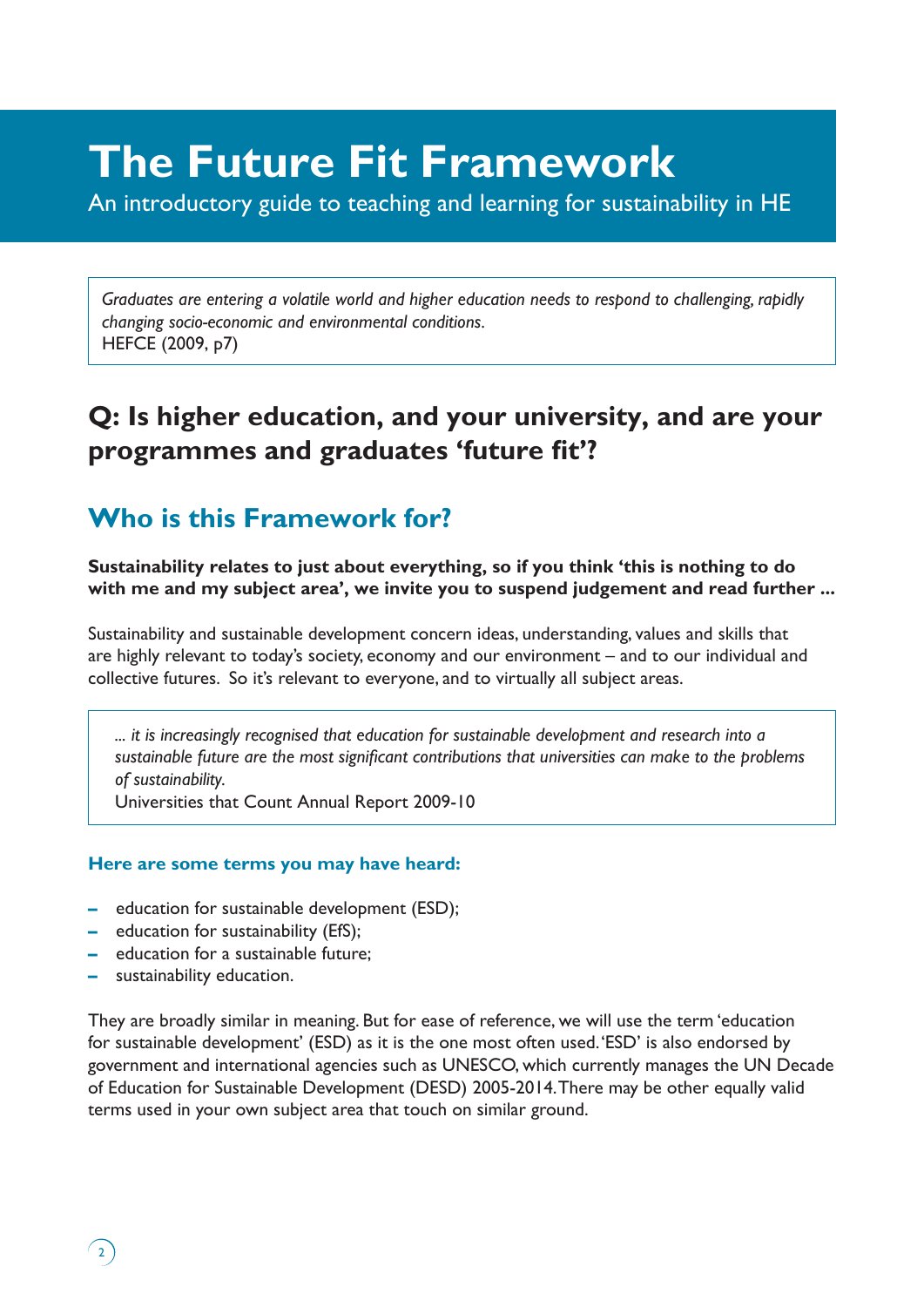If you're curious about this rising agenda and dimension of education policy and practice – or at the beginning of your (or your institutional) engagement, or even a good way down the road – this Framework is designed to help you.

**While this resource is primarily for academics – including curriculum and educational developers and practitioners – policy makers, senior managers and support staff who want to know more about ESD will also find it helpful.**

The Framework is specifically about teaching and learning, and does not cover other areas where sustainability is relevant such as research, campus management and organisational change. While many universities have made strides with regard to greening their campuses, *embedding sustainability in curricula* has often been a harder challenge. This Framework aims to encourage and help facilitate this process.

**The Framework was developed out of the experience of the Higher Education Academy (HEA) ESD Project, which ran from 2006-2011, and led the HEA's work on ESD. This work is now carried on as part of the HEA's overall programme, which identifies ESD as one of seven key priority areas.**

# **How to use this Framework**

 $\left(3\right)$ 

- **– The Framework is not designed as a 'cover to cover' read!** Everyone is busy, and some users will be more informed about sustainability education than others. Navigate to the section(s) that are of most interest or use. If you are already some way down the sustainability education road in relation to policy and/or practice, you can use this Framework to compare your existing work and help extend it.
- **– The format short texts, boxes, lists, links, etc. is intended to allow quick accessibility** and facilitate use of the material in any way that is appropriate to the user's needs.
- **– The concepts, ideas, models and discussion questions presented here are indicative**, and not in any way intended to be prescriptive or comprehensive. Sustainability, and education for sustainability, are still emerging, and are sometimes contentious fields of inquiry. So the material here is meant as a resource, to be used, tried out, interpreted, amended, critically discussed and, if useful to you, adapted as part of the individual and institutional learning process towards quality ESD provision.
- **–** Any part of the Framework, and particularly the 'key points' and 'discussion Qs', can be used as a stimulus for reflection and/or used in **staff development**.

The Framework is specifically intended as an introduction. For more detail on any area, exemplars and help, please go to the Resources section.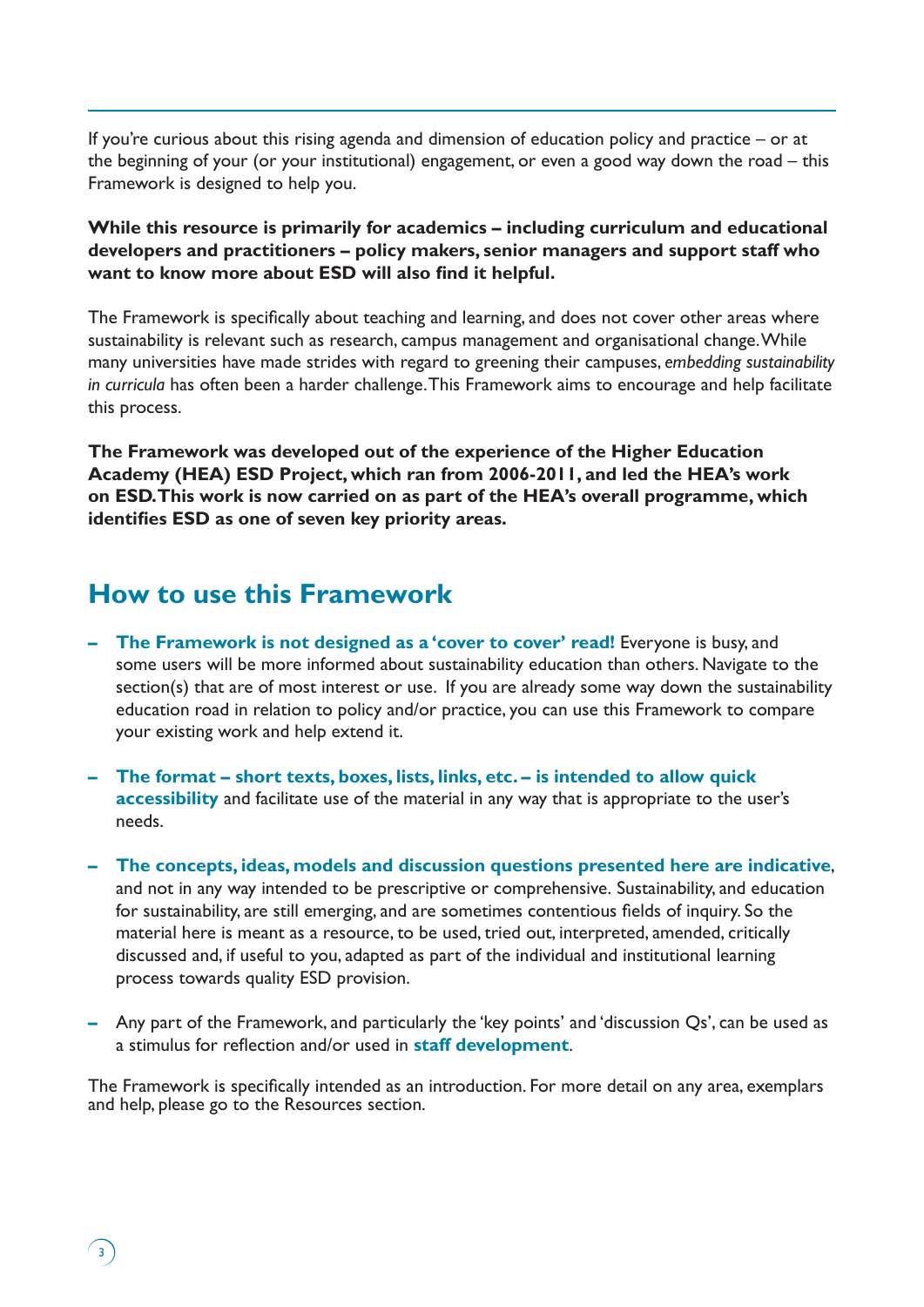# **Quick start:**

**Just refer to the Contents, and go to the sections that are of most interest and help to you.**



Each section is shown by a navigation compass icon followed by a one-sentence summary of what the section contains.

# **Institutional use**

Users are encouraged to adapt and adopt this Framework for use in their own institutions. While there is no copyright attached to the Framework, to encourage adoption, institutions are asked to credit this source fully.

### **Future revisions**

 $\sqrt{4}$ 

Please help us make this Framework more useful and relevant by giving us your feedback: please see 'Feedback sheet' in Appendices. This will help us make improvements that will benefit everybody.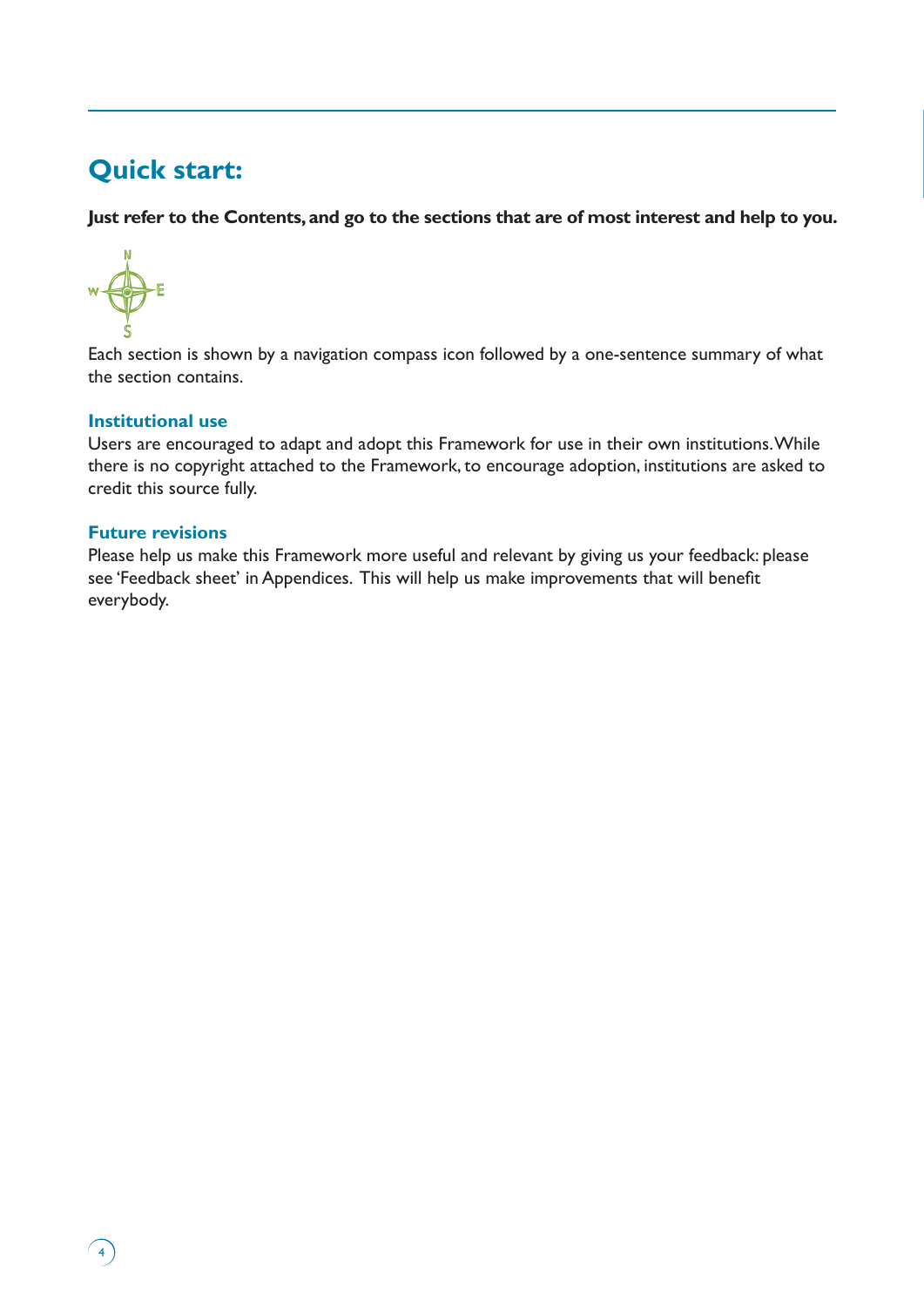# **Contents**

| <b>I</b> Introduction                                                                                                                                                                                                     | Page 7                                           |
|---------------------------------------------------------------------------------------------------------------------------------------------------------------------------------------------------------------------------|--------------------------------------------------|
| Why this 'Future Fit Framework'?<br>What can ESD do for me?<br>But what is education for sustainable development (ESD)?<br>What is sustainable development?<br>Three tricky words: why is it difficult to 'pin down' ESD? | Page 7<br>Page 8<br>Page 8<br>Page 10<br>Page II |
| 2 Why bother?                                                                                                                                                                                                             | Page 12                                          |
| The wider context and employment: heading for a different world<br>Policy and mandate<br>Education and quality                                                                                                            | Page 12<br>Page 16<br>Page 18                    |
| <b>3 Graduates fit for the future?</b>                                                                                                                                                                                    | Page 20                                          |
| Sustainability literacy and skills                                                                                                                                                                                        | Page 21                                          |
| <b>4 Where to start?</b>                                                                                                                                                                                                  | Page 24                                          |
| Getting going at individual or team level<br>When more established – the wider institution                                                                                                                                | Page 24<br>Page 25                               |
| <b>5 Barriers and pathways</b>                                                                                                                                                                                            | Page 26                                          |
| <b>6 Objections and answers</b>                                                                                                                                                                                           | Page 29                                          |
| <b>7 Key concepts and values</b>                                                                                                                                                                                          | Page 31                                          |
| Concepts<br><b>Values</b>                                                                                                                                                                                                 | Page 31<br>Page 34                               |
| <b>8 ESD pedagogies</b>                                                                                                                                                                                                   | Page 36                                          |
| Challenges and shifts<br>Sustainability pedagogies<br>Assessment                                                                                                                                                          | Page 36<br>Page 38<br>Page 39                    |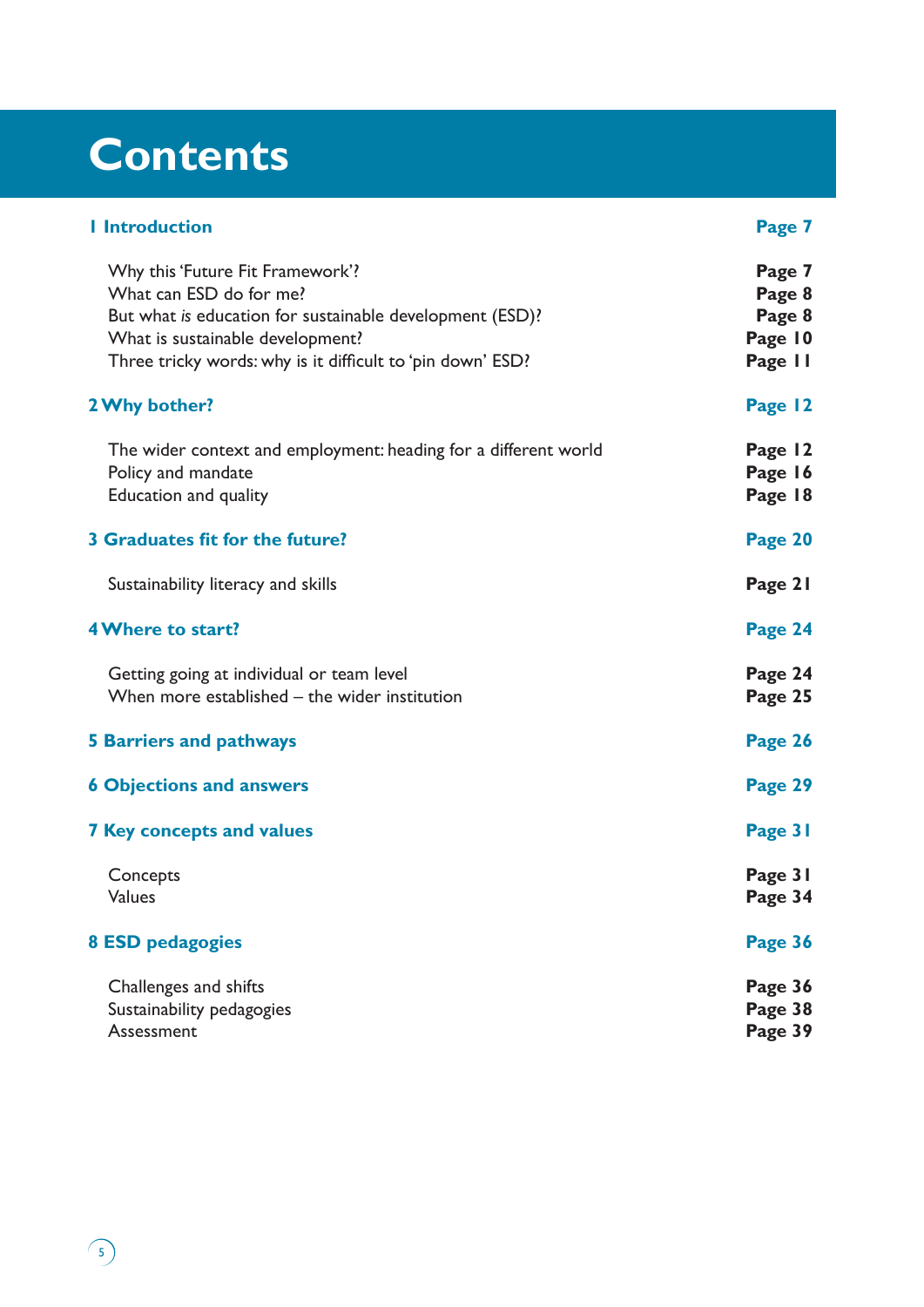| <b>9 ESD in the disciplines</b>                                                                                                                                                                                                                                                                                                                                                              | Page 40                                                                   |
|----------------------------------------------------------------------------------------------------------------------------------------------------------------------------------------------------------------------------------------------------------------------------------------------------------------------------------------------------------------------------------------------|---------------------------------------------------------------------------|
| The contribution of disciplines and subject areas<br>The Higher Education Academy's discipline specific work on ESD                                                                                                                                                                                                                                                                          | Page 40<br>Page 44                                                        |
| <b>10 Simple change tools</b>                                                                                                                                                                                                                                                                                                                                                                | Page 50                                                                   |
| The '4 Rs model'<br>Four key questions: getting the discussion going<br>What can I do today, next week ?<br>Curriculum strategies                                                                                                                                                                                                                                                            | Page 50<br>Page 51<br>Page 51<br>Page 52                                  |
| <b>II Teaching/CPD activities</b>                                                                                                                                                                                                                                                                                                                                                            | Page 53                                                                   |
| 12 Research and ESD                                                                                                                                                                                                                                                                                                                                                                          | Page 55                                                                   |
| <b>13 Resources</b>                                                                                                                                                                                                                                                                                                                                                                          | Page 56                                                                   |
| Key websites<br>Help guides<br>Key policy papers and reports<br><b>Useful books</b><br>Useful web resources - USA and Canada<br>International ESD                                                                                                                                                                                                                                            | Page 56<br>Page 57<br>Page 58<br>Page 59<br>Page 59<br>Page 60            |
| <b>References</b>                                                                                                                                                                                                                                                                                                                                                                            | Page 61                                                                   |
| <b>Appendices</b>                                                                                                                                                                                                                                                                                                                                                                            | Page 65                                                                   |
| I Future Fit Framework - feedback sheet<br>2 Embedding ESD in the HE curriculum - drivers and limiters<br>3 Embedding ESD in the curriculum - tactics and ideas<br>4 The University of Melbourne Graduate Attributes Statement<br>5 Indicative list of sustainability concepts<br>6 A basic ESD audit tool<br>7 The Higher Education Academy's work in education for sustainable development | Page 66<br>Page 67<br>Page 68<br>Page 71<br>Page 73<br>Page 74<br>Page 75 |

6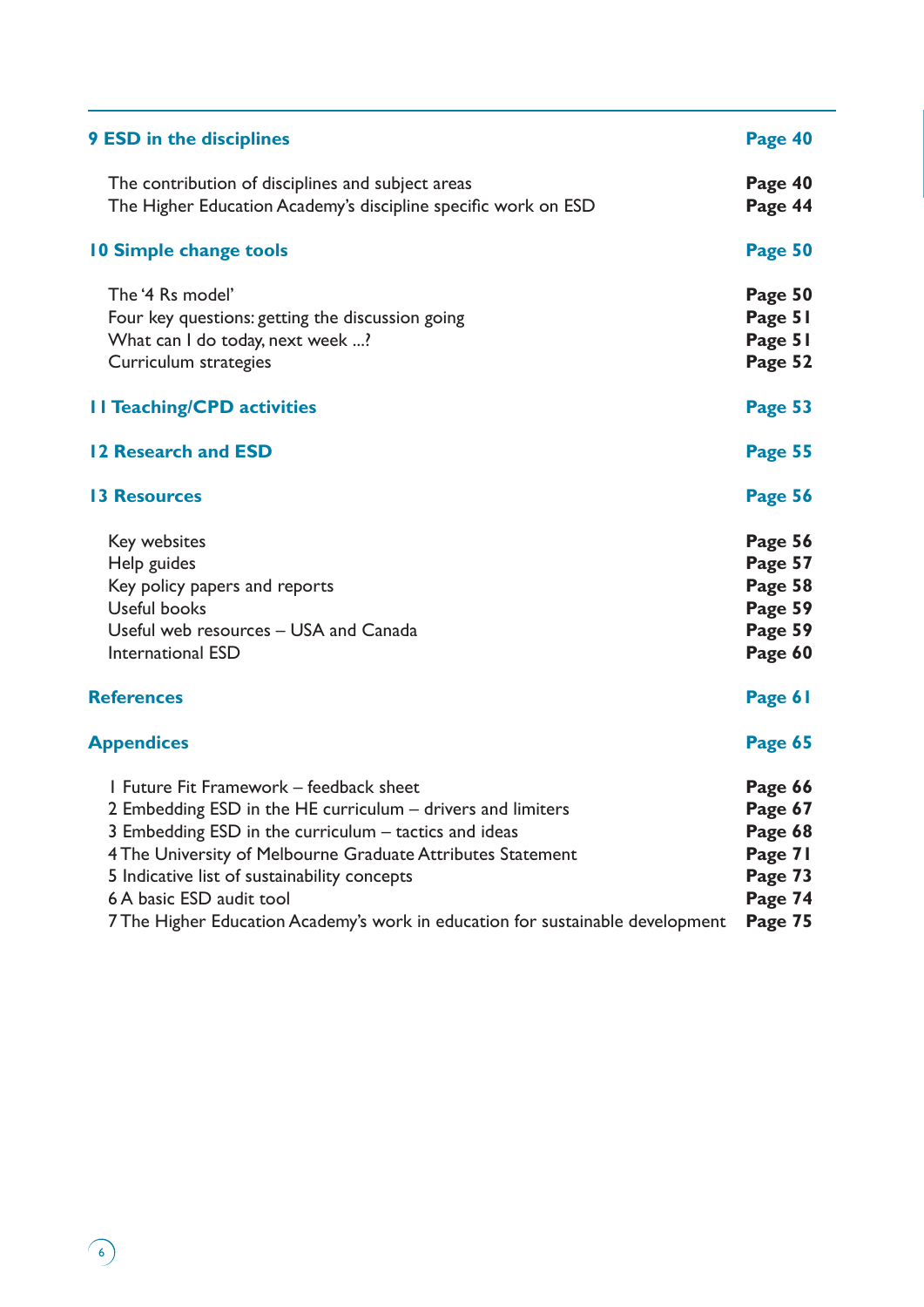# **1 Introduction**



**This section outlines the rationale for the Framework (1.1), summarises how sustainability education relates to existing HE agendas (1.2), reviews briefly the key concepts of education for sustainable development (1.3; 1.5) and sustainable development (1.4).**

# **1.1 Why this 'Future Fit Framework'?**

# **Do you identify with these statements?**

- **–** 'I'm really busy, I've no time to take anything else on board!';
- **–** 'I've got enough agendas to deal with already';
- **–** 'There's enough change going on in HE already'.

# **Probably ... but how about these too?**

- **–** 'I'm concerned for the future';
- **–** 'I recognise that we need to prepare students for a rapidly changing society and uncertain future';
- **–** 'I wonder if we do enough in this regard at our university or college?'

If so, you might welcome this introductory help guide on 'education for sustainable development' (ESD) or 'sustainability education'. While there is a good deal of material available in this area, it has been the experience of the Higher Education Academy ESD Project over recent years, that busy people want:

- **–** some guidance on the nuts and bolts of ESD;
- **–** a digest of key ideas;
- **–** some pointers on next steps and resources.

# **Misconceptions**

 $\mathcal{L}_{7}$ 

|        | $ESD$ is <i>not</i> : $-$ a separate subject or discipline;  |
|--------|--------------------------------------------------------------|
| $\sim$ | separate from and unrelated to other HE agendas such as      |
|        | employability, enterprise, quality and internationalisation; |
|        | $-$ just about 'the environment';                            |
|        | $-$ a passing fad.                                           |
|        |                                                              |

If this could be you, please read on ...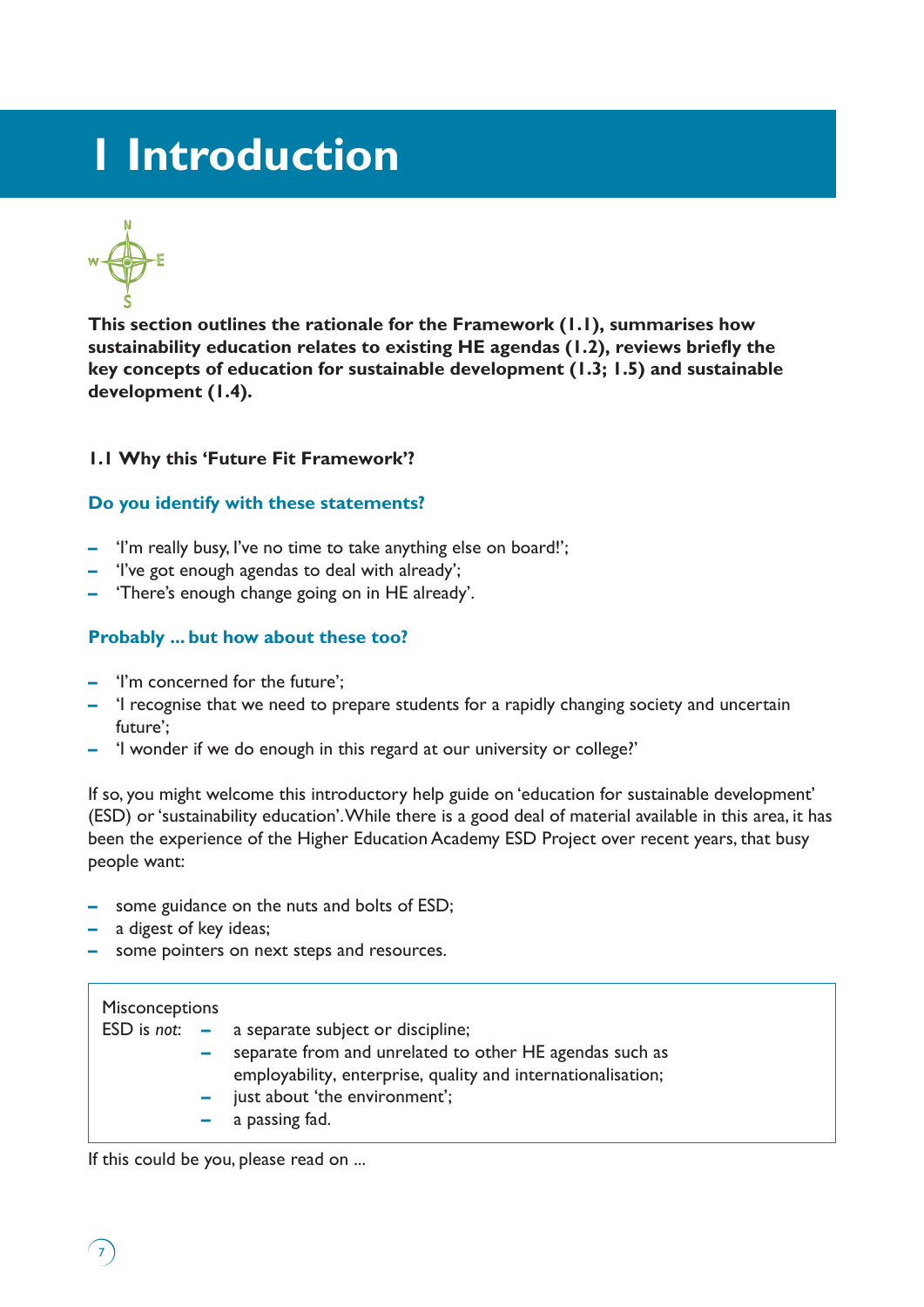### **1.2 What can ESD do for me?**

Section 2 looks at 'Why bother?' in some detail. But in sum here – if you have never thought about sustainability education, or have only touched on it, there are a number of reasons to engage, or engage further:

- **Student interest:** HE is in a state of rapid change not least with regard to its funding base, where students will have much greater influence on provision. There is evidence that, increasingly, students are expecting HE institutions to address sustainability-related issues. According to an NUSS study for the HEA (Bone and Agombar 2011) 35% of first-year students said that the environmental credentials of their university were important in selecting a place to study, and just under 40% believed that how seriously their university took global development issues was important.
- **– Relevance**: Sustainability education can be helpful by introducing immediate context (local, regional, global and 'in the news' relevance) to lectures, renewal of and diversity in pedagogic approaches, and better motivation among staff and students. It can make a major contribution to personal development planning (PDP) and building the kinds of graduate attributes that many HEIs currently aspire to.
- **– Community links:** It is rich in potential with regard to both students undertaking placements, work experience and voluntary activity as a formal part of their course, and links between a university and the wider community including businesses or industry (local or national).
- **– Quality agenda:** There is increasing interest in the links between the quality agenda and sustainability education, and the potential of the latter to raise performance and profile and help innovation.
- **– Sustainability performance:** Many universities are striving to improve their sustainability credentials and performance as measured by the People and Planet Green League (http:// peopleandplanet.org/greenleague) and the environmental and social responsibility scheme Learning in Future Environments (http://www.thelifeindex.org.uk/). Curriculum, teaching and learning are increasingly seen as a key part of these efforts.
- **– Employers' views:** There is growing evidence that employers are seeking graduates with 'green' and 'sustainability' skills (BITC 2010) in relation to the low carbon economy, and uncertainty in socio-economic conditions.

### **1.3 But what** *is* **education for sustainable development (ESD)?**

 $\left( 8\right)$ 

**Key point: In essence, ESD is about the kinds of education, teaching and learning that appear to be required if we are concerned about ensuring social, economic and ecological well-being, now and into the future.**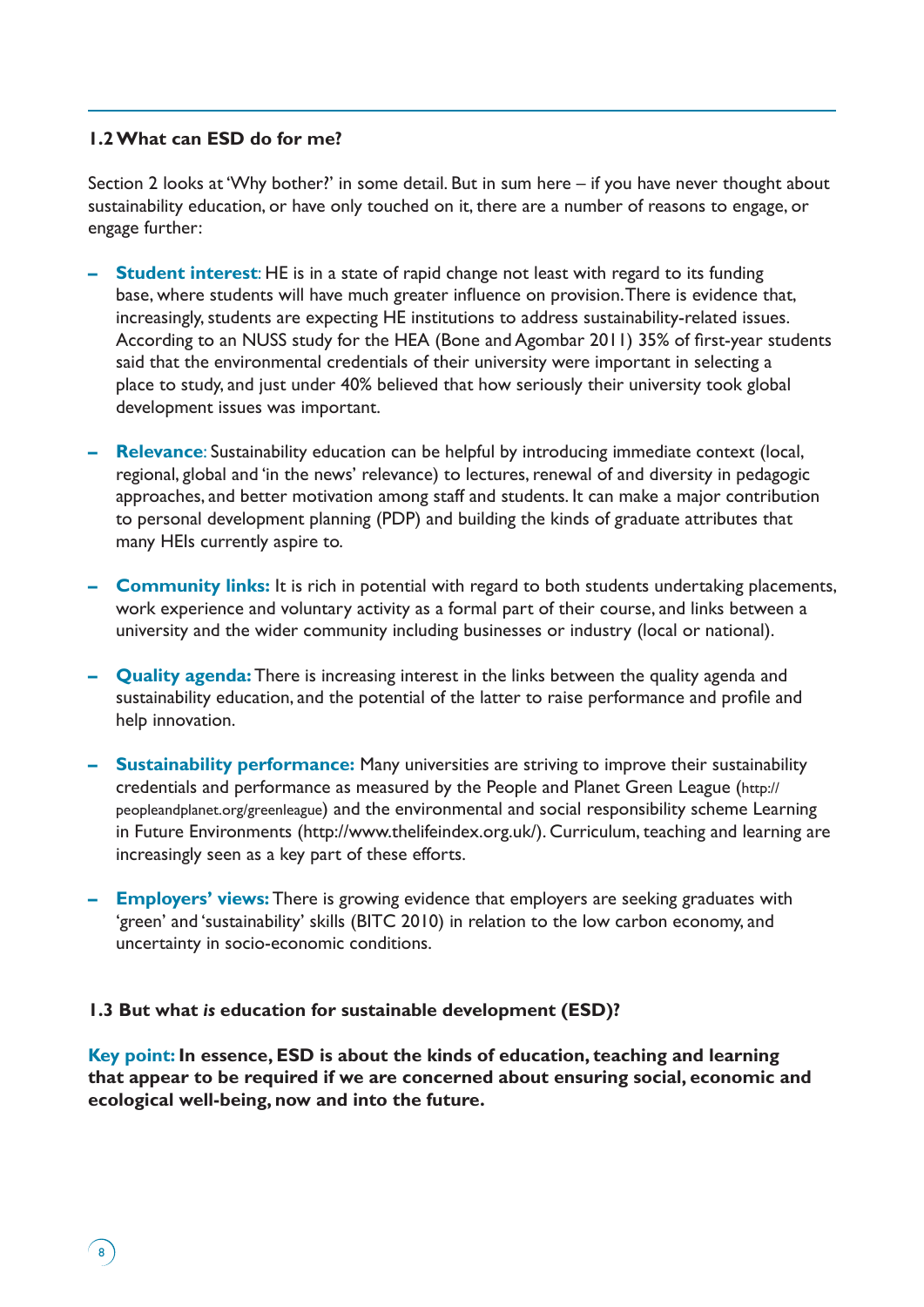It carries the assumption that the quality and kinds of education, teaching and learning that we are engaged in have a direct bearing on this well-being, or quality of life, positively or negatively.

### **Here are some definitions:**

*Education for sustainable development (ESD) is a vision of education that seeks to balance human and economic well-being with cultural traditions and respect for the earth's natural resources.*  (UNESCO undated) http://www.unesco.org/education/tlsf/extras/img/DESDbriefWhatisESD.pdf

*ESD is about the learning needed to maintain and improve our quality of life and the quality of life of generations to come ... ESD enables people to develop the knowledge, values and skills to participate*  in decisions about the way we do things individually and collectively, both locally and globally, that will *improve the quality of life now without damaging the planet for the future.* (Sustainable Development Education Panel Report 1998)

In sum, contemporary and future socio-economic and environmental challenges set an overarching context for higher education as a whole, not least, indicating the kind of aptitudes, understanding and competencies that may be needed by our graduates, both now and for an uncertain future. This is recognised by many students (Bone and Agombar 2011).

*ESD is essential for the achievement of a sustainable society and is therefore desirable at all levels of formal education and training, as well as in non-formal and informal learning.*  (Council of the European Union 2010)

Similarly, global challenges also raise questions about the adequacy of the kinds of attributes and skills with which graduates currently enter the social and employment worlds.

### **In a nutshell:**

໌ງົ

sustainability education prepares people to cope with, manage and shape social, economic and ecological conditions characterised by change, uncertainty, risk and complexity.

Further, with all universities now involved in carbon management plans, as well as seeking savings with resources, the need to go beyond technical measures and develop an aware and engaged staff/ student community puts sustainability education, both formal and informal, at centre stage.

It is relevant to – and ideally takes place across – four domains: the personal; the professional, the organisational (HEI); and the social or community level.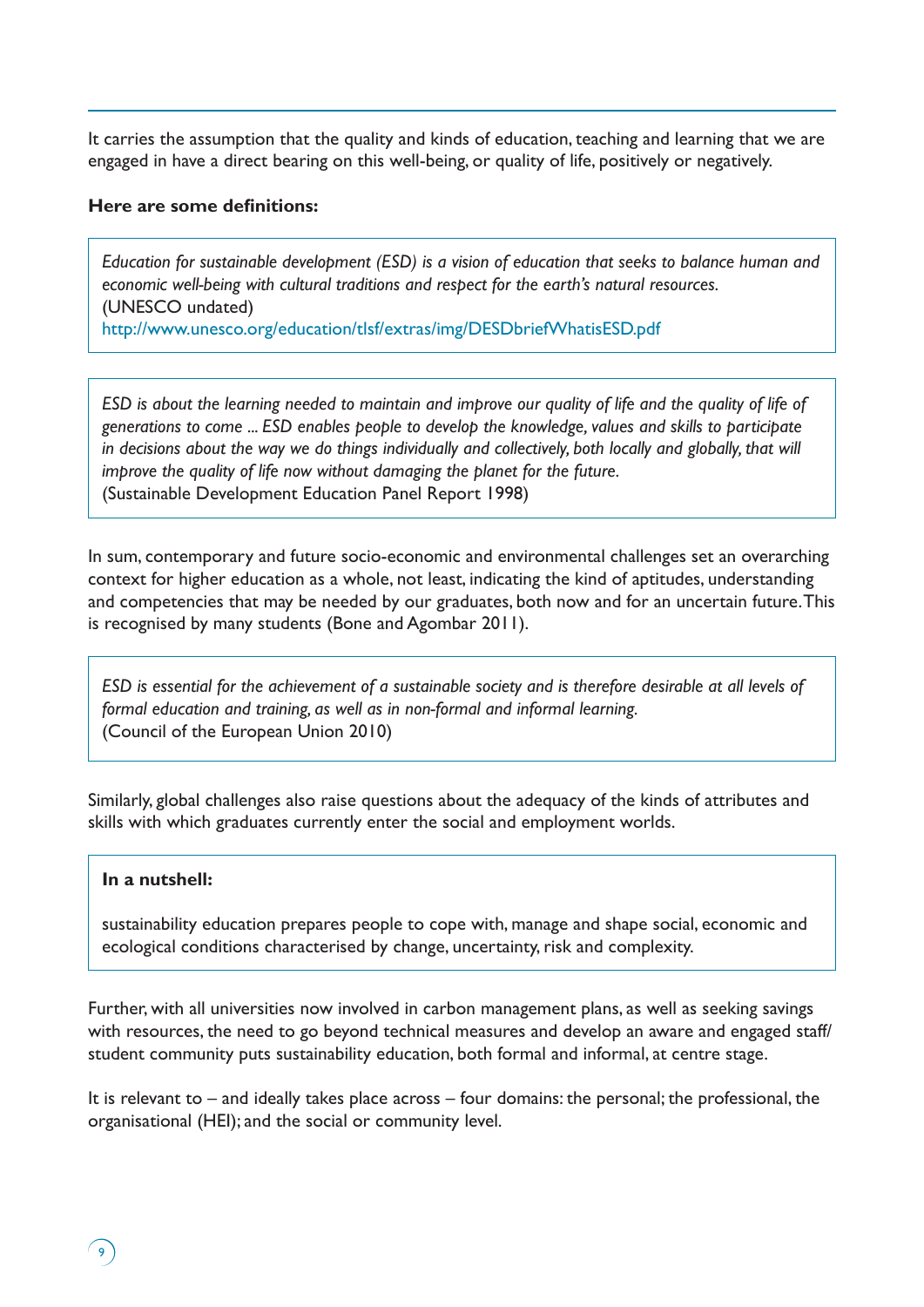### **ESD is flourishing in those universities where it is:**

**–** embedded in the curriculum;

 $\bigg(10\bigg)$ 

- **–** part of the culture of the university;
- **–** seen in relation to (rather than separate from) other agendas such as employability, internationalisation and enterprise;
- **–** linked to sustainability initiatives and learning in the wider community.

# **1.4 What is sustainable development?**

'Sustainable development' describes the processes and activities that help ensure social, economic and ecological wellbeing, at any focus – local, regional, global – where these three dimensions are seen as systemically interdependent and inseparable. By contrast, unsustainable development has a deleterious effect on at least one of these dimensions of wellbeing.

Sustainability is at the heart of the Earth Charter Initiative, an international declaration of fundamental ethical principles for building a just, sustainable and peaceful global society in the 21st century. Its mission is to:

*... promote the transition to sustainable ways of living and a global society founded on a shared ethical framework that includes respect and care for the community of life, ecological integrity, universal human rights, respect for diversity, economic justice, democracy, and a culture of peace*. (See: http://www.earthcharterinaction.org/content/)

*Most people in the world today have an immediate and intuitive sense of the urgent need to build a sustainable future. They may not be able to provide a precise definition of sustainability ... but they clearly sense the danger and the need for informed action.* (UNESCO 1997, p7)

Interest and activity in sustainable development is driven by rising concern in public life and wider society as people in all sectors become increasingly aware of the negative impact and threat of sustainability issues – such as climate change, economic vulnerability, social inequity, resource depletion and species loss in conditions of increasing global population – as well as of positive opportunities to develop more sustainable lifestyles and economic activities.

# **Key point: In essence, sustainability is about trying to ensure a society, economy and ecology that are viable now and long-term.**

Evidence suggests we may be on the cusp of very different patterns of social and economic organisation, in response to the end of cheap energy and the threat of climate change - necessarily towards low carbon, low waste, resource efficient, and possibly more localised economies. Such changes are increasingly reflected in government and business rhetoric. There is growing awareness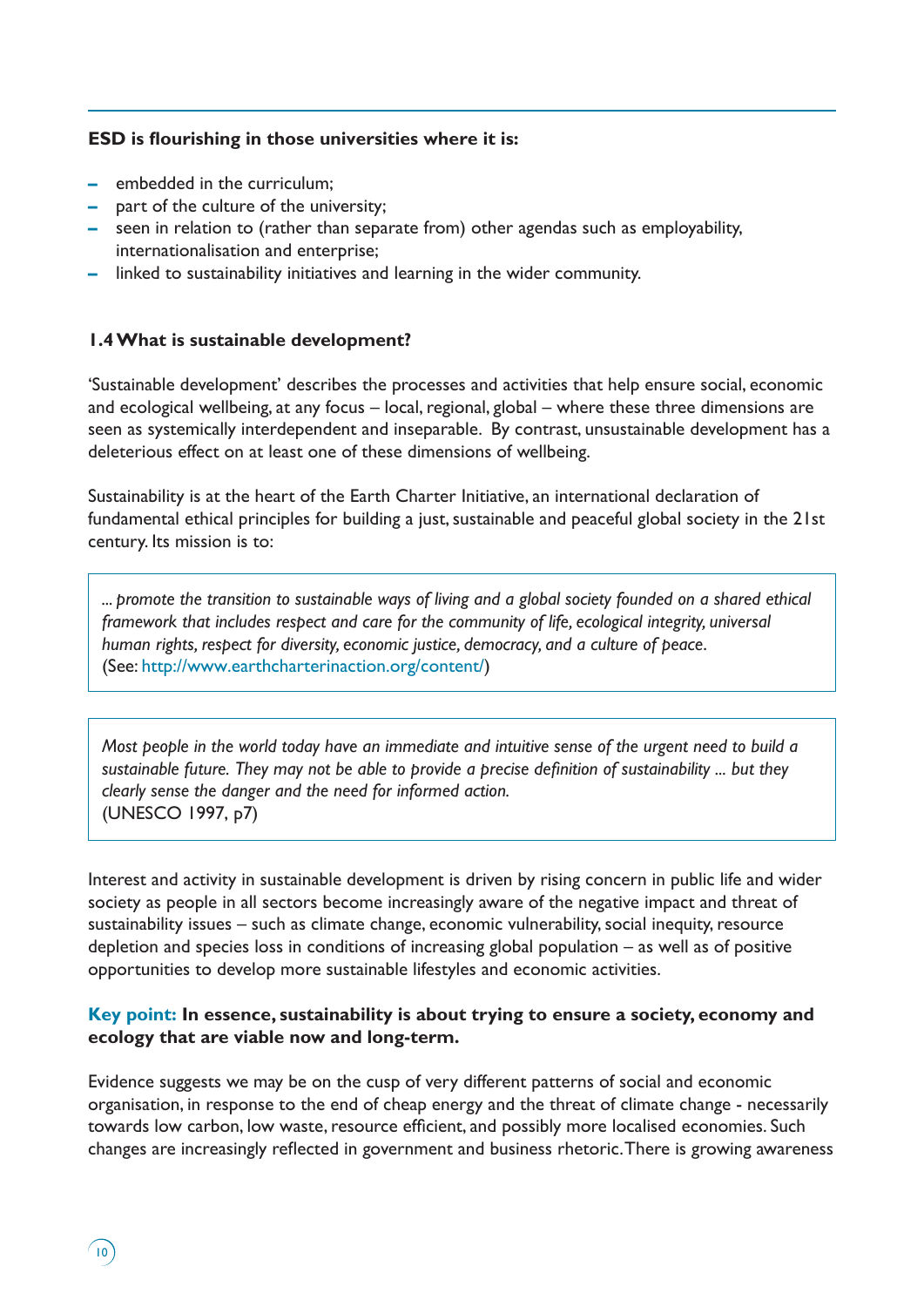that we need to rethink many past patterns of economic and social organisation if we are to assure the future (UN Economic and Social Council, 2011).

*The European Union faces a considerable number of interlinked challenges in the early 21st century, including the economic and social consequences of the global financial crisis, climate change, declining water and energy resources, shrinking biodiversity, threats to food security and health risks.*  (Council of the European Union 2010)

Whatever transpires, it is clear that our graduates are faced by very different conditions than those of a generation ago, and will need capabilities to cope with conditions of uncertainty, complexity and rapid change, as well as to contribute positively to a more sustainable, safe and secure future.

The role of universities in developing graduates who are 'global citizens' – that is, they better understand how the world works, their own responsibilities, and the sustainability or otherwise of many activities – is arguably one of the most significant and pressing issues for higher education in the 21st century. The rise to prominence of ESD in higher education in recent years marks a significant step towards fostering 'global citizens' who are central to building a safer and more sustainable future.

### **1.5 Three tricky words: why is it difficult to 'pin down' ESD?**

 $\left( \Pi \right)$ 

Some academics find ESD frustrating. They have a sense it's important and relevant but 'what is it exactly?' It seems to be about everything, but without more specificity, it's hard to tie down, and this makes it difficult to approach and integrate into current programmes.

There are no clear or obvious content boundaries, holistic and interdisciplinary approaches are implied, ethical dimensions often arise, and the ground is shifting by the day – as is evidenced by the news, whether it's about energy, health, social justice, migration, environmental stresses, climate change, globalisation and so on.

Then there's the term itself: 'ESD', which is advocated by UNESCO and government as an educational response to these conditions. But the term ESD is made up of three tricky words, *education*, *sustainable* and *development*. All of which are big fields and contentious in their own right.

No wonder then, that ESD is big and slippery. But it is also rich in potential, relevance and opportunity. This Framework is designed to help make it approachable and practicable. But the first question is ...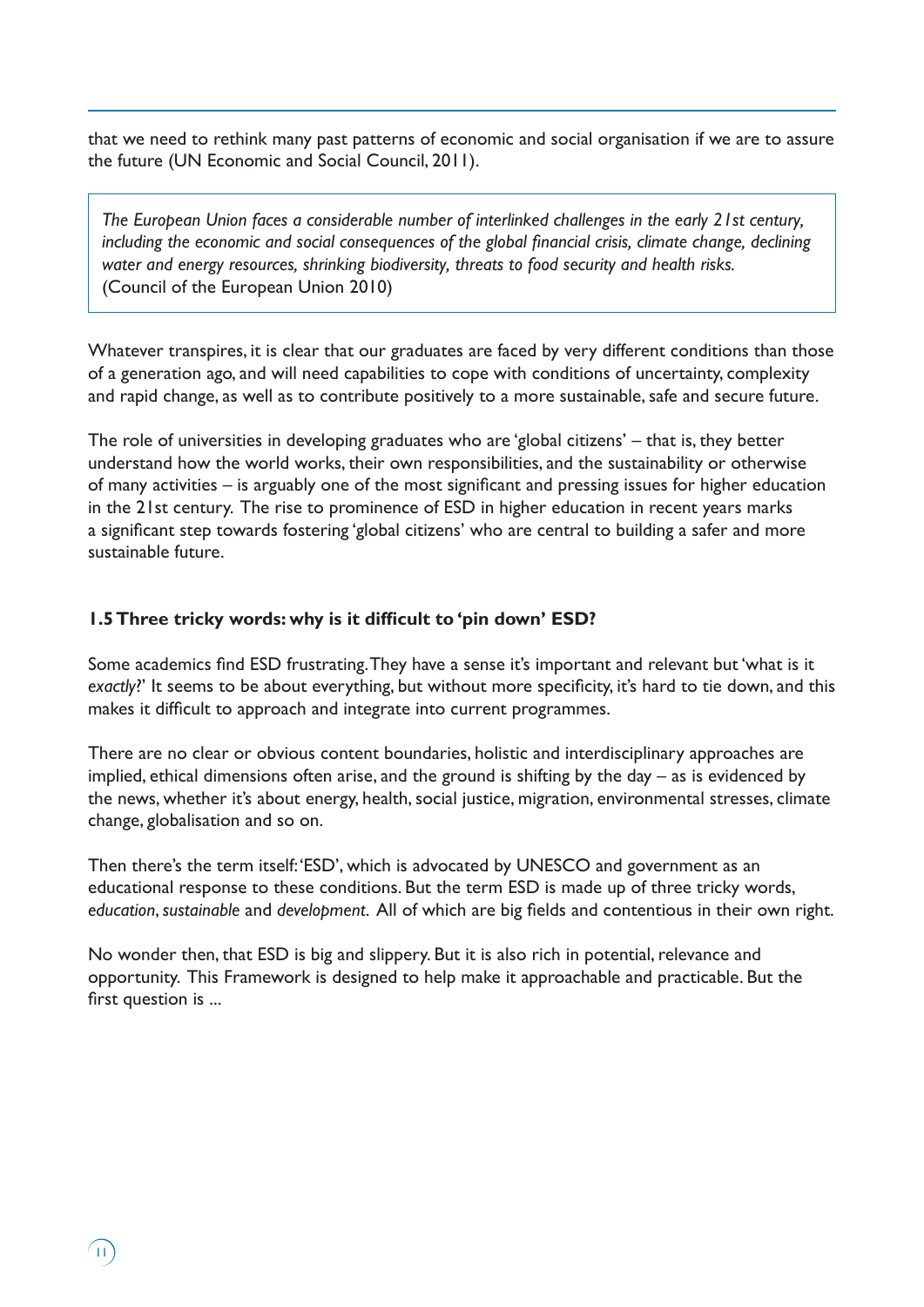# **2 Why bother?**

 $(12)$ 

**This section sets out three categories of reasons that underline the importance of engaging with sustainability education:** 

- **– The wider context and employment (2.1);**
- **– Policy and mandate (2.2);**
- **– Education and quality (2.3).**

# **Key point: ESD is a rising agenda in higher education both in the UK and internationally.**

Yet there are large parts of HE policy and practice totally untouched by it – partly for perfectly valid reasons. So why should anybody bother?

Here are three categories of rationale for addressing ESD:

- **– wider context and employment**  the need for HE to both respond to and help shape real-world conditions;
- **– policy and mandate** expectations from funding councils, and increasingly, from HEI senior managers;
- **– education and quality** quality and innovative teaching and learning.

### **2.1 The wider context and employment: heading for a different world**

### **The economic and employment context**

The debt crisis is hitting economies, while globalisation means that national economies cannot weather instability alone but each are affected, and all are intertwined. The twin issues of climate change and peak oil (see below) are predicted to exacerbate economic dislocation and instability.

In response to this 'different world' governments are realigning policy. The current UK coalition government is seeking to support a low carbon, eco-friendly economy resilient to climate change, according to DEFRA.

This raises the issue of employability and skills appropriate to an economy and society in a state of transition: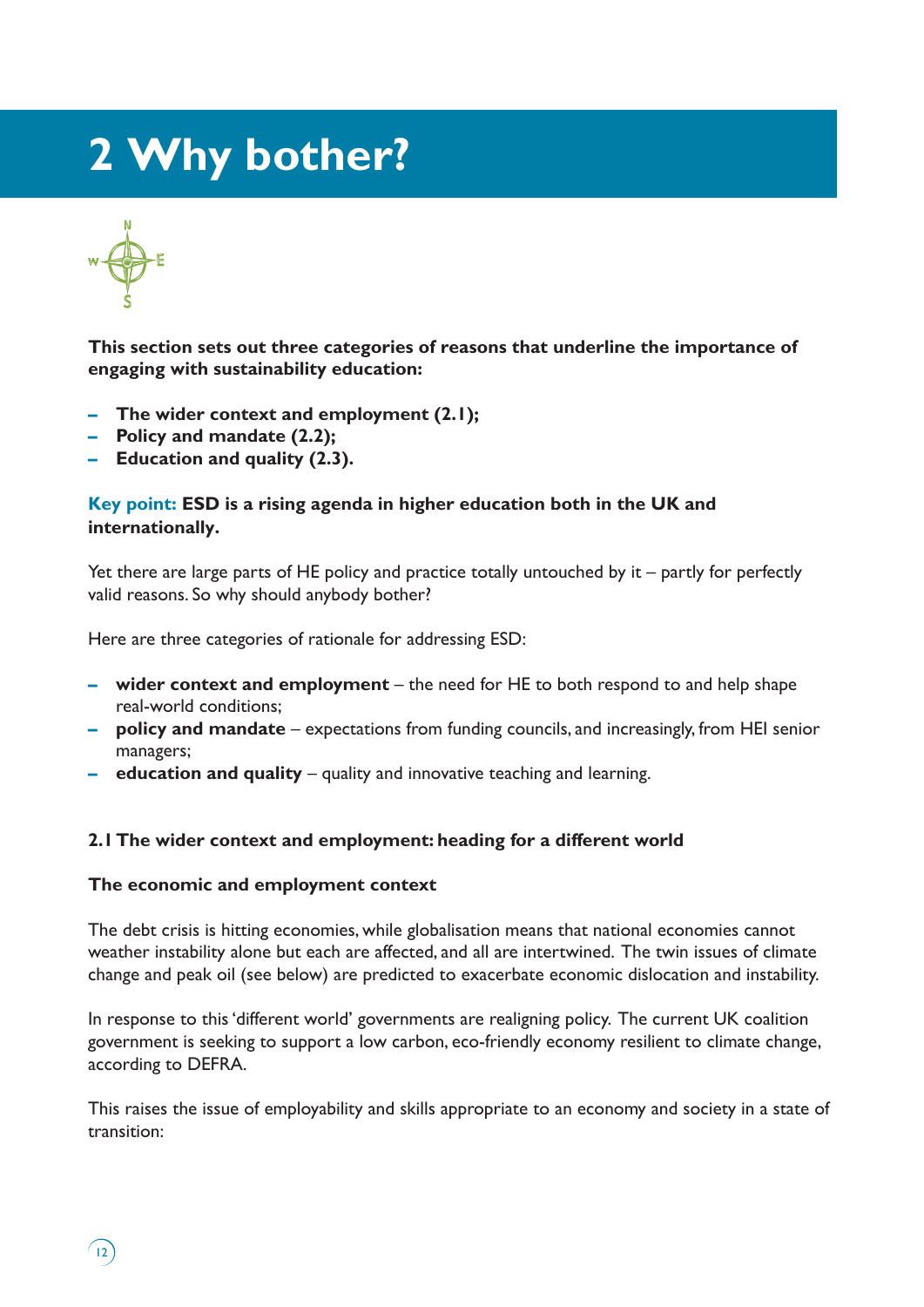*The transition to a low carbon world will transform our whole economy. It will change our industrial landscape, the supply chains of our businesses and the way we all live and work. The vast majority of, if not all, economic activity in Britain will have to reduce its carbon impact significantly*. (See: http://www.bis.gov.uk/policies/business-sectors/low-carbon-business-opportunities)

25,000 applicants to universities and colleges surveyed: *The survey paints a picture of a generation that is intensely aware of the big challenges facing the planet and eager to see broader social and political change …*  (Forum for the Future/UCAS 2008, p1)

(Also see 'Skills for a Green Economy' at http://www.bis.gov.uk/policies/further-education-skills/ skills-for-green-economy)

Research shows that increasingly, employers are seeking graduates with the skills to address sustainability issues and work in conditions of change and uncertainty. A report *Leadership Skills for a Sustainable Economy* commissioned by Business in the Community (BITC 2010) shows that over 90% of businesses already recognise these skills are a critical business issue, and 80% think there is an urgent need to put more programmes in place:

*Developing the leadership skills we need for the transition to a sustainable economy is both urgent and critical to our future economic success – as well as to our social and environmental well-being*. (BITC 2010)

Similarly, a report by the Aldersgate Group, suggests that:

*… an effective policy for skills and employment requires a much deeper understanding of the nature of the transition (to a low carbon economy) and of the skills that will be necessary to transform our economy*.

(Aldersgate Group 2009)

At the same time, the professions are increasingly reflecting a sustainability dimension in their requirements.

This complements an HEA research report carried out by StudentForce, which found that:

- **–** the trend towards 'more responsible employers' is affecting the graduate job market as well as the competencies expected from graduate recruits;
- **–** the graduate employment agenda is becoming more closely linked to the employer sustainability agenda;
- **–** there is growing evidence that students want to work for ethical employers who are environmentally and socially responsible.

(Cade 2008)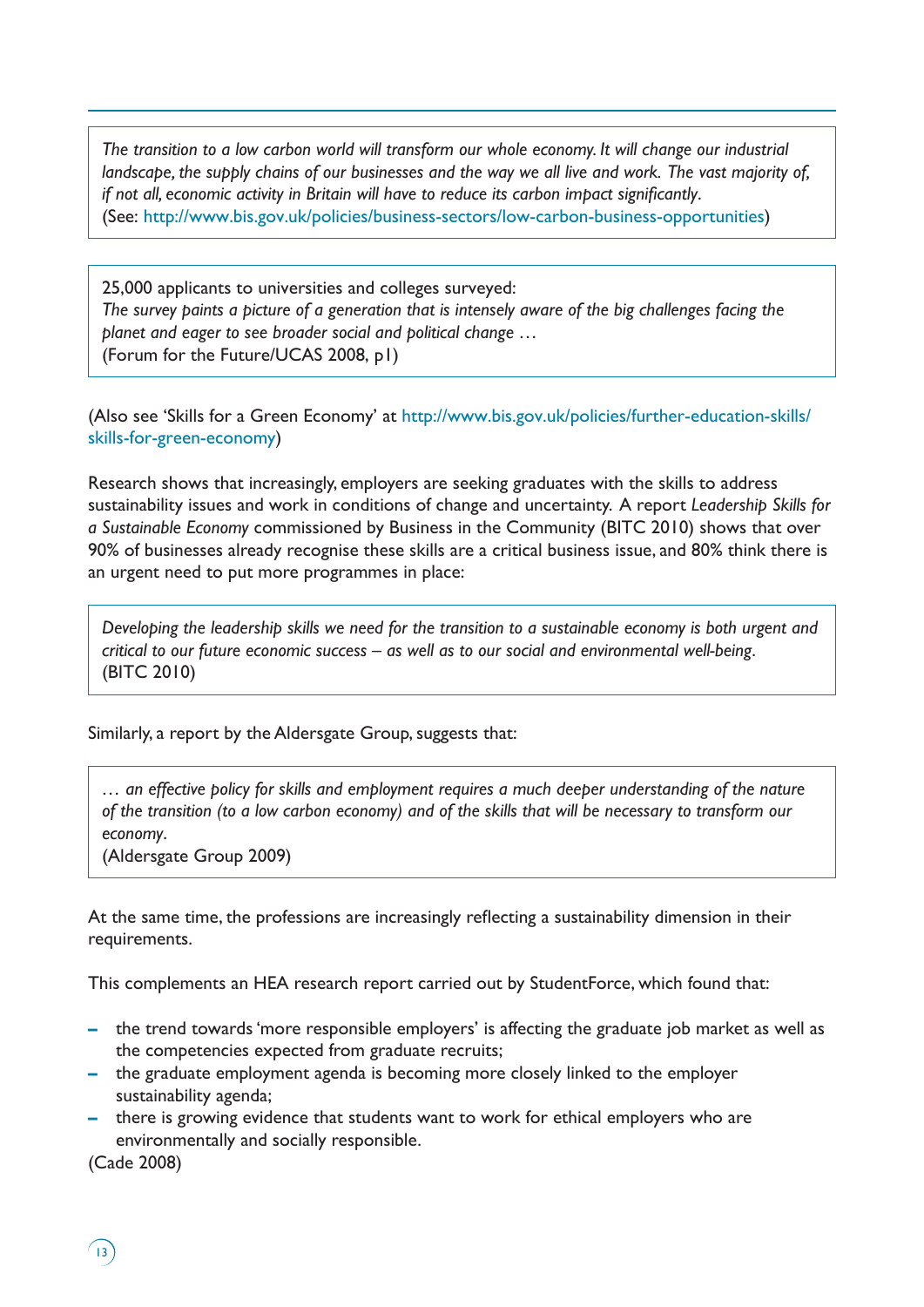Research also shows that increasingly, students are keen to gain the skills necessary to effect sustainable change in their working lives. This is partly due to the desire to be employable, but also from the students' own sense of ethics. Some universities are now marketing themselves as 'green' (with regard to their campuses and/or their curriculum) in an effort to attract and retain these students.

A recent major research report, which attracted a response of nearly 6,000 students across the UK, shows that first-year students believe their university should be responsible for actively incorporating and promoting sustainable development to prepare their students for graduate employment (see box).

*80% of respondents believe sustainability skills are going to be important to their future employers and the majority of first-year students involved believe that it is the role of universities and courses to prepare them for graduate employment. The softer skills incorporated within sustainable development are consistently of paramount importance to graduates, regardless of course, university type or UK nation*.

(Bone and Agombar 2011)

**Discussion Q: How far, in your view, are universities equipping students with green employment skills and competencies, and the ability to anticipate change?**

#### **Wider context**

### **Key point: Contextual issues are the key driver for ESD.**

The world is changing rapidly, and many indicators of human and environmental welfare are pointing in the 'wrong' direction as evidenced by numerous international and national reports. Contemporary socio-economic and ecological conditions at all scales from local to global seem characterised by fluidity, complexity, uncertainty, and indeed, unsustainability. At the same time, the world's population has risen from 2 billion in 1930 to 7 billion now, with 9 billion projected by 2050, auguring major environmental, economic and social stresses.

*Through their roles as educators and researchers, institutions can contribute to securing a safer and more sustainable future against recognised threats such as climate change and global poverty. Our choices now will influence whether current and future generations will live with a changed climate, depleted resources and without the open space and biodiversity that contribute to our standard of living and quality of life.* (HEFCE 2009, p7)

This sets an overriding and pressing context for educational policy and practice as a whole in relation to HE's responsibility to society and our graduates.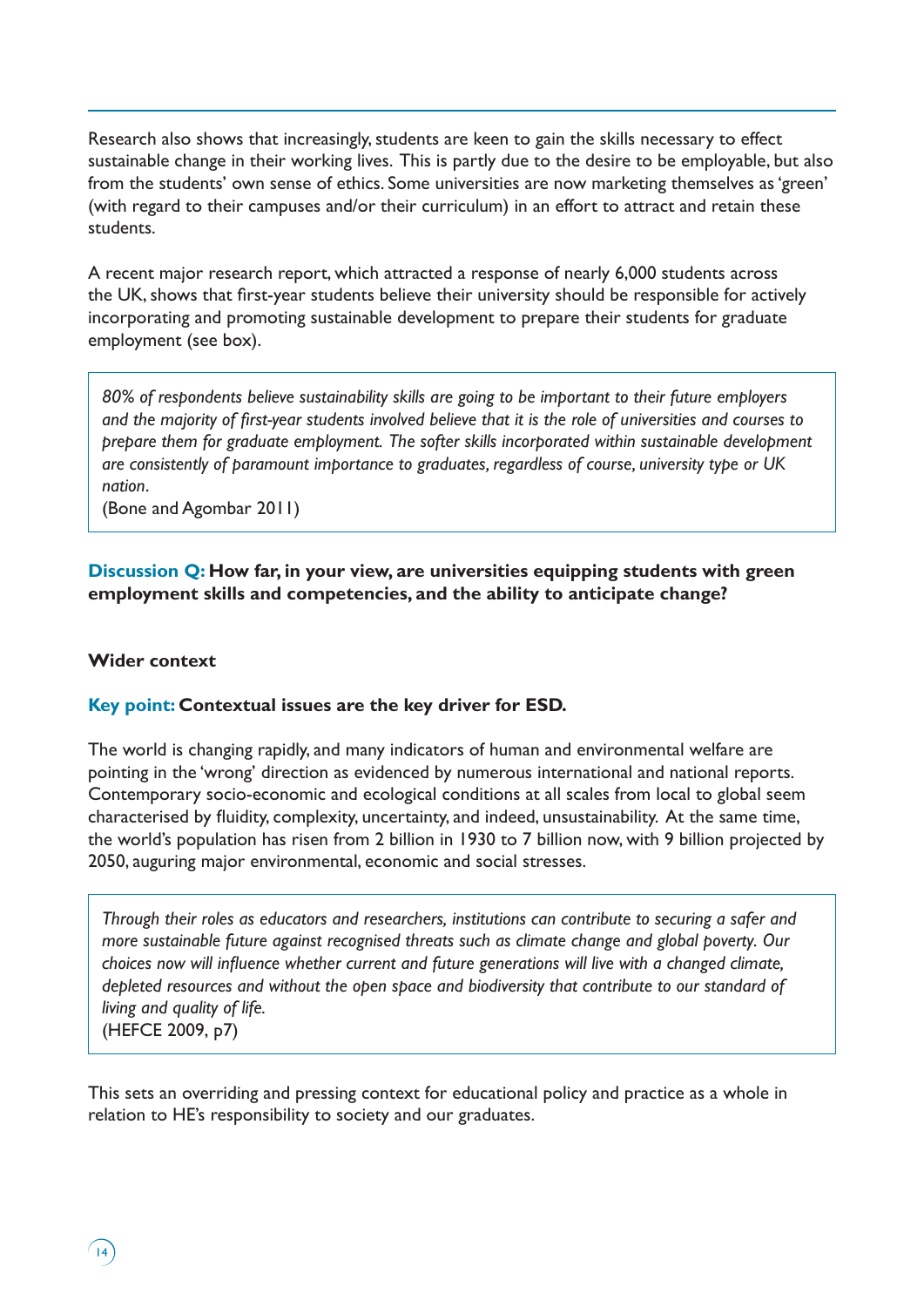*The global economy is facing a 'triple crunch'. It is a combination of a credit-fuelled financial crisis, accelerating climate change and an encroaching peak in oil production. These three overlapping events threaten to develop into a perfect storm, with potential consequences not seen since the Great Depression.*

(New Economics Foundation 2008)

The 'different world' our graduates are entering is characterised by what has been termed the 'triple crunch' of three interrelated major global trends: growing climate change, the end of cheap energy coinciding with diminishing or hard to access fossil fuel resources, and of economic instability. Moreover, such trends are systemically linked, so that key issues cannot be considered or addressed separately. These are huge and contentious issues that require multiple and interdisciplinary perspectives, innovation and enterprise to address – a challenge HE is uniquely placed to address.

*University leavers, where most of tomorrow's leaders are being prepared, can expect over 60 years of healthy active life. Yet long before the end of that time, scientists predict possibly catastrophic rises in global temperature – unless, that is, we change our carbon-addicted ways.* (Parkin 2010, p1)

**Climate change**: Higher global mean temperatures are predicted and evidence suggests the trend is now underway. The ramifications of this include: more people living in high flood risk areas, more species under high risk of extinction, higher risk of major sea level rises that threaten many highly populated cities and regions around the world, an increase in global diseases, and increased droughts that threaten food supplies, and migration pressures.

*We are addressing not just the future of humanity in an abstract sense, but the future of our families and our friends. No generation has faced a challenge with the complexity, scale, and urgency of the one that we face*.

(Brown 2011, pxi)

 $\left(15\right)$ 

# **Discussion Q: To what extent are students being equipped to adapt with these emerging conditions?**

**Peak oil:** Various estimates suggest that yearly production of oil is likely to plateau by 2020 or earlier and then start to fall, due to limited supplies available in the earth. As this happens, the price of oil will rise, along with the prices of everything that relies on oil, such as: transport, medicine, plastics, and food. This is predicted to lead to economic instability.

**Discussion Q: How far are students being prepared for, and equipped to handle, possibly very radically changed economic conditions and patterns? Are students sufficiently resilient and skilled to manage?**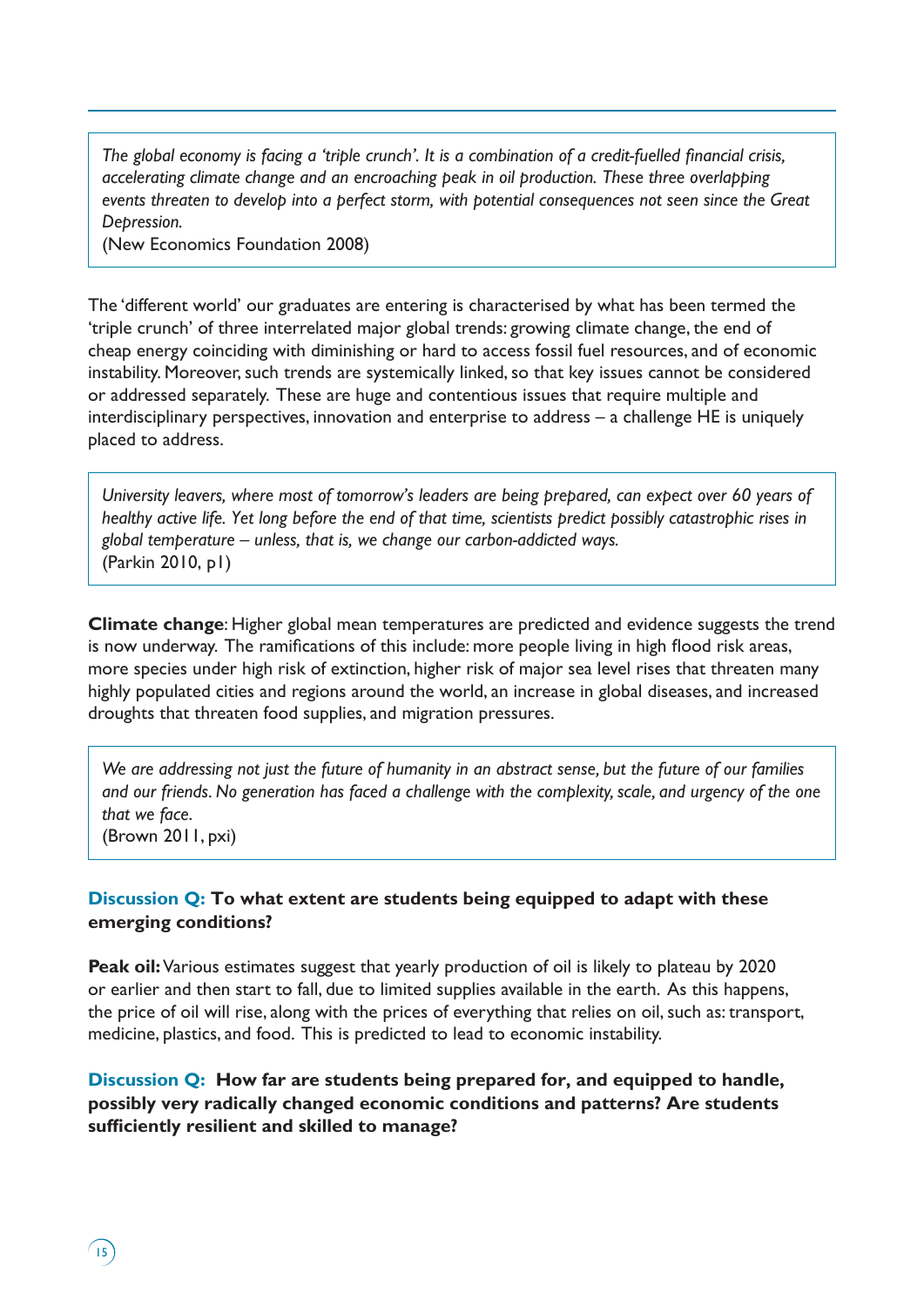# **2.2 Policy and mandate**

 $\sqrt{16}$ 

A second driver for ESD is supportive *policy and mandate.*

# **Key point: There is an increasingly strong mandate for ESD.**

In the UK, universities and colleges are paying increased attention to ESD in response to the Government's vision for a low carbon economy, as reflected in the *Carbon reduction target and strategy for higher education in England* (2010). **Government and devolved administration policy** has supported ESD and this is further reflected in turn by the strategies and policies of the funding councils.

*We are heading towards a global oil supply crunch and price spike.* Froggatt and Lahn, Chatham House, 2010

The **Higher Education Funding Council for England** (HEFCE) has a sustainable development strategic statement and action plan, which was updated in 2009 following a consultation with HE stakeholders. It suggests that higher education "can help to promote new and sustainable ways of living, working, producing and travelling that will help achieve wider benefits to human health and wellbeing" (2009, p7). Further, it states:

*The greatest contribution HE can make to sustainable development is by enabling students to acquire the skills and knowledge that allow them to make a lasting difference. What they learn and what they are taught are therefore critical.*  (HEFCE 2009, p15)

Further, the statement reiterates HEFCE's vision for the sector, first expressed in 2005:

*Within the next 10 years, the higher education sector in this country will be recognised as a major contributor to society's efforts to achieve sustainability – through the skills and knowledge that its graduates learn and put into practice, its research and exchange of knowledge through business, community and public policy engagement, and through its own strategies and operations.*  (HEFCE 2009, p3)

In Scotland, the **Scottish Government** has published an action plan reviewing progress during the UN Decade of ESD, and setting actions for the forthcoming years "to help ensure that education for sustainable development is truly embedded in all areas of education throughout Scotland" (Scottish Government 2010). In the section on HE and FE, the action plan envisages a Scotland where:

**–** Our universities and colleges play a key role in developing knowledge and understanding of sustainable development.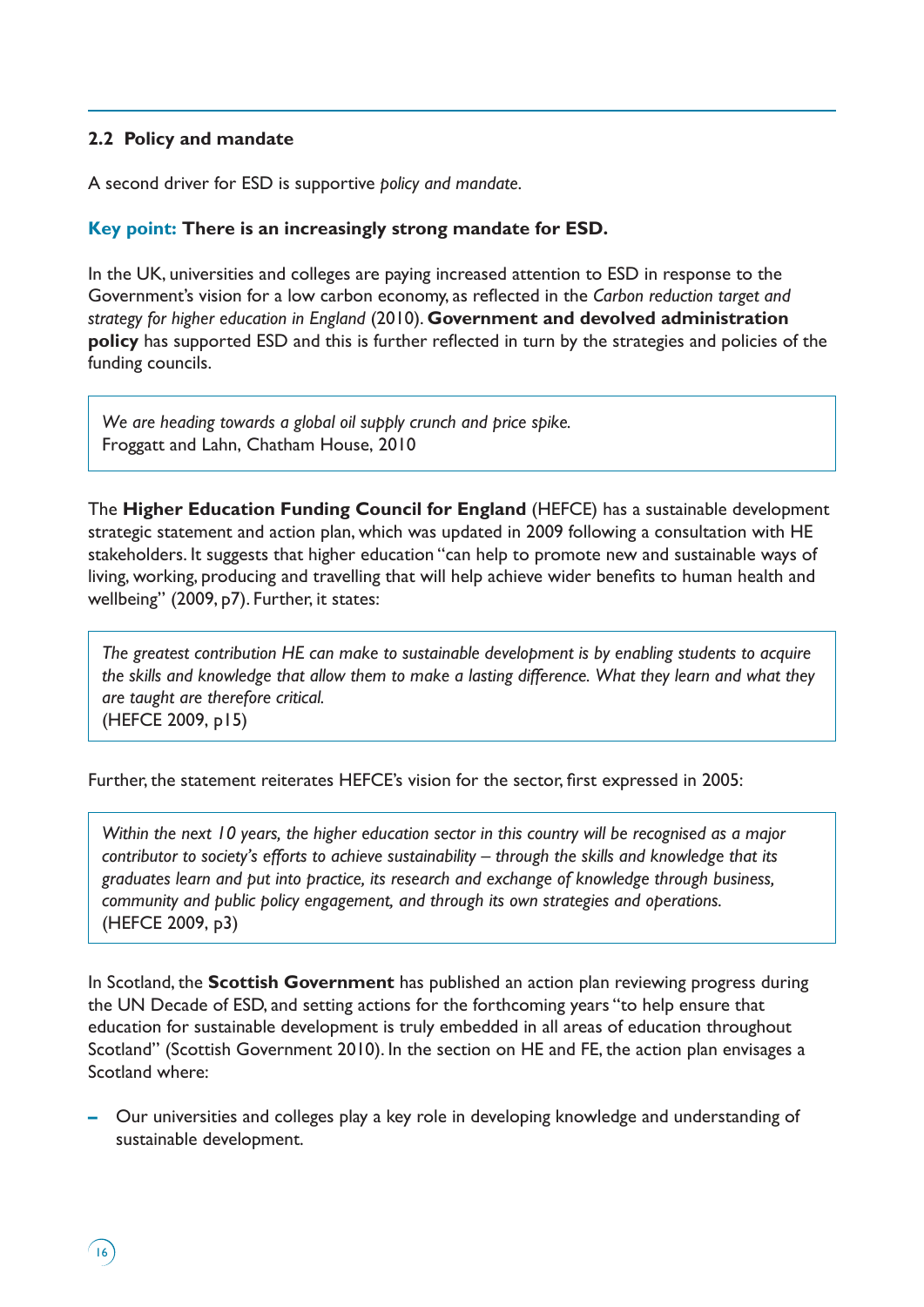- **–** Estates developments embody the principles of sustainable development and encourage learners and staff to act sustainably.
- **–** Education for sustainable development is integrated into curricula.
- **–** The whole experience offered to learners contributes to the development of their sustainability literacy and citizenship skills, attitudes and behaviours.
- **–** Universities and colleges have access to the highest quality materials, advice and support to enable them to embed education for sustainable development into their courses and the wider student experience.
- **–** The value of sustainability skills is understood and articulated by institutions, learners and employers.

Further, all Scottish HEIs and almost all of Scotland's colleges have signed up to the Universities and Colleges Climate Commitment for Scotland (UCCCfS; see: http://www.eauc.org.uk/ucccfs).

The **Welsh Government** has a 'Strategy for Action' for what is termed 'ESDGC' (education for sustainable development and global citizenship) across all phases of education. The section on HE notes:

*The widest dissemination of an understanding of ESDGC will be vital if people are to be enthusiastic participants in the social transformations that will occur. Information will need to be available to all sectors of society – from those currently in positions of leadership to those taking their first steps in education.*

*HE has a key role, since the students passing through it include a significant percentage of young society, of an age where questioning and forming views is critical, and of those who will be tomorrow's leaders. The method of teaching in HE encourages a critical, involved view, which will be vital in implementing ESDGC. Those integrative ways of thinking are implicit in ESDGC and can only enhance learning*.

(Welsh Government 2008, p59) Education for Sustainable Development Action – Updates (January 2009)

 $17$ 

Universities UK (UUK) published *A university leaders' statement of intent on sustainable development* in 2009, which says:

*The global challenges faced today cannot be solved in isolation and to ensure a sustainable future the sector must share good practice and collaborate within and across institutions, work with staff and students, student unions and with external partners.*

Internationally, we are some three-quarters of the way through the **UN Decade of Education for Sustainable Development** (DESD 2005-2014). This seeks to "integrate the principles, values, and practices of sustainable development into all aspects of education and learning, in order to address the social, economic, cultural and environmental problems we face in the 21st century". Its primary goal is to: "encourage Governments to consider the inclusion … of measures to implement the Decade in their respective education systems … and national development plans" (United Nations General Assembly resolution 59/237), and UK governments and devolved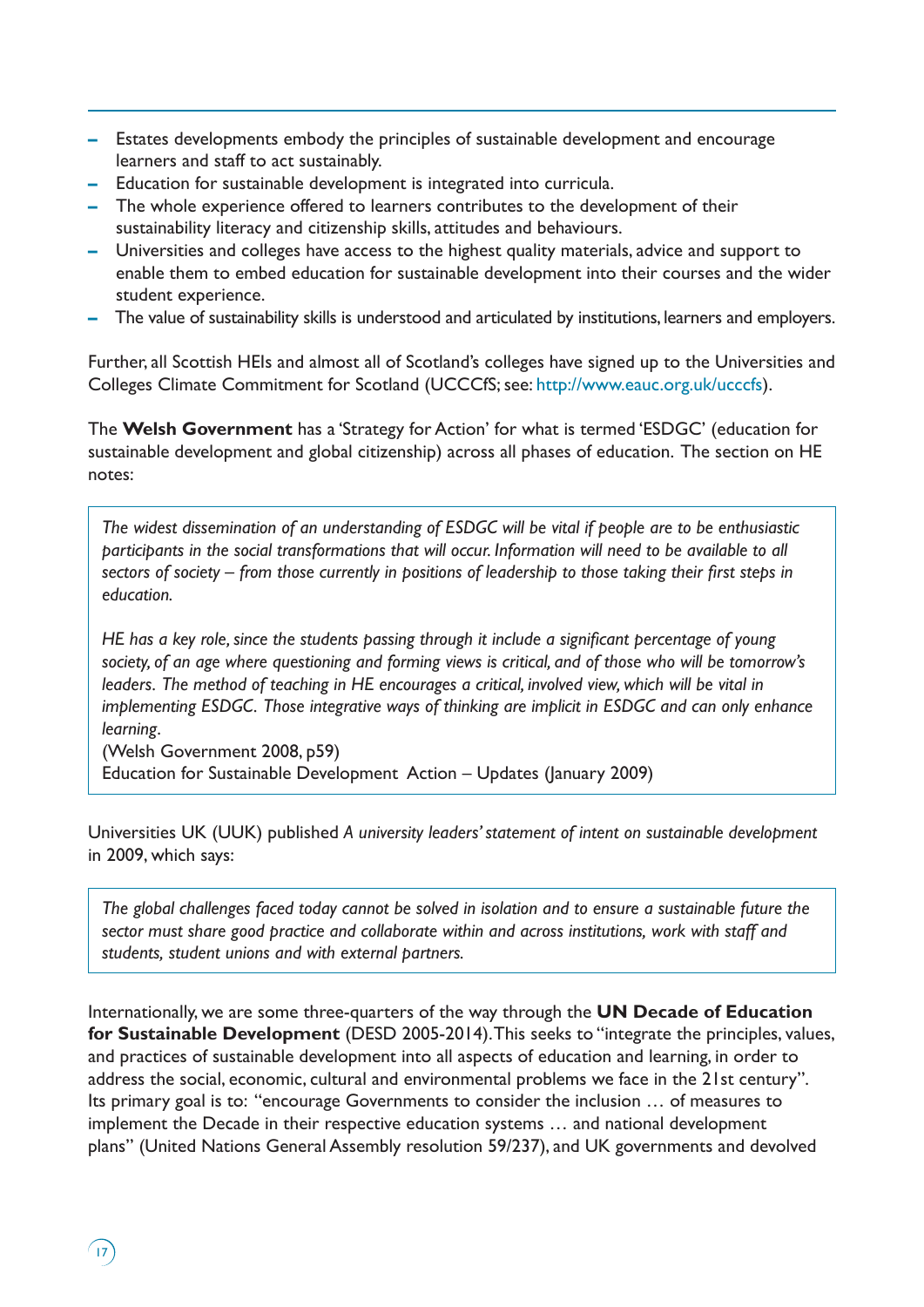administrations have responded accordingly. See http://portal.unesco.org/geography/en/ev.php-URL\_ID=14131&URL\_DO=DO\_TOPIC&URL\_SECTION=201.html

*In a continuously changing world, all European citizens should be equipped with the knowledge, skills and attitudes needed to understand and deal with the challenges and complexities of modern day life, whilst taking due account of the environmental, social, cultural and economic implications, as well as to assume their global responsibilities*.

(Council of the European Union 2010)

# **2.3 Education and quality**

The third area of rationale for ESD relates to its *implications for teaching and learning.* 

# **Key point: ESD offers relevance and renewal in curriculum and pedagogy.**

The work of the Higher Education Academy ESD Project has demonstrated that many academics find that curriculum initiatives built around sustainability themes and innovative pedagogies have led to renewed student interest, and often, work that transcends lecture room and disciplinary boundaries. Hence, there is strong potential link between interest in sustainability education and quality provision (see, for example, current work in this area at: http://insight.glos.ac.uk/sustainability/Education/hefcelgmquality/Pages/default.aspx).

A HEFCE 'strategic review' that researched the prevalence of teaching and learning related to sustainability in English HEIs in 2008 states:

*… in general, good sustainable development pedagogy is often simply good pedagogy. Hence its promotion is broadly consistent with a commitment to improve quality in the sector*. (Policy Studies Institute *et al*. 2008, p34)

Further, a general conclusion of the review is that:

*Potential synergies exist between the development and dissemination of pedagogies appropriate to sustainable development teaching in higher education and the enhancement of pedagogic quality across the sector more widely*. (2008, p35)

# **In a nutshell – drivers encouraging embedding of sustainability in higher education:**

- **–** rising public interest and global concern over sustainability-related issues;
- **–** Government and funding council mandate and expectations including carbon management;
- **–** links to employability and views of employers;
- **–** profession's requirements;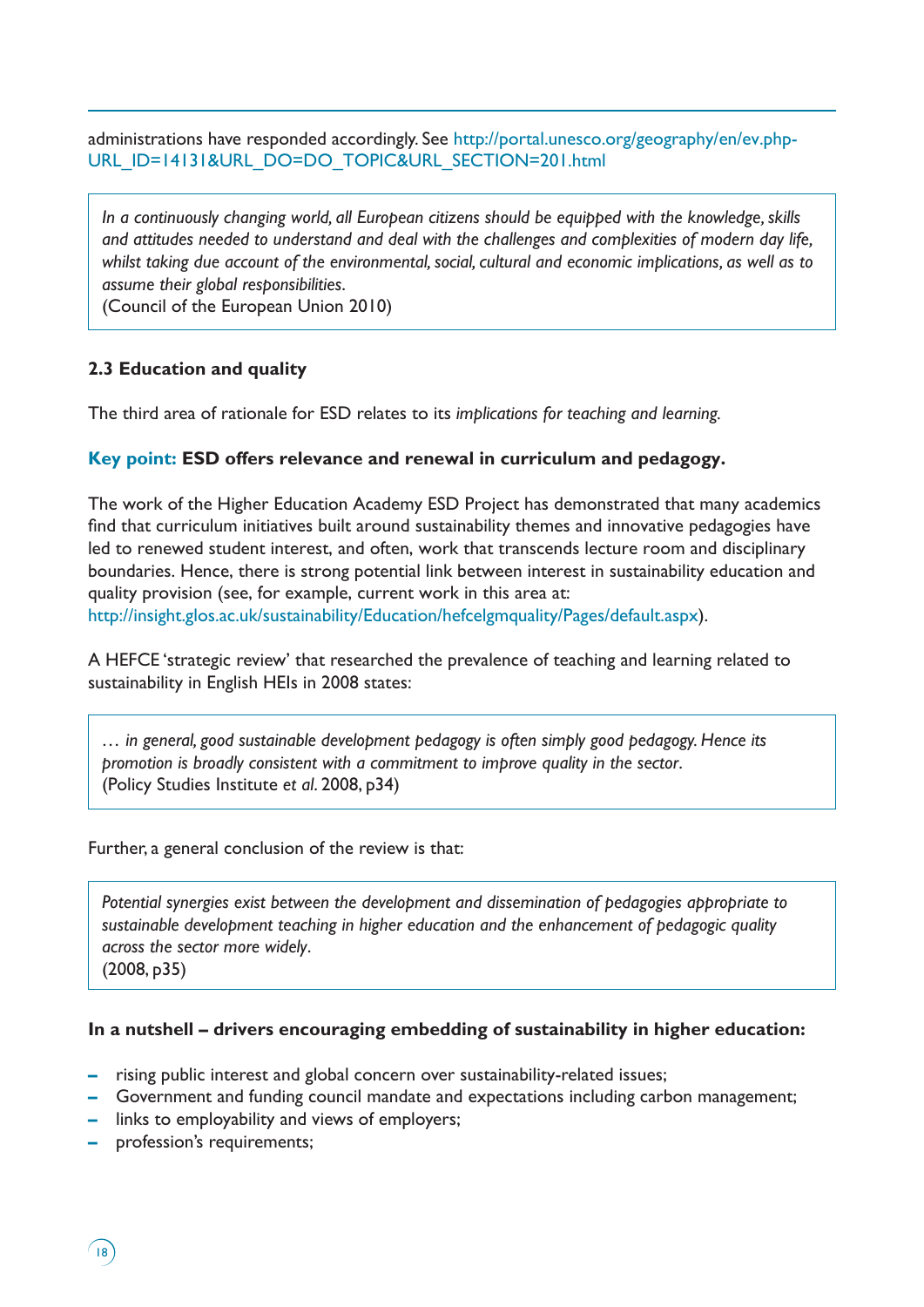**–** student demand;

 $\sqrt{19}$ 

- **–** links made between corporate social responsibility and sustainability;
- **–** financial savings made by better environmental practices;
- **–** marketing and recruitment advantage;
- **–** enrichment of curriculum and enhancement of teaching and learning;
- **–** felt obligation by many academics to their students as next generation;
- **–** corporate policy in the leading HEIs engaging with this agenda.

# **See also 'Embedding ESD in the HE curriculum – drivers and limiters' in the Appendices.**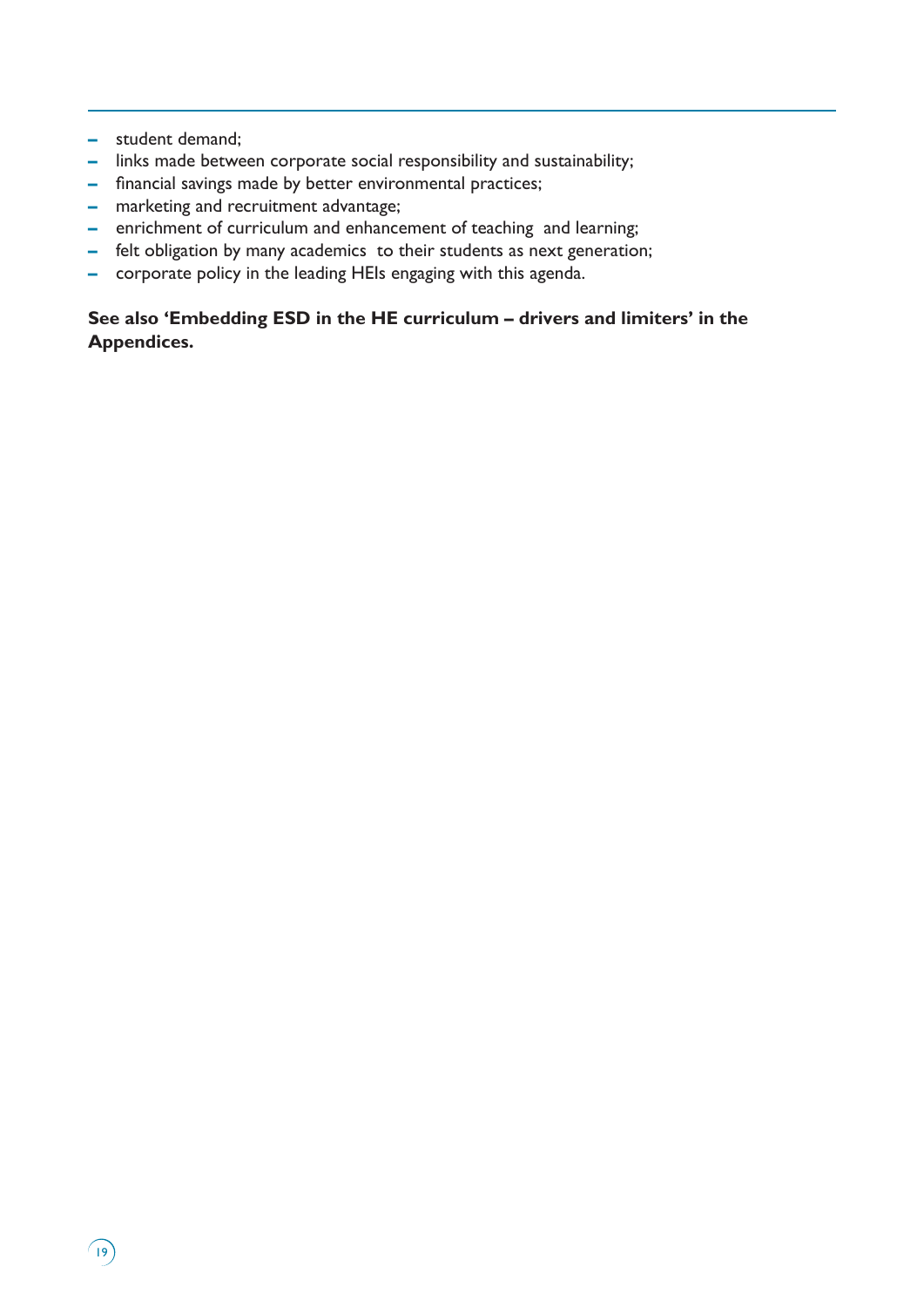# **3 Graduates fit for the future?**



# **This section looks at graduate skills and attributes in the light of the sustainability agenda.**

*The problems we now face at both a local and global scale puts higher education firmly in the driving seat to equip its learners with the knowledge, skills and understanding to pioneer innovative and creative responses to achieving wider economic, social and environmental well-being.* (Steuer and Marks 2008, p12)

### **A view from the New Economics Foundation**

*Seven things every graduate should know*

- *1. In-depth knowledge of a favourite subject advanced knowledge and understanding.*
- *2. How to apply knowledge understanding how to make sense of and make use of the knowledge gained from higher education.*
- *3. What makes a good life knowledge about those factors that support human flourishing and happiness.*
- *4. How others think building students' capabilities to reflect on how their own ways of thinking are based on certain values which are affected by, and impact upon, others and the world around them.*
- *5. How change happens broader thinking about how change happens so that we can be more creative and adept at devising strategies to confront the enormous challenges facing our societies and planet.*
- *6. The dynamics of power and influence if learners are to be equipped to bring about change in their own lives, as well as in the lives of others, learning about power and influence must be a key feature of higher education.*
- *7. Global interdependence the development of a global perspective and an adoption of an approach to develop global citizens who understand the need for sustainable development should be vital for all higher education curricula irrespective of subject area.*

(Steuer and Marks 2008, p12)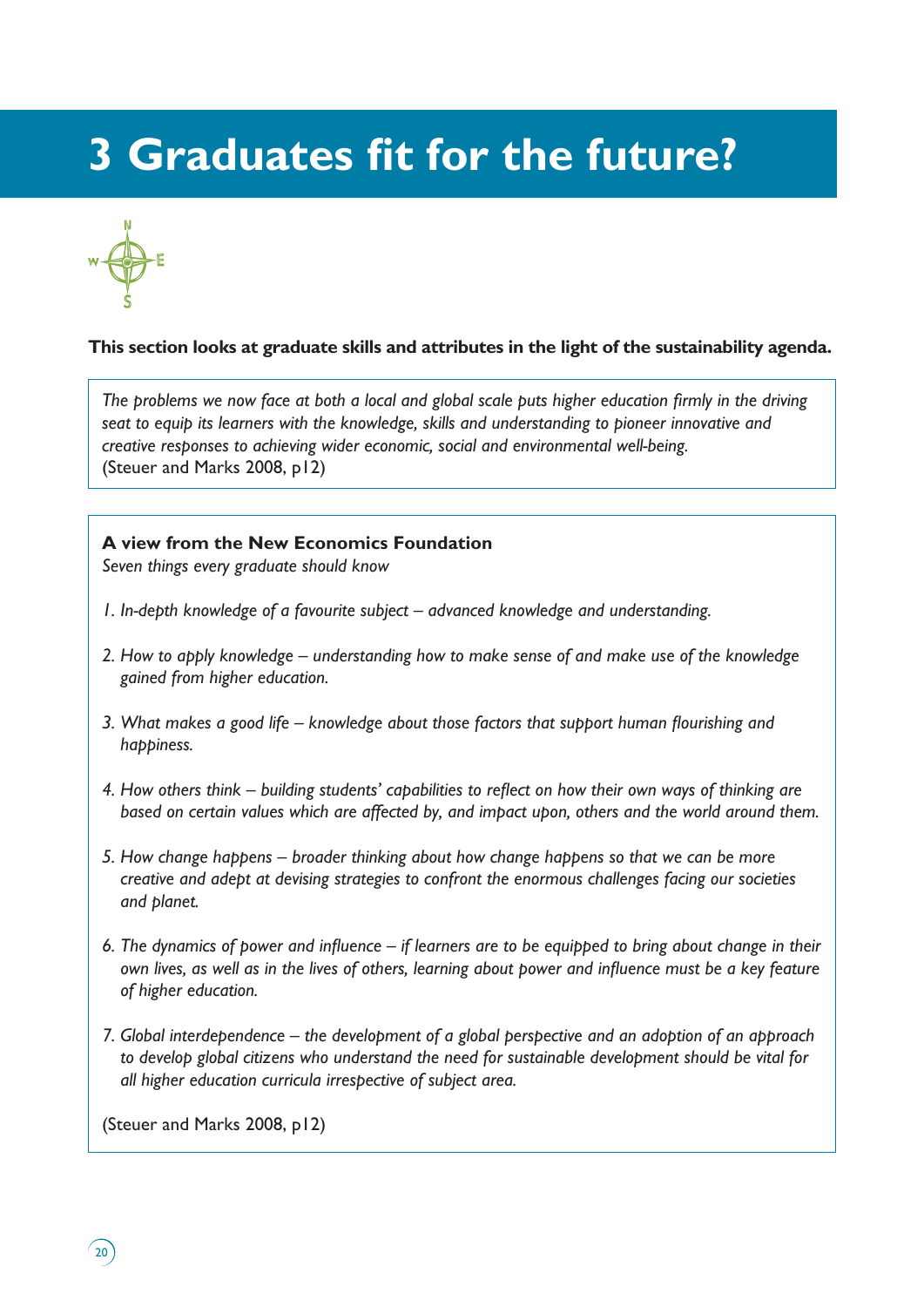# **Sustainability literacy and skills**

By definition, all HE is a preparation for life, work and future learning. In the current climate of changing conditions and economic uncertainty, there is much debate on 'graduate attributes' around the question of what dispositions, understanding, competencies and skills might graduates best have when they leave university (Booth 2010; see also, the 'Employment' subsection above).

Given the 'why bother?' factors reviewed above, it is very important that sustainability is a *central* rather than marginal part of this debate. The perspectives and insights that ESD has to offer have developed under the collective umbrella of the term 'sustainability literacy' (although some academics do not favour the term).

The NGO Forum for the Future coined the term 'sustainability literacy' and defined it as follows:

Expressed at the highest level, a sustainability literate person would be expected to: understand the need for change to a sustainable way of doing things, individually and collectively;

*1. have sufficient knowledge and skills to decide and act in a way that favours sustainable development;*

*2. be able to recognise and reward other people's decisions and actions that favour sustainable development*.

(Parkin *et al*. 2004, p9)

Forum for the Future went on to distinguish three elements:

- **–** professional *specialist* elements i.e. those elements that relate to specific professions whether construction, accountancy, nursing, etc.;
- **–** professional *transferable* elements, i.e. skills and knowledge that were sufficiently generic to apply across professions;
- **–** *personal* elements, e.g. interpersonal skills, critical evaluation, reflective learning.

In 2005, the HEA's 'Dawe Report' (Dawe *et al*. 2005) suggested and outlined a set of competencies that might define more closely the skills and dispositions conducive to building more sustainable development patterns in work and personal life. The 'sustainability literate graduate' would:

- **–** be able to appreciate the importance of environmental, social and political contexts to their studies;
- **–** be able to solve or ameliorate real life problems through employing holistic as well as reductionist approaches, as appropriate to the issue;
- **–** be able to think creatively, holistically, and systemically and make critical judgements on issues;
- **–** be able to develop a high level of self-reflection at a personal and professional level;
- **–** be able to understand, critically evaluate and adopt thoughtfully sustainability values;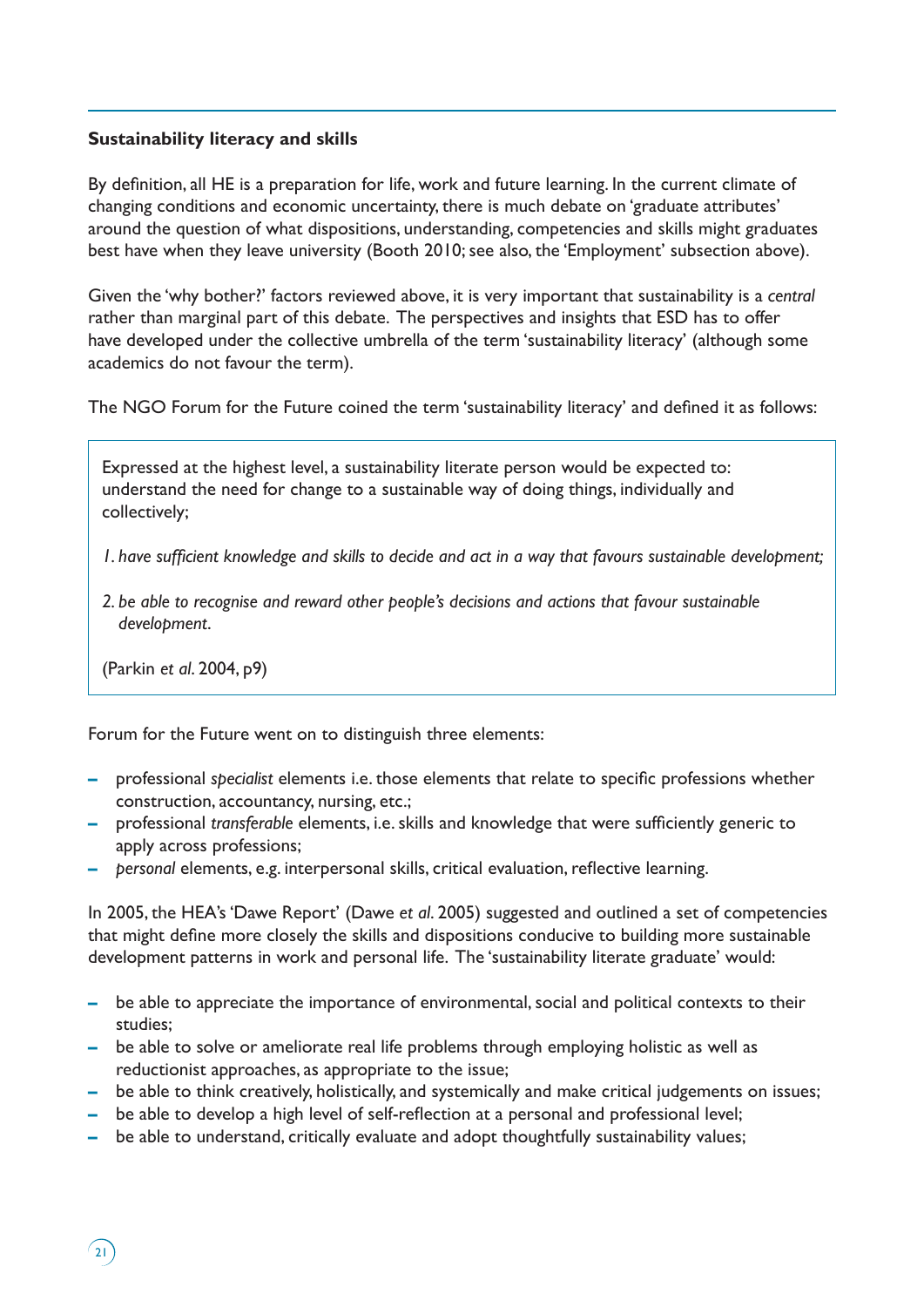- **–** be able to apply theory to practice and vice versa;
- **–** be able to work collaboratively and work in interdisciplinary teams;
- **–** be able to initiate and manage change that supports sustainable development in personal, institutional and social contexts develop and apply a broad and balanced knowledge of sustainable development.

This is broadly comparable with other interpretations, for example the German identification of 'Gestaltungskompetenz' (see box).

# **'Gestaltungskompetenz' – the German view of sustainability literacy**

- **–** Competence to think in a forward-looking manner, to deal with uncertainty and with predictions, expectations and plans for the future.
- **–** Competence to work in an interdisciplinary manner.
- **–** Competence to achieve open-minded perception, trans-cultural understanding and cooperation.
- **–** Participatory competence.
- **–** Planning and implementation competence.
- **–** Ability to feel empathy, sympathy and solidarity.
- **–** Competence to motivate oneself and others.
- **–** Competence to reflect in a distanced manner on individual and cultural concepts

(Michelsen and Adomssent 2007, p22)

*A successful UN Decade of ESD would create citizens and leaders who have skills in critical and creative thinking, conflict management, problem solving, problem assessment to actively take part in the life of society, are respectful of the Earth's resources and biodiversity, and are committed to promoting a peaceful and democratic society.*

UNESCO, undated

*http://www.unesco.org/en/esd/esd-e-module/a-worldwide-priority/how-to-implement-esd/*

The University of Melbourne's model – of six 'new generation degrees' followed by a professional graduate degree or research degree – has won interest around the world. This 'Melbourne Experience' in relation to graduate attributes is largely consistent with the principles of ESD qualities and attributes. See Appendix 4 or http://www.qmul.ac.uk/docs/gacep/44631.pdf for details.

**Key point: Such lists indicate that the emphasis in ESD is primarily on the student's attributes, dispositions and competencies rather than just a content-based approach around 'what has been learnt about sustainability'.**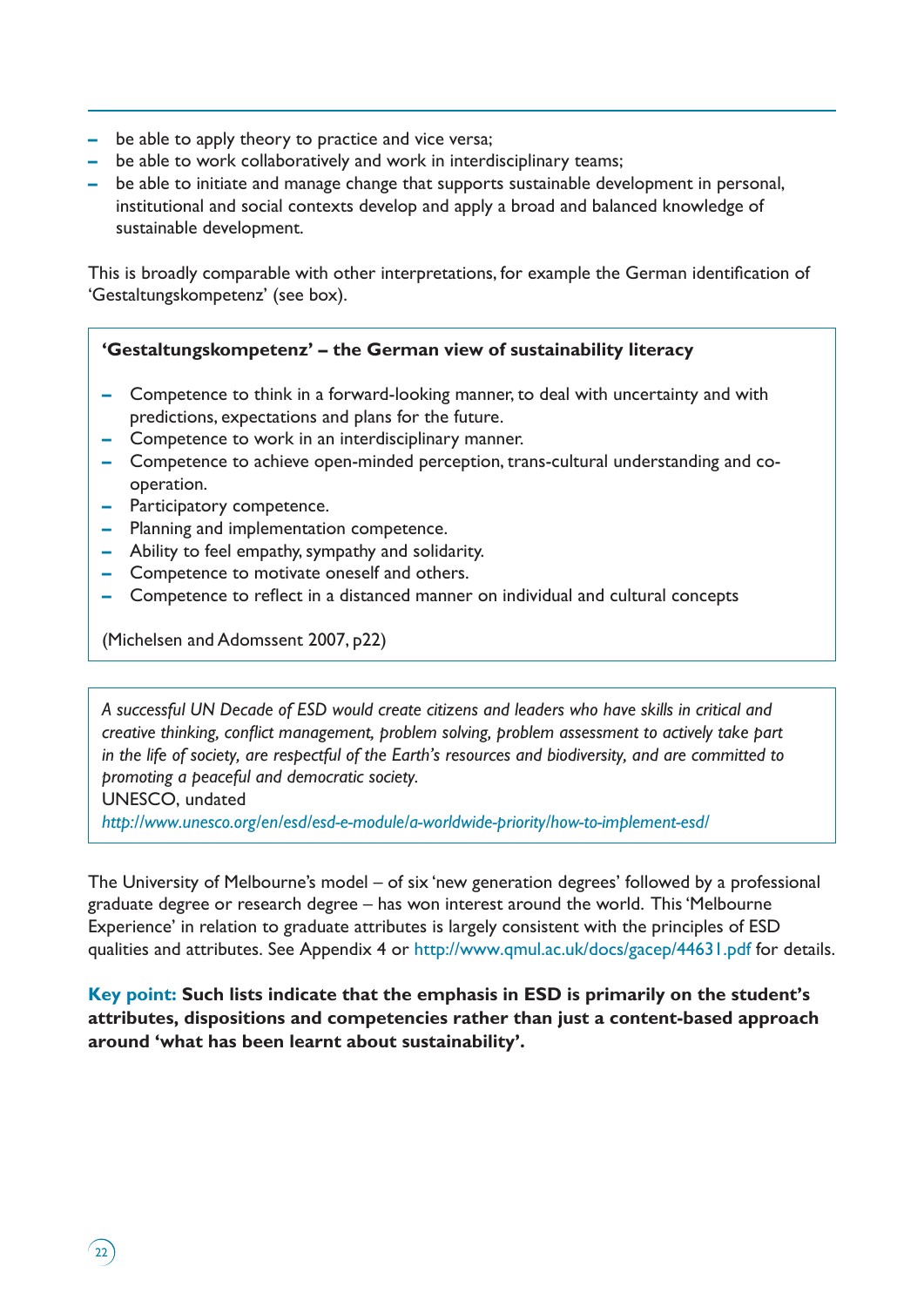While there *is* a content element (see Section 7 'Key concepts and values' below) ultimately, the indicator of sound sustainability education is how far the student and graduate is able to contribute critically, positively and practically towards a more sustainable and liveable economy, community and society.

Given current socio-economic and environmental conditions of complexity and uncertainty, ideally, the sustainability learner will be characterised by such qualities as resilience, resourcefulness, creativity, systemic and critical thinking, enterprise, and a co-operative and caring outlook. This is consistent with the message from business, and the graduate attributes lists that many HEIs develop.

# **Using 'attributes' lists**

At a practical level, you can use such lists as those above to:

- **–** help determine which skills and competencies are relevant to your subject area;
- **–** assess how far students already possess such skills, and which need to be developed, perhaps through personal development planning;
- **–** decide which are important but outside the scope of the immediate programme or course as it currently stands (and therefore may need revision in future).

# **Discussion Q: What do you think are the essential aspects of sustainability literacy, and how far do they relate to the current view of dispositions, understanding and skills, reflected in your programmes and courses?**

Some of these graduate attributes may be seen as 'higher level' competencies. This raises the question of appropriate pedagogies (see Section 8 'ESD pedagogies' below) that can cultivate such competencies.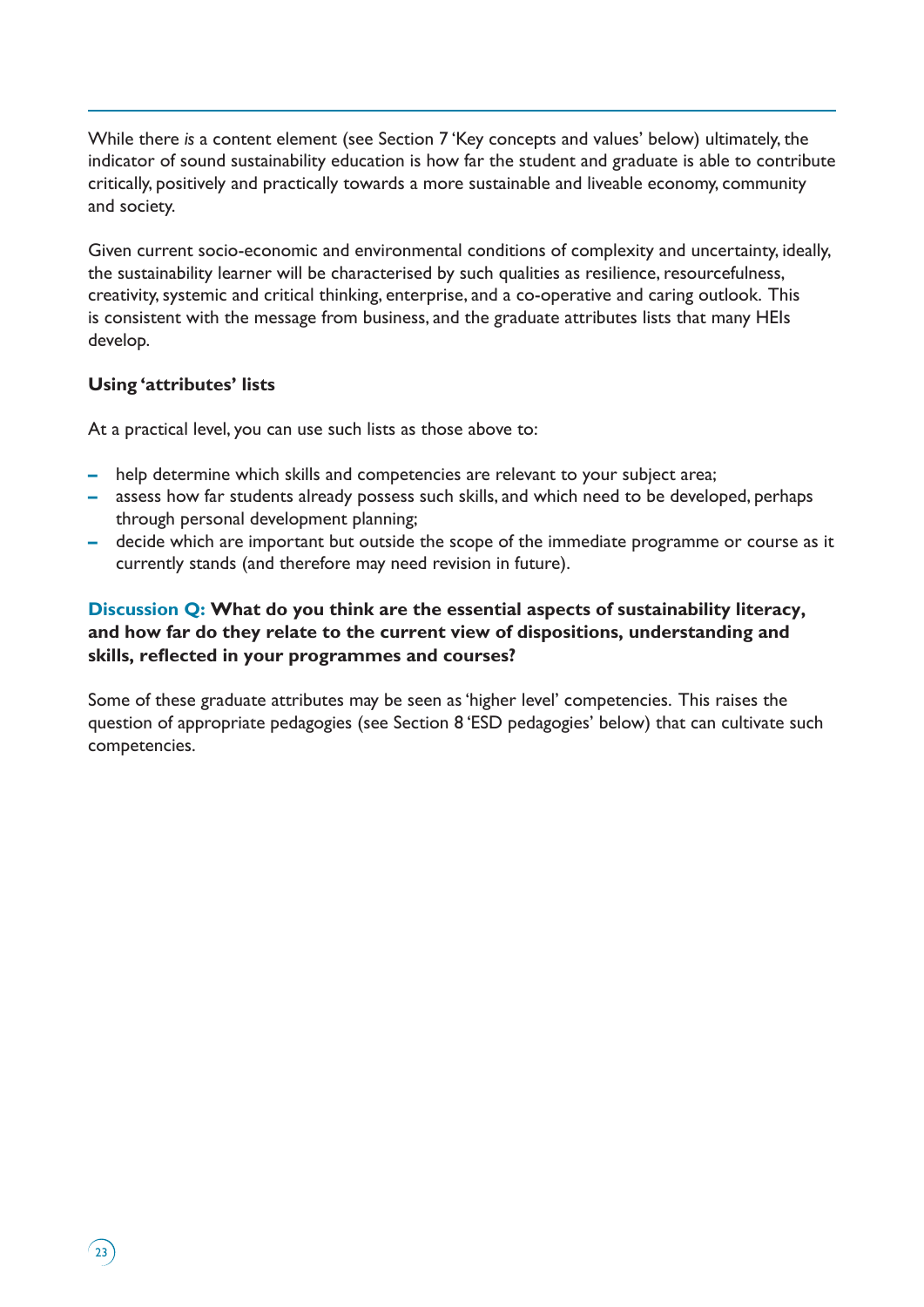# **4 Where to start?**



 $\left(24\right)$ 

# **This section offers advice both on starting ESD work (4.1) and taking it further (4.2).**

Commencing ESD – or taking existing work further – very much depends on your starting point, in relation to your current knowledge and experience, those of your students, and your institutional context. Before using this section, you might want to first reflect on your/your HEI's current position in relation to ESD strengths, weaknesses, opportunities, etc. The questions outlined in Section 10 'Simple change tools' will help with this.

# **4.1 Getting going at individual or team level**

These are some ideas that might help, if you are a lone academic, or small group, or team. This might seem a daunting list, but *any* of the following will help get the ball rolling, or help develop further momentum (see also Appendix 3 'Embedding ESD in the curriculum – tactics and ideas'):

- **–** Get informed on ESD by using this guide and following up on the resources indicated. In particular, take a look at the support, resources and networks that national organisations can offer including the Higher Education Academy and the Environmental Association for Universities and Colleges (EAUC).
- **–** Find allies who you might work with or learn from, colleagues who are already engaged in ESD, perhaps in another school or faculty: begin to develop an ESD 'community of practice'.
- **–** Check any institutional, school or faculty teaching and learning strategies for current or potential relevance to sustainability as regards content and pedagogy.
- **–** Evaluate any university policies in relation to their current or potential relevance to sustainability.
- **–** Assess the current state of ESD in the area of your work by doing a SWOT analysis with colleagues (strengths, weaknesses, opportunities, and threats).
- **–** Begin an audit of modules and programmes you are involved in as regards sustainability content (see Appendix 6 'A basic ESD audit tool').
- **–** Start by 'tweaking' and later further revising your programmes and courses to take account of sustainability (see Section 10.1 '4 Rs model').
- **–** Consider and weigh the relative difficulty and advantages of revising existing modules to embed sustainability, or developing new sustainability-oriented modules.
- **–** Design imaginative assessments that can encourage your students to consider sustainability topics in their coursework – minor adjustments at first, but consider building in sustainabilityoriented assignments when programmes are revised.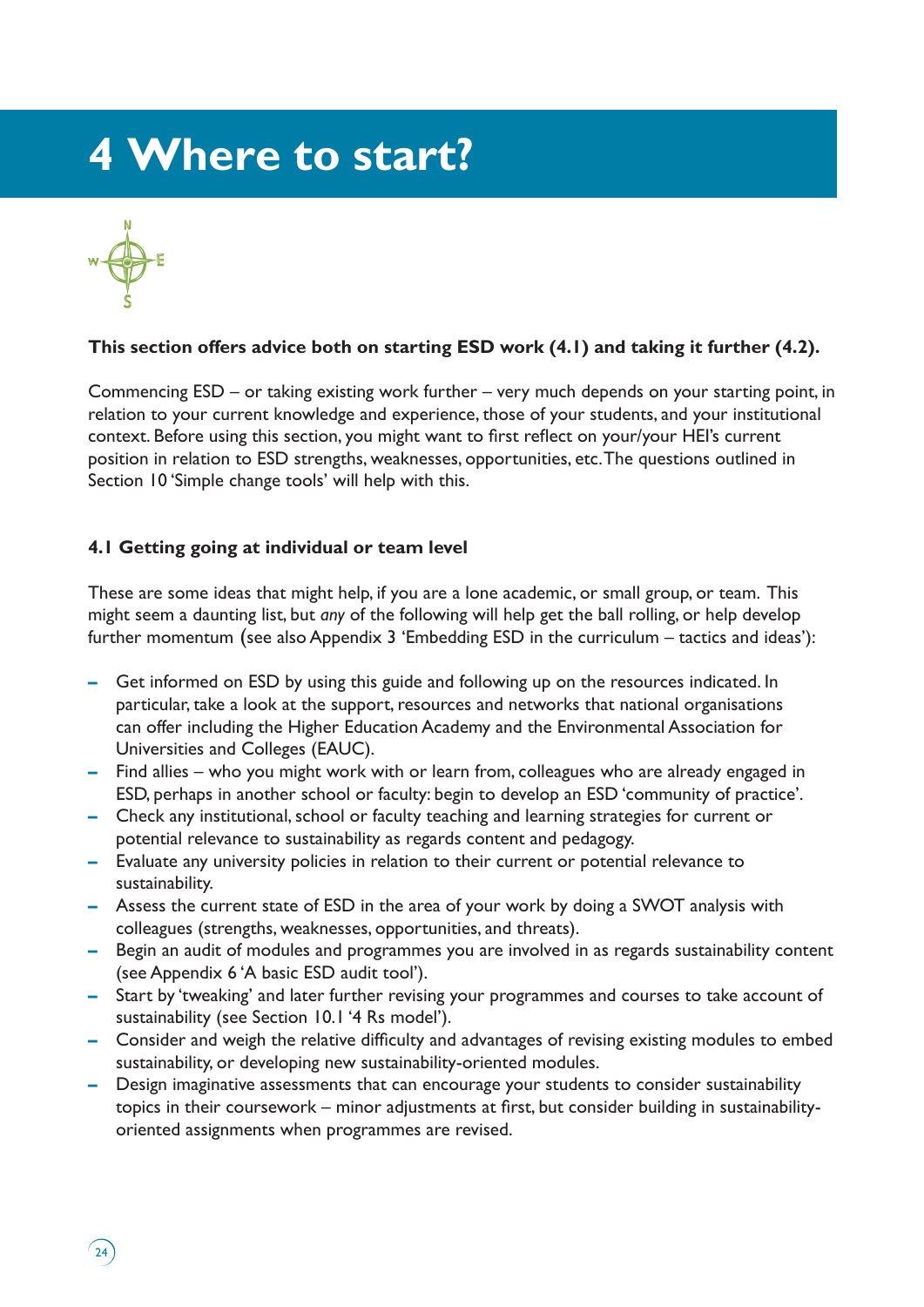- **–** Start developing an action plan or strategy for yourself, or your group, or your school depending on your position – which aims to embed ESD in curriculum effectively, within a stated time frame.
- **–** Talk to your students' union: they may well be involved in sustainability initiatives that can relate to curriculum.
- **–** Suggest sustainability themes and opportunities relevant to student projects and work placements.
- **–** Talk to estates: they may well be involved in sustainability initiatives that can relate to curriculum.
- **–** Build sustainability into your course monitoring and course approval procedures.
- **–** Be opportunist and proactive.

 $\binom{25}{ }$ 

**–** Do it yourself. That is, make a start, however small, rather than wait for policy to change.

# **4.2 When more established – the wider institution**

- **–** Organise events that have a sustainability theme to develop interest and networks, e.g. seminars, lectures, workshops, green weeks, community events, outside speakers, etc.
- **–** With a network of interested people involved, and with the support of senior management if at all possible, work towards embedding sustainability in faculty and institutional teaching and learning policies.
- **–** Make the business case for sustainability to colleagues and decision-makers. This can include increased staff/student motivation, research opportunities, knowledge transfer, profile and student recruitment.
- **–** With a network of interested people involved, and with the support of senior management if at all possible, work towards the development of a sustainability policy for the institution.
- **–** Establish a network of involved and interested colleagues perhaps involving teaching, research and support staff. Some HEIs have a network of ESD champions or contact points across schools.
- **–** Ask for or help initiate development staff development programmes with an ESD theme.
- **–** Ensure you do 'what it says on the tin': if your programme is marketed as having a sustainability dimension, it needs to reflect it: students are quick to pick up on gaps.
- **–** Publicise and share successes both internally and externally.

**Discussion Q: Which of these tactics might work for you – or perhaps is already working? What other ideas for taking this work forward might you or your colleagues have?**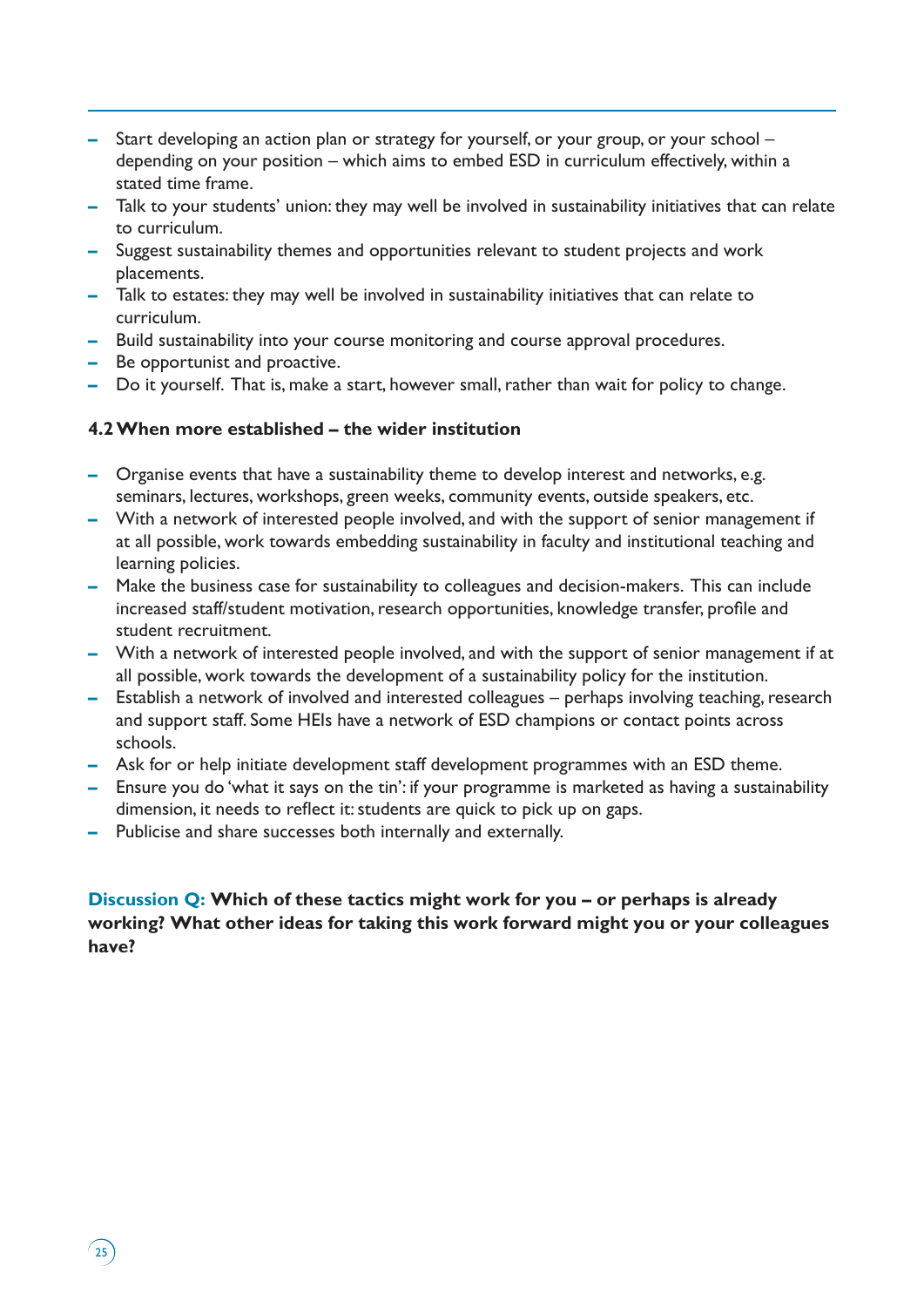# **5 Barriers and pathways**



# **This section looks at common hurdles to embedding ESD and offers some possible pathways through.**

Whereas there are many examples of successful implementation of ESD programmes and initiatives, research and experience indicates a number of hurdles to the embedding of ESD that are often common to HEIs. You may well recognise some of them!

Research for HEFCE (Policy Studies Institute *et al*. 2008, pvii) concluded that barriers, where they exist, essentially amount to:

- **–** lack of interest in sustainable development (SD);
- **–** silo or mono-disciplinary thinking and institutional organisation, which militate against the cross-departmental activity that is essential for sustainable development;
- **–** lack of incentives or priority to engage in SD.

Similarly, the Higher Education Academy's 'Dawe Report' (Dawe *et al*. 2005) – based on a research exercise working with HEA subject centres in 2005 – suggested several factors prevent academics from engaging with SD in the curriculum. We've added some 'typical' comments that sceptical or just hard-pressed academics tend to make:

- **–** crowded curriculum '*There's no space for more material'*;
- **–** perceived irrelevance *'It's not relevant to my subject'*;
- **–** limited staff awareness and/or expertise *'I'm interested and think it's important but I don't feel I know enough to handle this area'*;
- **–** limited institutional commitment *'We can't do much as senior management aren't at all supportive'*;
- **–** limited commitment from external stakeholders '*There's no demand from employers or professional bodies'*;
- **–** seen as too demanding  *'It sounds too difficult, particularly if it's asking me to engage with new pedagogy or attempt interdisciplinary approaches'*.

See also Appendix 2 'Embedding ESD in the HE curriculum – drivers and limiters'*.*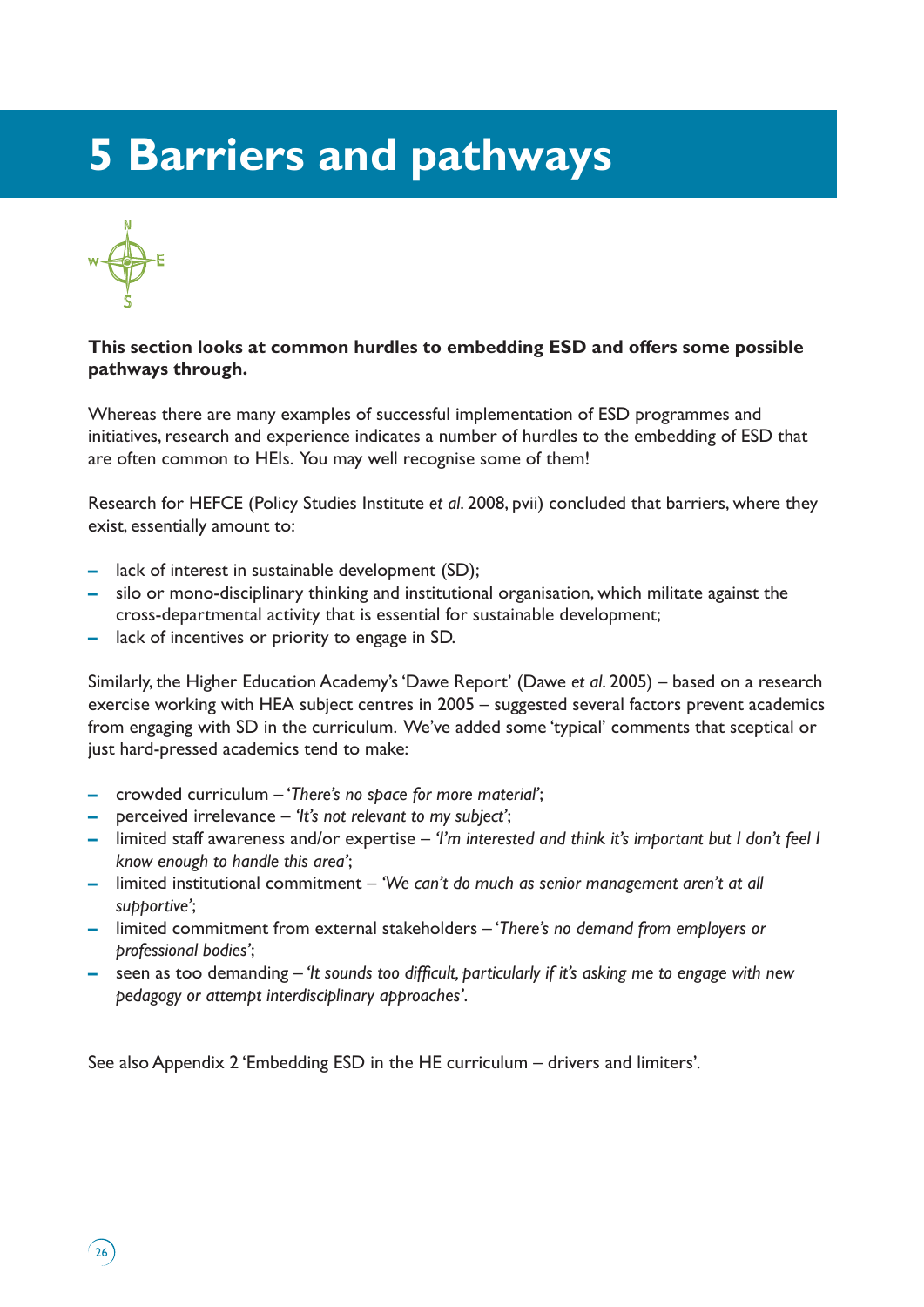These might be characterised into a typology of *kinds* of limiting factors:

- **–** paradigmatic/perceptual;
- **–** policy/purpose-related;
- **–** structural (governance, compartmentalisation, budgetary etc.);
- **–** resource/information deficiency.

# **Discussion Q: Which apply to your HEI? And how far? Are there additional factors operative at your HEI?**

Such 'barrier lists' might be revisited as follows to indicate possible ways forward or pathways:

| <b>Barrier</b>                                          | Possible pathway                                                                                                                                                                                                                       |
|---------------------------------------------------------|----------------------------------------------------------------------------------------------------------------------------------------------------------------------------------------------------------------------------------------|
| <b>Crowded curriculum</b>                               | ESD does not necessarily mean adding<br>significant new content: often it is a matter of<br>modification of existing content. Begin with<br>an audit to see what is already present, or<br>what can be built upon.                     |
| <b>Perceived irrelevance</b>                            | While ESD is more 'obviously relevant' to<br>some subjects than others, virtually all can<br>both relate and benefit in some way. See<br>Section 9 'ESD in the disciplines', and check<br>'Resources' for help with your subject area. |
| Limited staff awareness or expertise                    | Professional development, linking up with<br>experienced colleagues and plugging into<br>ESD networks (see 'Resources') can help. But<br>it's not necessary to be an expert to begin or<br>explore possibilities.                      |
| Limited institutional commitment                        | Look at your existing HEI agendas - there<br>are often sustainability dimensions that can<br>be explored. Work longer term to build<br>alliances, interest and commitment. Develop<br>a business case for ESD.                         |
| Limited commitment from external<br><b>stakeholders</b> | Check: local and regional policies for<br>sustainability objectives; research on<br>employers' views; check professional bodies<br>regarding policy intentions.                                                                        |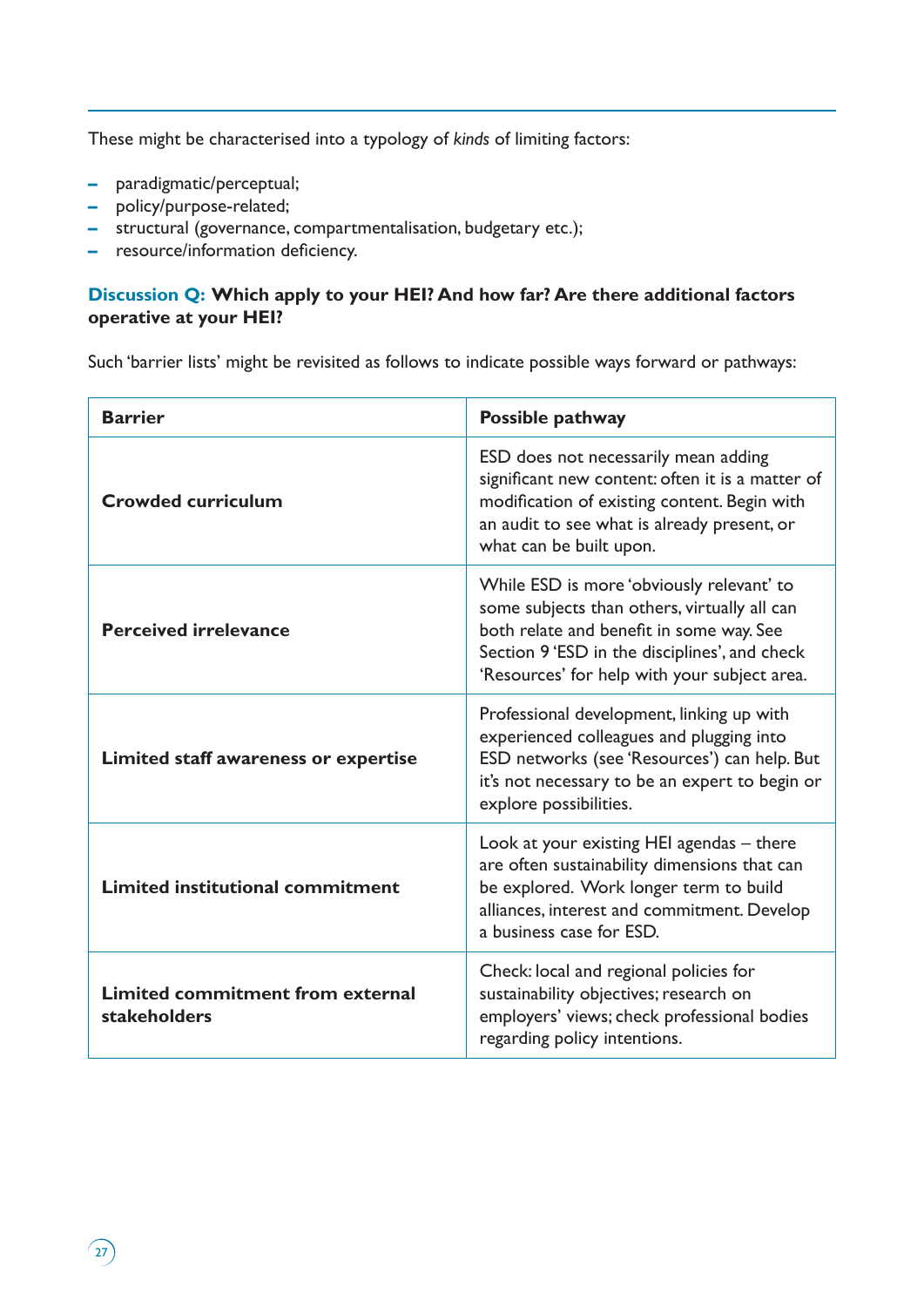| <b>Lack of incentives</b> | Create your own where necessary: e.g. link<br>funding bids to sustainability criteria; help<br>orient existing staff rewards in teaching and<br>learning towards sustainability criteria.                                                                                                                                   |
|---------------------------|-----------------------------------------------------------------------------------------------------------------------------------------------------------------------------------------------------------------------------------------------------------------------------------------------------------------------------|
| 'Silo' organisation       | Start making horizontal links – cross-<br>school, cross-faculty, cross-institutional: any<br>sustainability scheme, for example, around<br>campus change or community engagement<br>can act as a platform for such links. Initiate<br>schemes, joint seminars, modules, etc. that<br>facilitate cross-disciplinary working. |
| Too demanding             | Learn from others in your institution or<br>beyond who have made a step towards<br>sustainability - see what benefits have<br>ensued, and start small yourself.                                                                                                                                                             |
| <b>Lack of resources</b>  | See what existing resources can be<br>reoriented; look out for opportunities to<br>make bids based on a sustainability theme,<br>internally and externally.                                                                                                                                                                 |

**Discussion Q: How relevant are these barriers to your situation? Are there others that apply? How useful are the 'possible pathways'? These kinds of ideas can be used in staff development to stimulate debate and dialogue.** 

 $\Omega$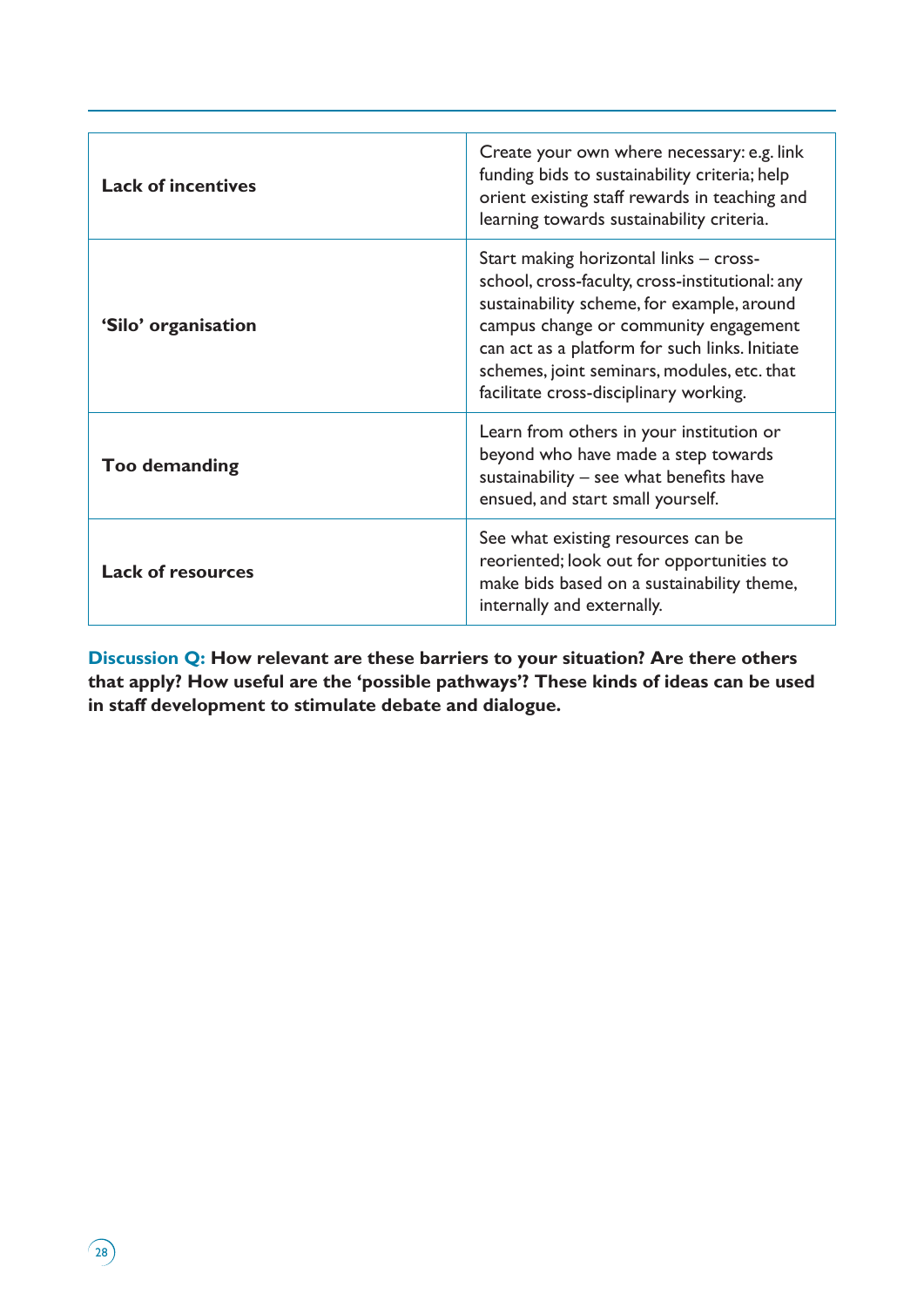# **6 Objections and answers**



## **This section looks at commonly heard objections to embedding ESD and offers some answers.**

In addition to barriers that obstruct or limit progress towards sustainability, some academics have outright objections to sustainability. You may share, quite understandably, aspects of these – or have colleagues who do – so it's important to consider and address them. Again, we've added some 'typical' comments that sceptical or hard-pressed academics might make, based on experience.

# **Objections:**

- 1. Academic freedom *'Being expected to integrate sustainability into my teaching interferes with academic freedom.'*
- 2. Ideology '*Promoting sustainability is promoting an ideology and that is not the job of higher education.'*
- 3. Floodgates *'If sustainability, why not a whole raft of other areas where's it going to stop?'*
- 4. Apathy  *'If students aren't interested, it's not my job to sell sustainability.'*
- 5. Rapid change '*There's enough change happening in the sector now isn't a good time to take on any more!'*

Let's look at possible answers to these points.

| <b>Objection</b>        | <b>Possible answer</b>                                                                                                                                                                                                                                                                                                                              |
|-------------------------|-----------------------------------------------------------------------------------------------------------------------------------------------------------------------------------------------------------------------------------------------------------------------------------------------------------------------------------------------------|
| <b>Academic freedom</b> | It is perhaps debatable just how free universities<br>and individual academics are given Government,<br>funding council and internal policies, and tied<br>funding sources, but this point aside, most<br>academics have considerable choice over if, how<br>and where to embed sustainability, even if it is part<br>of their university's policy. |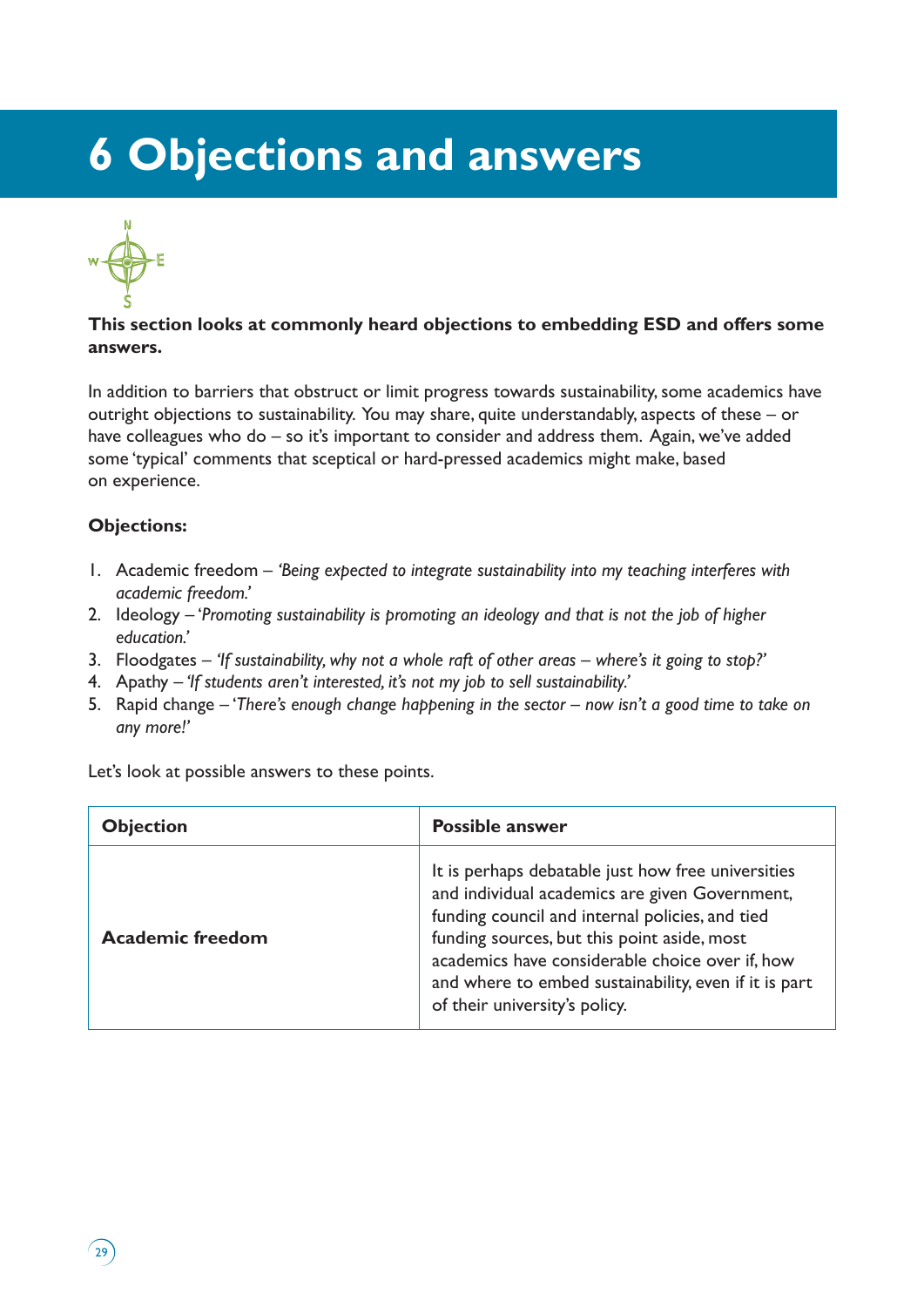| <b>Ideology</b>   | Most academics would agree that it is the job of<br>HE to promote critical inquiry and reflection. This<br>particularly applies to sustainability issues, which<br>are often contentious and complex. That said,<br>there are a broad range of ideological positions<br>associated with sustainability/unsustainability<br>debates and HE is well placed to bring a critical<br>lens to the discourses associated with this field of<br>inquiry. |
|-------------------|--------------------------------------------------------------------------------------------------------------------------------------------------------------------------------------------------------------------------------------------------------------------------------------------------------------------------------------------------------------------------------------------------------------------------------------------------|
| <b>Floodgates</b> | This view tends to see sustainability as a separate<br>and contained area competing for attention,<br>whereas it is more accurately seen as a dimension,<br>backdrop, approach or context that can inform and<br>enrich most areas of curriculum concern.                                                                                                                                                                                        |
| <b>Apathy</b>     | It's not HE's job to 'sell' anything, but arguably,<br>it's HE's responsibility to anticipate and prepare<br>graduates for the world they will inherit and<br>give them competencies to cope with and shape<br>the social, economic, environmental and political<br>pressures and influences they will undoubtedly<br>encounter.                                                                                                                 |
| Rapid change      | Sustainability issues - including the sustainability<br>of any particular institution itself - are very much<br>part of the shifting agenda that HE now faces. With<br>policy advancing towards the low carbon economy<br>and the need for green skills, universities need to<br>get ahead of the game.                                                                                                                                          |

**Discussion Q: How valid are these objections? Are there others that apply to your situation? How valid are the 'possible answers'? These kinds of ideas can be used in staff development to stimulate debate and dialogue.** 

 $\sqrt{30}$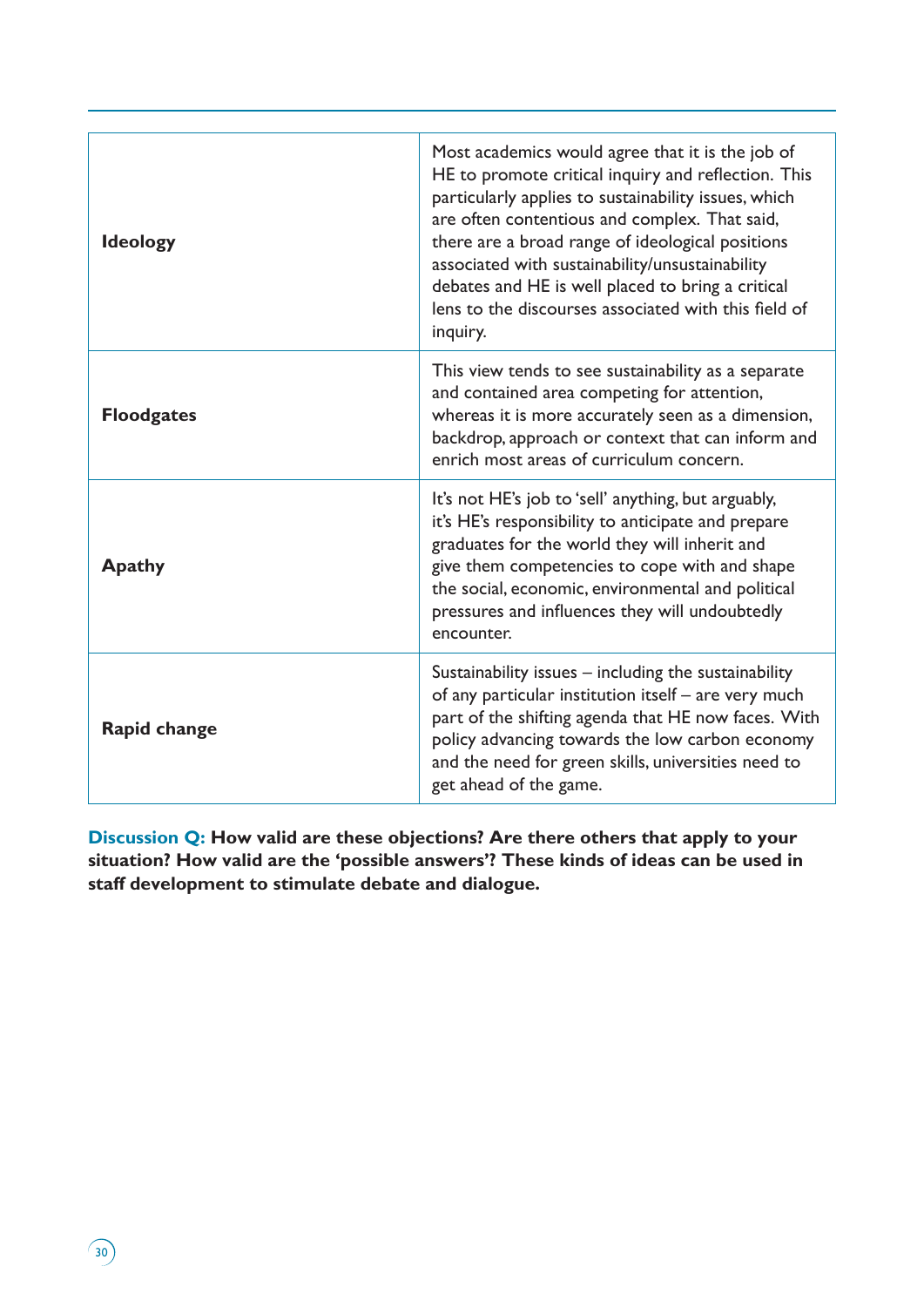# **7 Key concepts and values**



**This section outlines some ideas on sustainability concepts (7.1) and also looks at values (7.2) associated with sustainability. (For skills look at Section 3.)**

*It remains our view that the greatest contribution that universities and colleges can make to sustainable development is through the* values, skills *and* knowledge *that students learn and put into practice*. (HEFCE 2009, p21)

# **7.1 Concepts**

Assuming you want to embed sustainability in your curriculum: what does this involve in relation to content? Existing content in your programme may be fine as it is, or just need a little tweaking or modification, or perhaps more thorough integration of concepts is appropriate (see Section 10.1 '4 Rs model' below).

**Key point: Sustainability education suggests no definitive list, rather concepts and ideas that may be more or less relevant to your own situation and disciplinary area, and which you might want to use/adapt/extend as entry points to sustainability education content**.

Before looking at these, it's worth making some points about dimensions and placing of content:

### **Dimensions**

ESD puts emphasis on the necessary interrelationships between:

- **– Theory and practice:** so a curriculum that only focuses on a theoretical level without considering practice and application is likely to be incomplete.
- **– Local and global scales:** so a curriculum that ignores spatial connections between global and local levels may be incomplete.
- **– Present and future**: so a curriculum that does not explore the links between present and likely future factors and trends may be incomplete.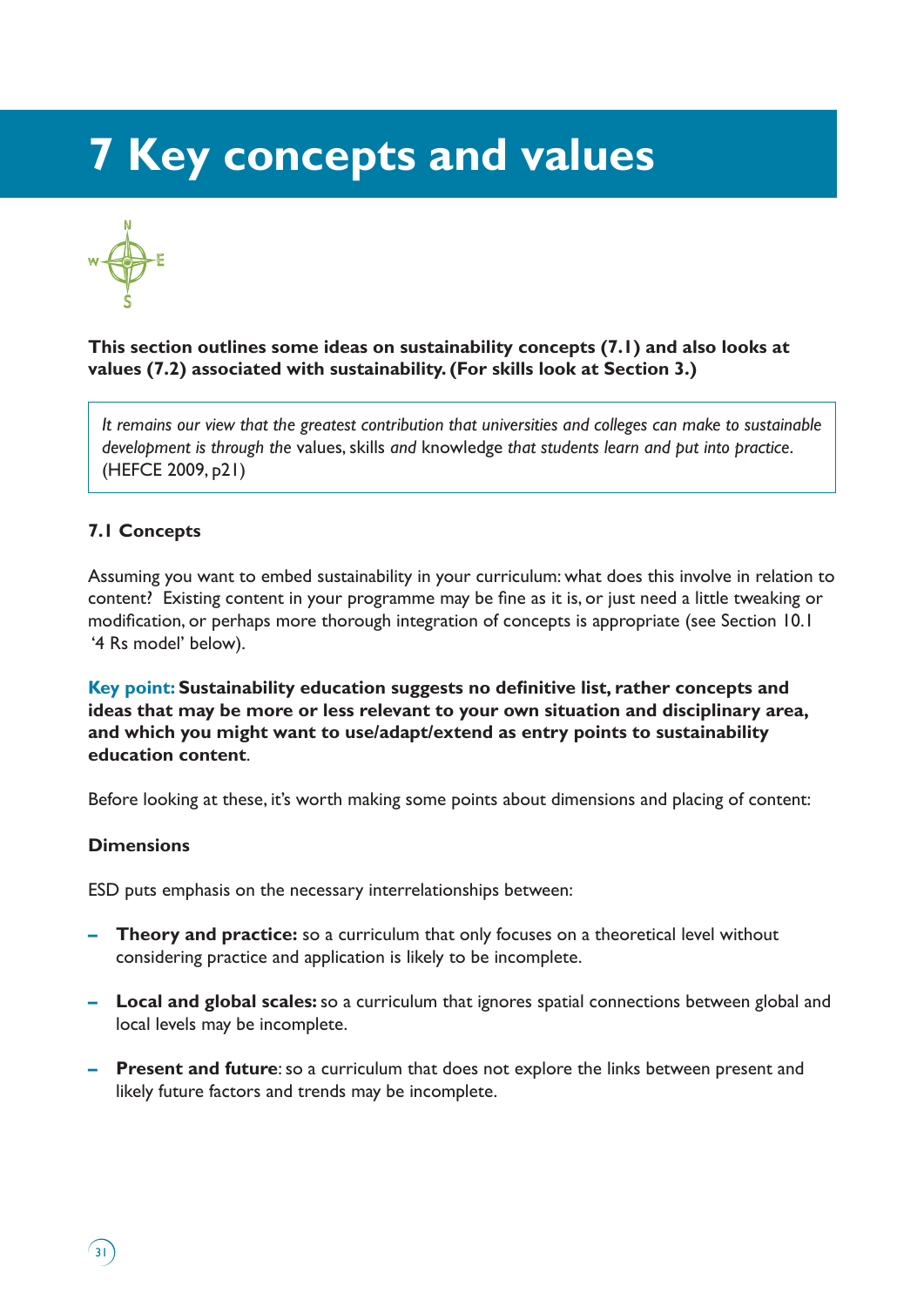### **Placing**

- **– Generic/specific**: it's useful to distinguish between *generic* concepts that apply across subject areas, and *subject-specific* concepts that are more specialist.
- **– Contributory part**: sustainability-related content in the curriculum should be seen as a contributory part of a broader pedagogical process that encourages the sustainability literate and competent graduate to develop.
- **– Reorientation:** essentially sustainability is more about reorienting existing curriculum aims and content than adding a whole lot more new material. That said, there is often a need to include at least some new ideas and concepts in existing curricula if they are to address sustainability adequately.

Clearly, if sustainability relates to nearly everything one way or another, the potential concept list is endless. Therefore, it's important to consider schemas that attempt to present key ideas, and elaborate from there according to your own circumstances and disciplinary area, drawing on the significant resources available (see 'Resources').

One such schema – which has been influential in and beyond the schools sector and been adapted and extended in various ways – was first developed by the Government's Sustainable Development Education Panel (1998).

### **Seven key concepts of sustainable development**

- **–** Interdependence of society, economy, and the natural environment, from local to global scales.
- **–** Citizenship and stewardship rights and responsibilities, participation and co-operation.
- **–** Needs and rights of future generations.
- **–** Diversity the importance of cultural, social, economic and biological variety.
- **–** Quality of life, equity and justice.
- **–** Sustainable change development and carrying capacity.
- **–** Uncertainty and precaution in action.

At school level, these principles were translated into much more specific and detailed concepts and learning outcomes according to age and subject.

#### **Five capitals model**

Another schema to describe sustainability is the 'Five capitals model' developed by Forum for the Future, which suggests that "we are facing a sustainability crisis because we're consuming our stocks of natural, human and social capital faster than they are being produced".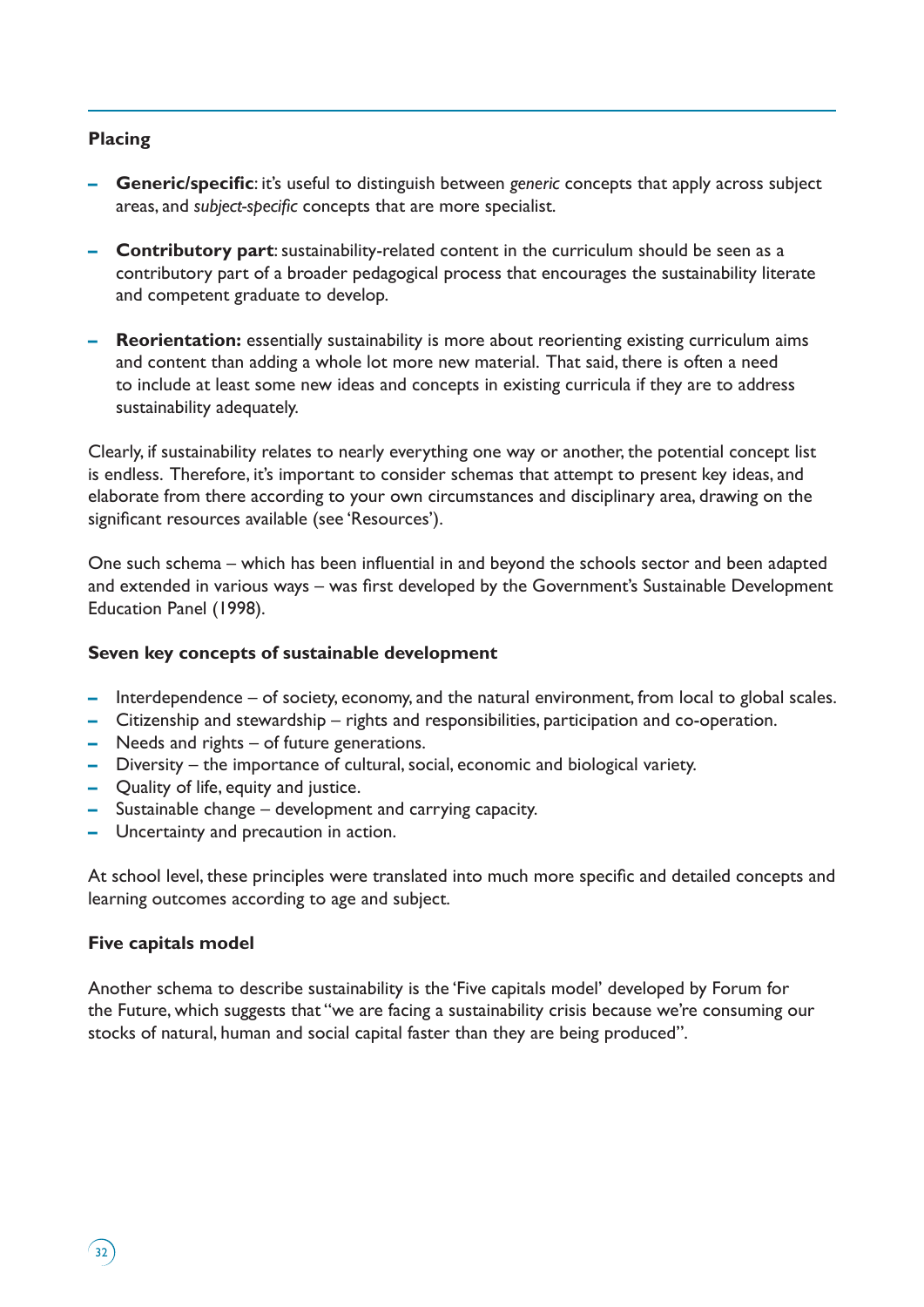**Natural capital** is any stock or flow of energy and material that produces goods and services. It includes:

- **–** resources renewable and non-renewable materials;
- **–** sinks that absorb, neutralise or recycle wastes;
- **–** processes such as climate regulation.

Natural capital is the basis not only of production but of life itself!

**Human capital** consists of people's health, knowledge, skills and motivation. All these things are needed for productive work.

Enhancing human capital through education and training is central to a flourishing economy.

**Social capital** concerns the institutions that help us maintain and develop human capital in partnership with others, e.g. families, communities, businesses, trade unions, schools and voluntary organisations.

**Manufactured capital** comprises material goods or fixed assets that contribute to the production process rather than being the output itself – e.g. tools, machines and buildings.

**Financial capital** plays an important role in our economy, enabling the other types of capital to be owned and traded. Unlike the other types, it has no real value itself but is representative of natural, human, social or manufactured capital, e.g. shares, bonds or banknotes.

*In 2007, humanity's footprint exceeded the Earth's biocapacity by 50%. Put another way, people used the equivalent of 1.5 planets to support their activities.* (WWF 2010)

For more details see: http://www.forumforthefuture.org/sites/default/files/project/downloads/five-capitals-model.pdf

Other models include:

### **The ten principles of One Planet Living.**

This was developed by BioRegional and WWF.

The principles are: zero carbon; zero waste; sustainable transport; sustainable materials; local, sustainable food; sustainable water; natural habitats; culture and heritage; equity and fair trade; and health and happiness.

For more details see: http://www.oneplanetliving.org/index.html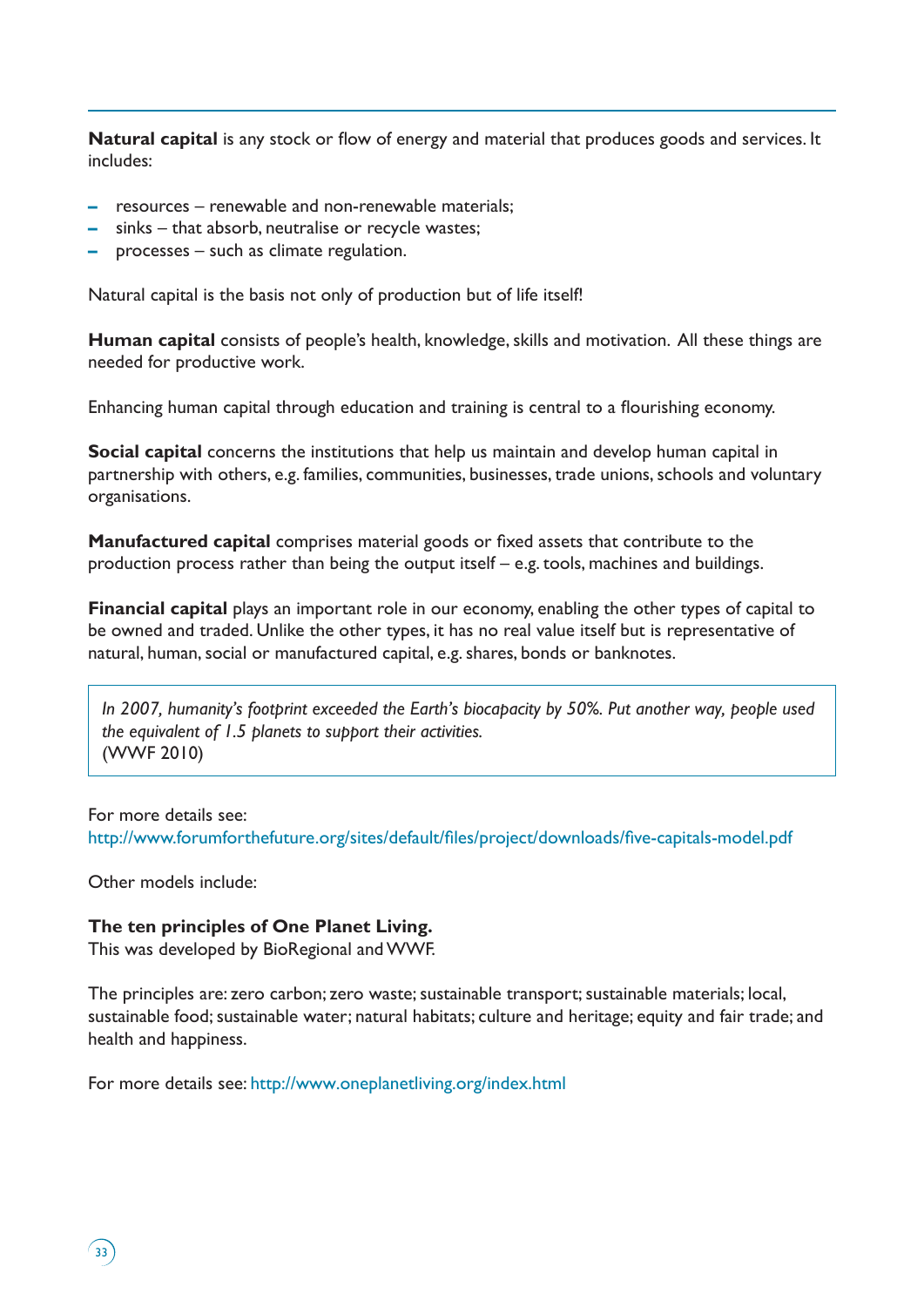# **SustNav**

This framework was developed by Sustainability South West as a decision-making tool particularly at local level. The principles are: developing sustainability skills; improving health and wellbeing; reducing inequalities; cutting resource use; supporting low carbon economies; reducing high carbon travel; living locally; reviving life-support systems; being inclusive; and thinking long-term. For more details see: http://www.SustNav.org.uk

A more detailed list of important sustainability concepts is shown in Appendix 5 'Indicative list of sustainability concepts'. This is neither exhaustive nor necessarily appropriate to your subject area but should be regarded as indicating the kind of territory that sustainability issues cover.

### **Discussion Q: How far are sustainability concepts addressed in your programme?**

# **Discussion Q: What sustainability concepts are specific to your disciplinary area?**

*If values were explicitly incorporated in the curriculum, they could be accused of imposing ideologies on learners. But if all mention of values is expunged from education, then this leaves little choice but for learners to draw their values from the unsustainable society around them, or from the values latent in the 'hidden curriculum' of their educational institution.* (Newman 2010)

# **7.2 Values**

It is often stated that society needs new values, to counter excessive consumerism, individualism, inequity and materialism and help a more peaceable, equitable and sustainable culture to emerge.

Higher education tends to skirt around issues of values, preferring the language of quality assurance and skills to that of ethics and purpose. However, all university corporate plans present a set of values, as do teaching and learning strategies, often expressed in general terms.

In sustainability discourse and practice, a number of key values have emerged and some of these are reflected below. Exploration of any of these in a classroom situation will often involve relating them to a real-world situation and to students' own interests and values:

- **–** sufficiency (living lightly);
- **–** equity and justice (intragenerational and intergenerational);
- **–** social inclusion and meeting basic human needs;
- **–** participation and empowerment;
- **–** eco-efficiency (in resource use);
- **–** biodiversity and green space;
- **–** human rights and needs;
- **–** ethical investment and fair trade;

 $\left(34\right)$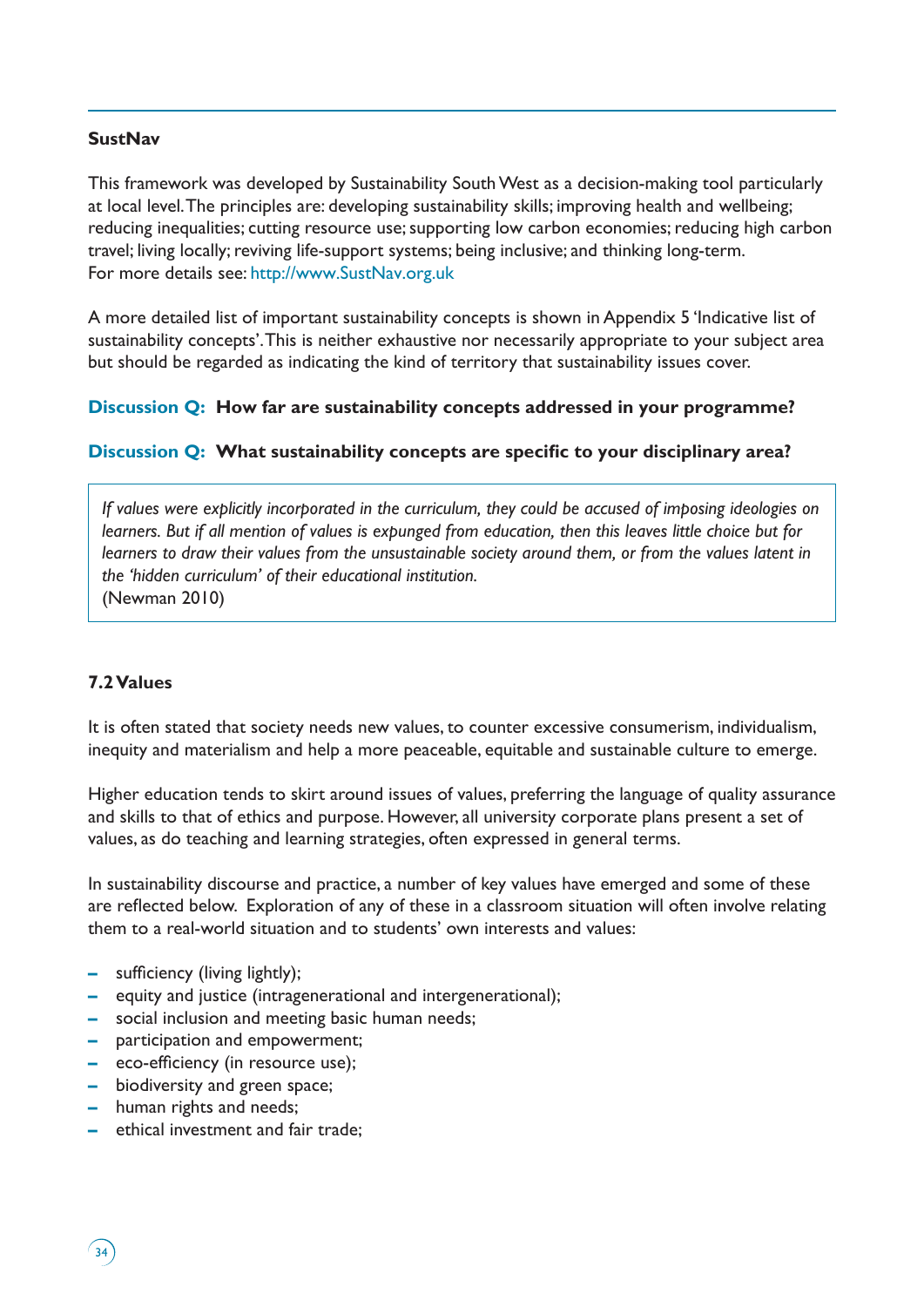- **–** sustainable consumerism;
- **–** animal and biocentric rights and needs;
- **–** democracy and participation;
- **–** resource conservation and efficiency;
- **–** community and mutuality;
- **–** meeting needs locally;

 $\binom{35}{ }$ 

- **–** resilience and durability;
- **–** system health and well-being;
- **–** futurity (taking the future into account today).

(For discussion of skills, see Section 3 'Graduates fit for the future?' above).

**Discussion Q: How far are sustainability values addressed in your programme? Are there other values, perhaps specific to your subject area, which reflect sustainability values in some way?**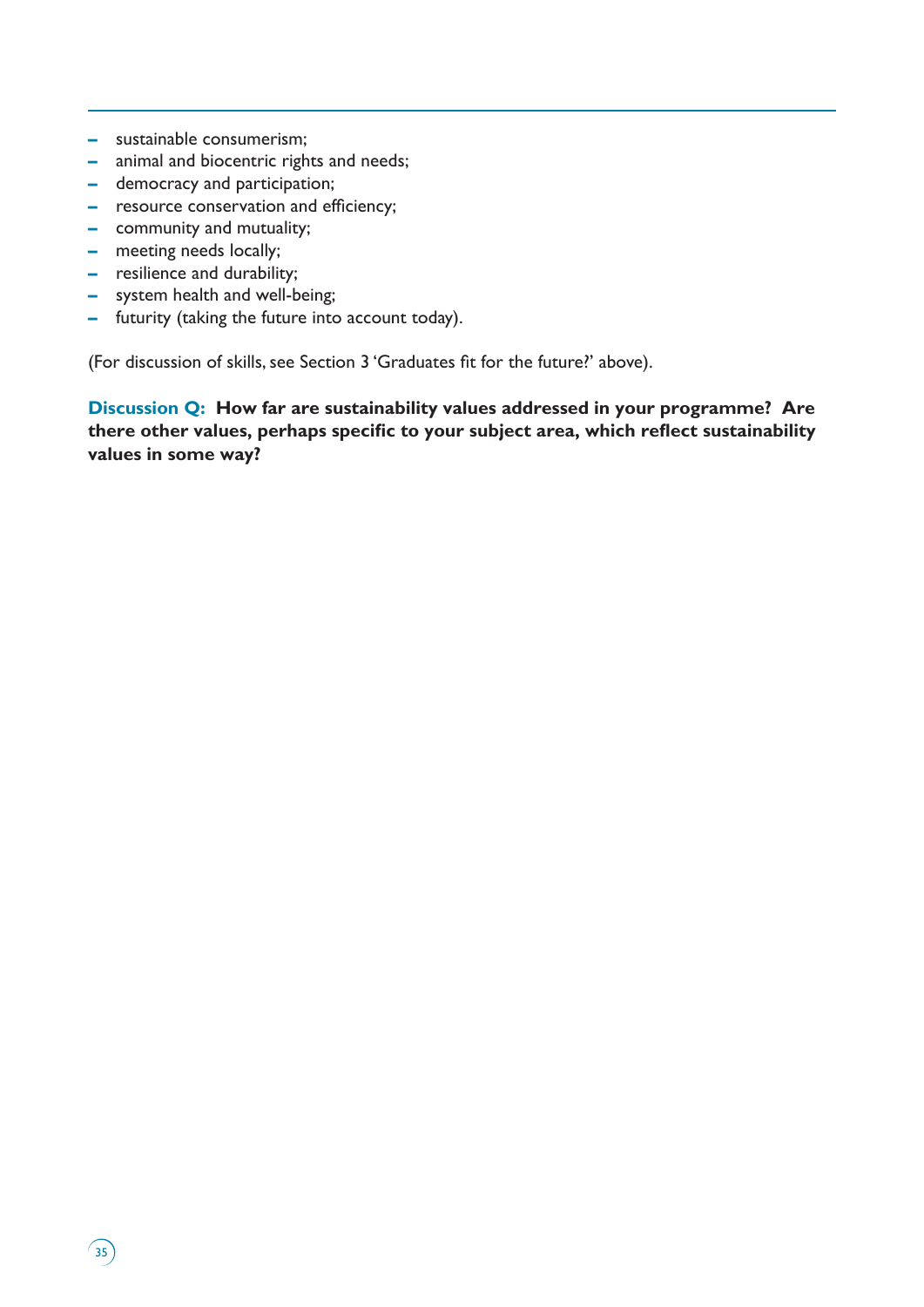# **8 ESD pedagogies**



 $36$ 

**This section outlines the kinds of teaching method that sustainability implies (8.1); some approaches associated with sustainability education (8.2); and suggests some ideas for student assessments (8.3).** 

### **8.1 Challenges and shifts**

In the field of ESD, there is a broad consensus that sustainability education requires active, participative and experiential learning methods that engage the learner and make a real difference to the learner's understanding, thinking and ability to act.

*ESD should emphasise creative thinking, innovation and the long-term perspective, particularly our responsibility towards future generations.* (Council of the European Union 2010)

The kind of assumptions that underlie thinking and practice in ESD are that:

- **–** individuals, organisations and society need to shift values, thinking, policies and practices towards those that can help ensure a viable future;
- **–** sustainability issues are often characterised by complexity and uncertainty and cannot be understood adequately through single disciplines, although each has a contribution to make;
- **–** sustainability issues often present ethical challenges and dilemmas;
- **–** sustainability issues are often marked by rapid change as evidenced by news coverage of such topics as energy, health, social justice, migration, environmental stresses, climate change, globalisation, etc.;
- **–** sustainability requires learning that engages and develops the 'whole person': affective, cognitive and practical dimensions and abilities, and in relation to 'real-world' issues and concerns.

Sustainability and sustainable development concern ideas, understanding, values and skills that are highly relevant to today's society, economy, our environment and our individual and collective futures. We live in conditions of unsustainability, complexity, interdependence and uncertainty.

And so teaching with sustainability in mind is a challenge: as stated in the Introduction, there are no clear content boundaries, holistic and interdisciplinary approaches are implied, ethical dimensions often arise, and the ground is shifting by the day – as is evidenced by the news media touching on a whole range of issues relating to sustainability.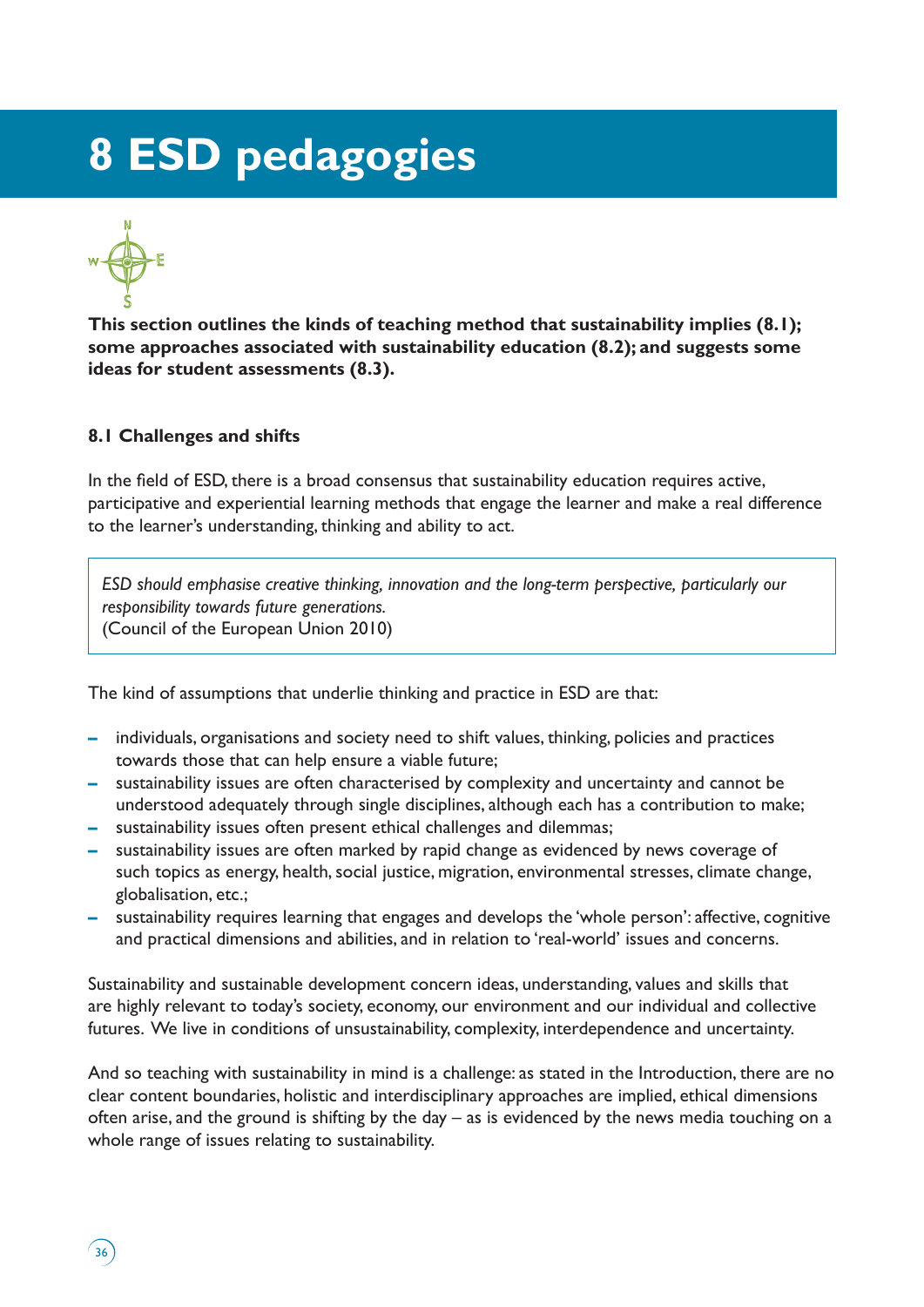These assumptions and characteristics mean that – within the limits of course requirements – learning methods and approaches need to be more open-ended, participative, diverse and interactive than is often the case in academic teaching.

The student learning experience is key: in essence, it is about the full engagement of the learners, including affective, cognitive and active dimensions.

However, this significant challenge can also be regarded as an opportunity for innovation and development in teaching and learning. The kind of shifts in teaching and learning implied by ESD can be summed up by the table below, which is based on the experience of the EU Socrates Thematic Network for Agriculture, Forestry, Aquaculture and the Environment (AFANet), which between 1997 and 2000 explored in some detail the implications of a shift from transmissive methodology *towards* more participative and transformative methodology.

These kinds of shifts can be seen as consistent with current wider moves in higher education towards student-centred, diverse and active learning approaches.

| Integration of sustainability within higher education implies shifts |                                                                      |  |  |
|----------------------------------------------------------------------|----------------------------------------------------------------------|--|--|
| <b>From</b>                                                          | <b>Towards</b>                                                       |  |  |
| Transmissive learning                                                | Learning through discovery                                           |  |  |
| Teacher-centred approach                                             | Learner-centred approach                                             |  |  |
| Individual learning                                                  | Collaborative learning                                               |  |  |
| Learning dominated by theory                                         | Praxis-oriented learning linking theory and<br>experience            |  |  |
| Focus on accumulating knowledge and a<br>content orientation         | Focus on self-regulative learning and a 'real<br>issues' orientation |  |  |
| Emphasis on cognitive objectives                                     | Cognitive, affective and skills-related objectives                   |  |  |
| Institutional, staff-based teaching/learning                         | Learning with staff but also with and from<br>outsiders              |  |  |

**Integration of sustainability within higher education implies shifts**

Source: Sterling (2004, p.58); adapted from Van den Bor *et al*. (2000).

 $\binom{37}{ }$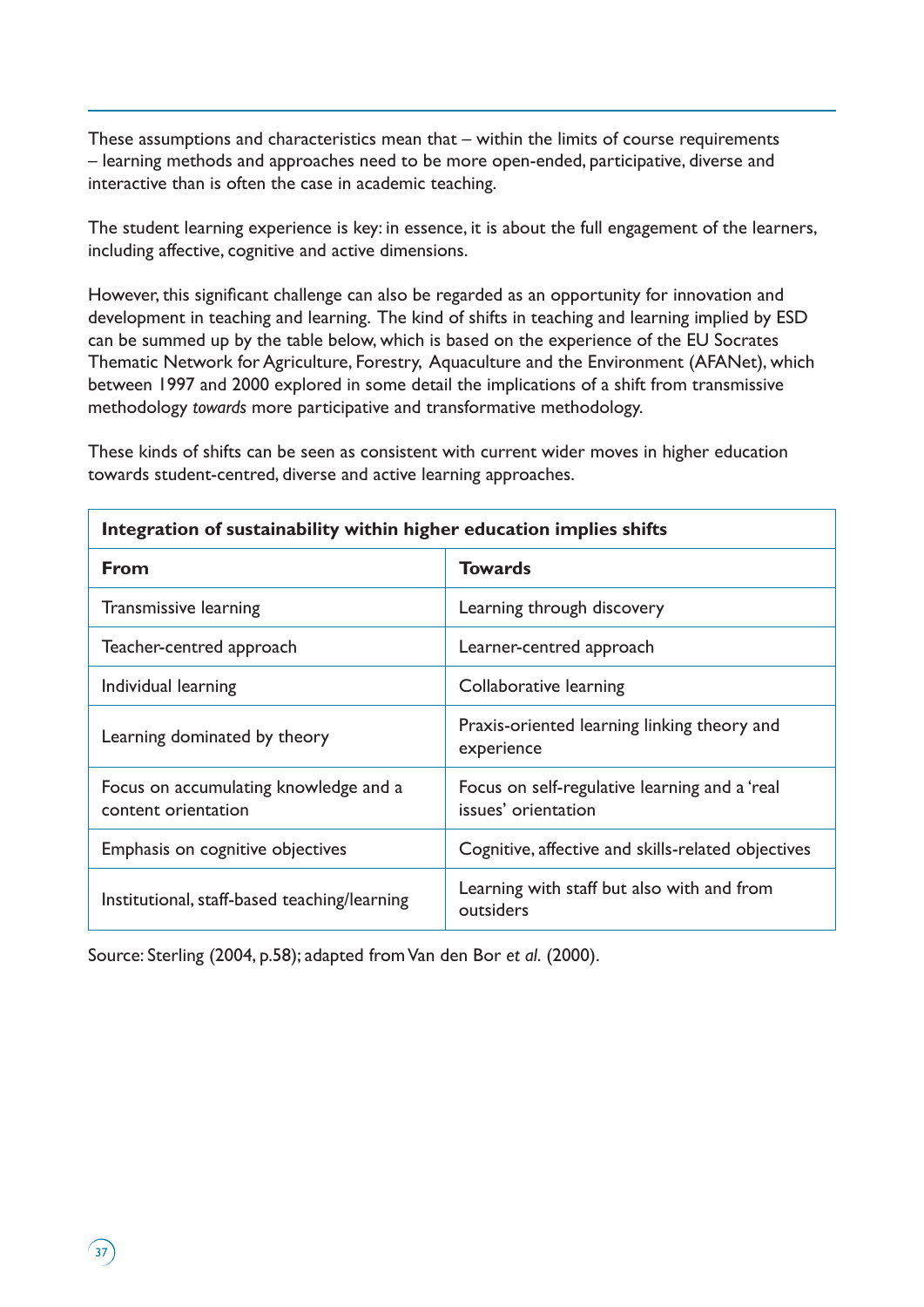# **8.2 Sustainability pedagogies**

Expanding on the 'right-hand' characteristics shown in the above table, below are some further ideas to indicate the sorts of methodological approaches and values that are often associated with learning and teaching in relation to sustainability. Some readers will be familiar with these, others less so. Taking ESD further is often a matter of taking one, two or more of the less familiar approaches on board:

- **–** critical thinking;
- **–** systemic thinking;
- **–** interdisciplinarity and transdisciplinarity;
- **–** experiential learning and real-life issues;
- **–** reconnecting to sense of place and real-world inquiry;
- **–** empowerment of the learner;
- **–** teacher as mentor, exemplar and facilitator;
- **–** multiple teaching styles;
- **–** developing dialogue;
- **–** space for emergence;
- **–** learning for action;
- **–** reflection on learning (reflexivity);
- **–** transformative learning;
- **–** collaborative learning and co-inquiry;
- **–** action competence;
- **–** campus as curriculum and use of campus as a learning resource.

(Sterling 2008)

Such methodological values and approaches can be manifested through a number of methods, as suggested below. As noted above, some readers will be familiar with these, others less so. Taking ESD further is often a matter of extending pedagogic diversity by taking one, two or more of the less familiar methods on board:

- **–** role plays and simulations;
- **–** group discussions and dialogue;
- **–** stimulus activities (e.g. use of photos, videos, newspapers);
- **–** debates;
- **–** diarying;
- **–** critical incidents (posing critical events and asking what students would do);
- **–** case studies;
- **–** reflexive accounts;
- **–** personal development planning (PDP);
- **–** critical reading and writing;
- **–** problem-based learning;
- **–** fieldwork;
- **–** modelling good practice;
- **–** futures visioning;
- **–** worldview and values research;
- **–** action research.

(Adapted from Cotton and Winter (2010); see also Section 11 'Teaching/CPD Activities' below.)

 $38$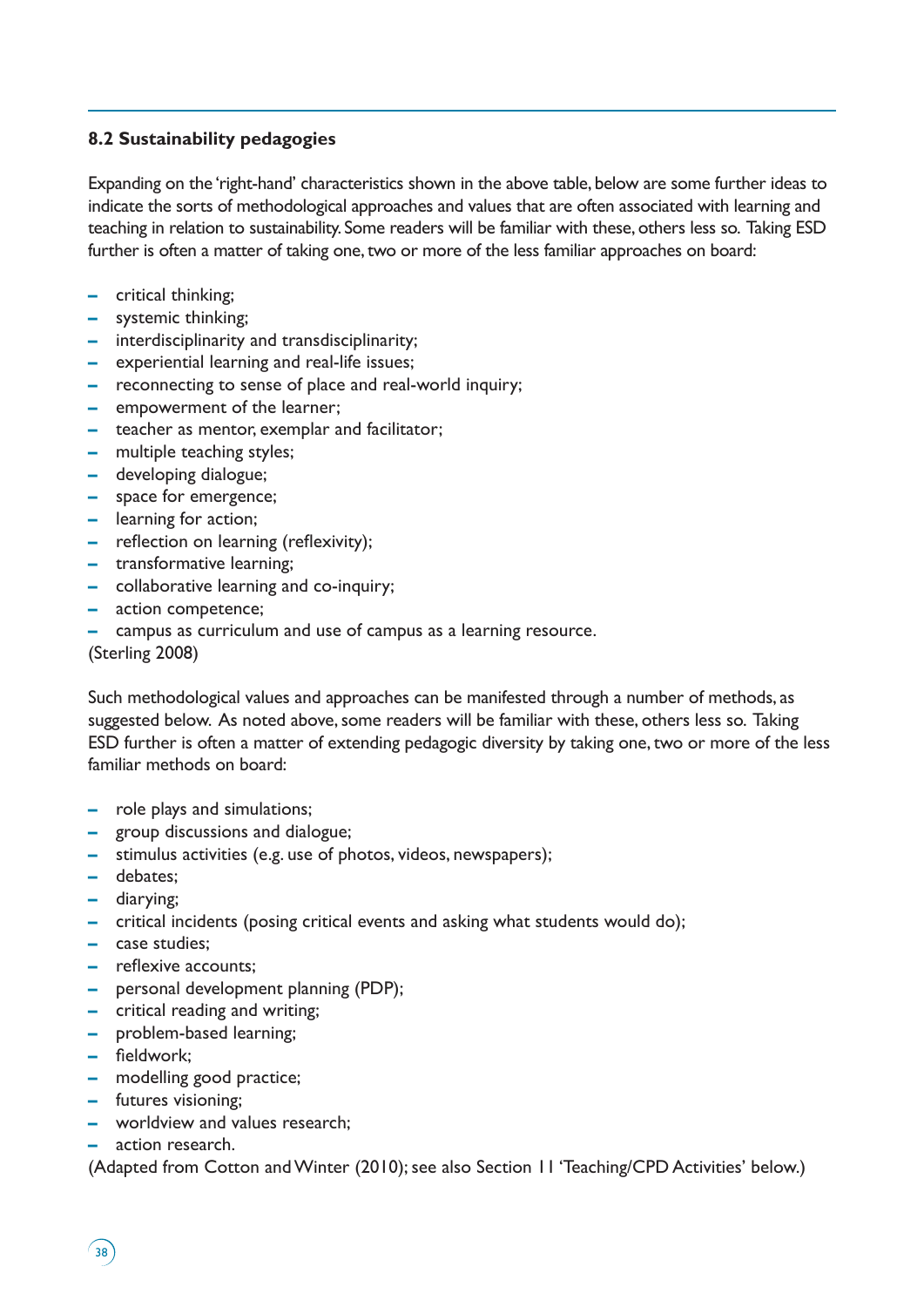## **8.3 Assessment**

 $39<sup>2</sup>$ 

One way of introducing sustainability education is to adapt existing assessment assignments or introduce new assignments that relate to sustainability topics or issues, as long, of course, as they comply with the current programme learning outcomes.

The following is taken from Plymouth University's *Sowing Seeds* guide (Sterling 2008):

*Some possible assignments are listed below; they may be used to supplement or adapt existing module assignments or could stand alone if a programme is revised.* 

*Sustainable design and/or 'problem-solving': students will be expected to use sustainability principles to rethink and redesign some aspect(s) of their personal, student or professional lives, or as a member of a community. This will involve recognising a range of different constraints and opportunities, supportive of more sustainable actions or behaviours. Write a paper describing and critically evaluating the experience and its potential.* 

*Communication and awareness raising: groups of students are asked to research and design a communication initiative which raises awareness of sustainability issues on campus or in the local community. This might be through a website design, a poster campaign, a newsletter etc.*

*Strategy development: students are asked to develop a strategic framework for a particular group, institution, organisation, or network to promote change towards greater sustainability – based on a thorough assessment of the existing situation in terms of constraints and opportunities. Include a critical rationale, aims, implementation plan, evaluation methods, and indicators of change.* 

*Research on issues: students research a specific sustainability issue relating to everyday behaviour at local, national or global scale – or linking these scales – with regard to its origins, its nature, differing views on prospects, directions and possible solutions.* 

*Discourse: research and write a realistic and fair dialogical conversation reflecting opposing views around a sustainability issue. Possibilities could be: a technocratic and deep green advocate; or a proeconomic growth and no-growth stance ('limits to growth'); an advocate of globalisation vs. a supporter of localism; a GMO supporter vs. an organic grower. Conclude with your own critically reflective view*.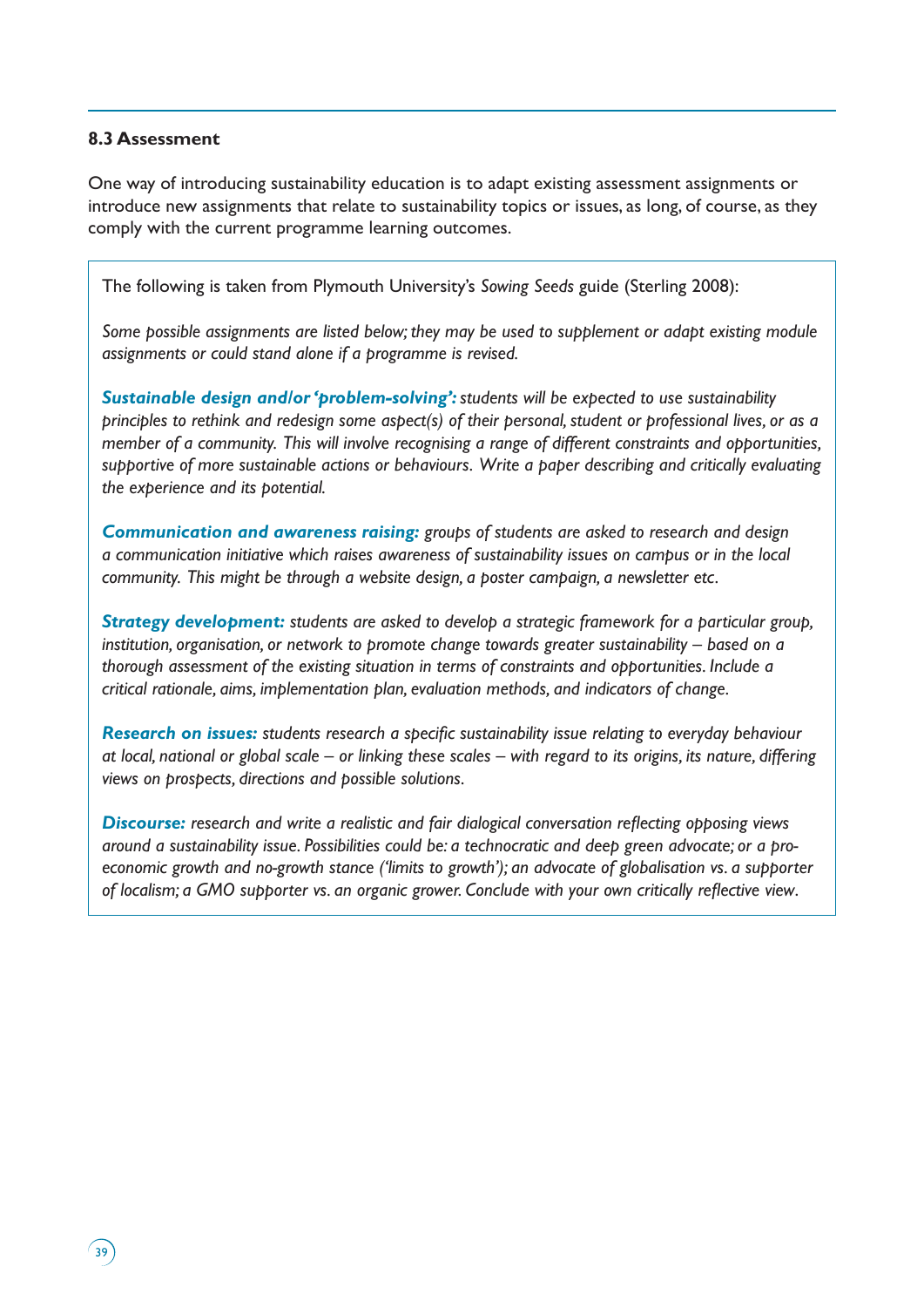# **9 ESD in the disciplines**



**This section looks briefly at contributions that different subject areas can make to sustainability education (9.1) and the recent work of Higher Education Academy subject centres including some useful resources and websites (9.2) in specific subject areas.** 

# **9.1 The contribution of disciplines and subject areas**

Virtually all disciplines and subject areas can make some contribution to ESD, and/or benefit from introducing an ESD element or dimension. A first step is to consider how your area can contribute or benefit, perhaps drawing from the many examples now available.

Beyond this, the multidimensional nature of many sustainability issues invites, and at times requires a corresponding multi- and interdisciplinary approach to inquiry and learning, setting a challenge for HE that traditionally remains primarily structured around disciplinary and compartmentalised structures. This may mean finding practitioners in other disciplines and subject areas who are engaged in, or willing to engage in, this challenge, either by introducing more multidisciplinary approaches in collaboration with other disciplines, or by attempting more fully engaged forms of interdisciplinarity.

This section introduces some very brief ideas that be developed under some subject areas.

For more detail, case studies and discussion see Resources including the US-based Disciplinary Associations Network for Sustainability.

# **Science**

## **Possible approaches:**

- **–** learning how a product affects the environment in its entire life cycle;
- **–** the science of climate change;
- **–** ecology and conservation;
- **–** energy futures;
- **–** working with manufacturers in the chemistry industry to develop a relevant Masters degree.

## **Example:**

 $40<sup>°</sup>$ 

Masters in Green Chemistry & Sustainable Industrial Technology at the University of York See: http://www.york.ac.uk/res/gcg/education/msc/index.html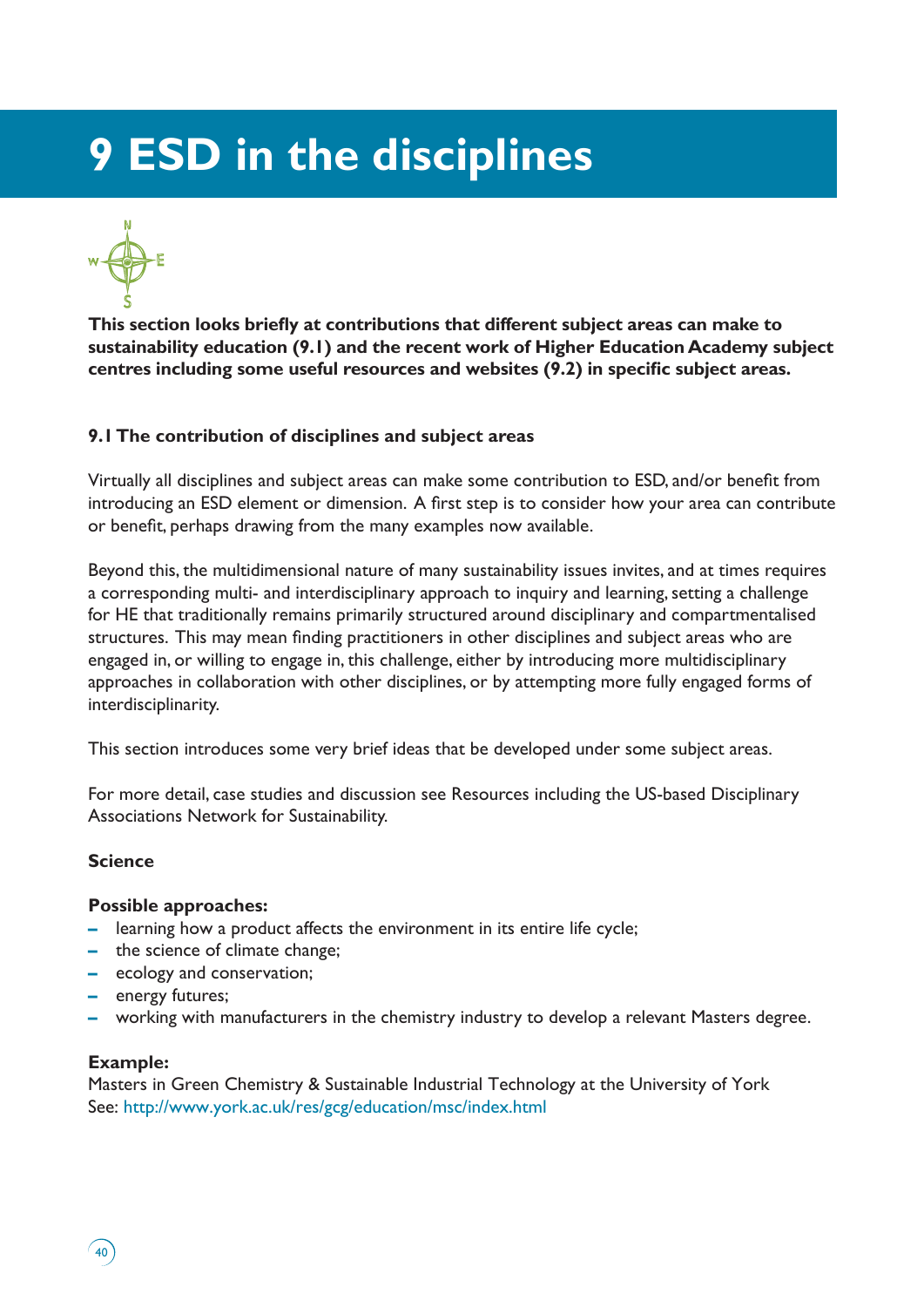## **Law**

#### **Possible approaches:**

- **–** understanding the relationships between law, values, morals and national/international obligations;
- **–** the emergence of environmental law;
- **–** offering one module on Environmental Regulation and another, more theoretical module, on Environmental Justice.

## **Examples:**

Masters of Environmental Law at the University of Dundee See: http://www.ukcle.ac.uk/resources/esd/ross.html Environmental Law case study at Plymouth University See: http://www.ukcle.ac.uk/resources/sustainability/cases/

## **Economics**

#### **Possible approaches:**

- **–** ethics and behaviours as they relate to economic policy and impacts on society and environment;
- **–** the economics of climate change;
- **–** use of microeconomic tools to analyse environmental problems from both a local and a national perspective;
- **–** offering an ecological economics course to students who have had an environmental economics course.

## **Example:**

Ecological Economics course for Year 3 students at Keele University See: http://www.ecoeco.org/content/2010/03/keele-university/

## **English**

#### **Possible approaches:**

- **–** introducing discourse analysis to students through texts such as advertisements;
- **–** having students critically appraise nature writing.

## **Example:**

Language & Ecology course at the University of Gloucestershire See: http://www.english.heacademy.ac.uk/explore/publications/newsletters/newsissue14/stibbe.htm

*Plymouth University research findings suggest that ... there is no obvious correlation between subject area and the belief of staff that sustainability is relevant to their discipline. It seems that tutors who are personally committed to sustainability are likely to see it as relevant to their teaching irrespective of what discipline they work in.*

(Cotton and Winter 2010)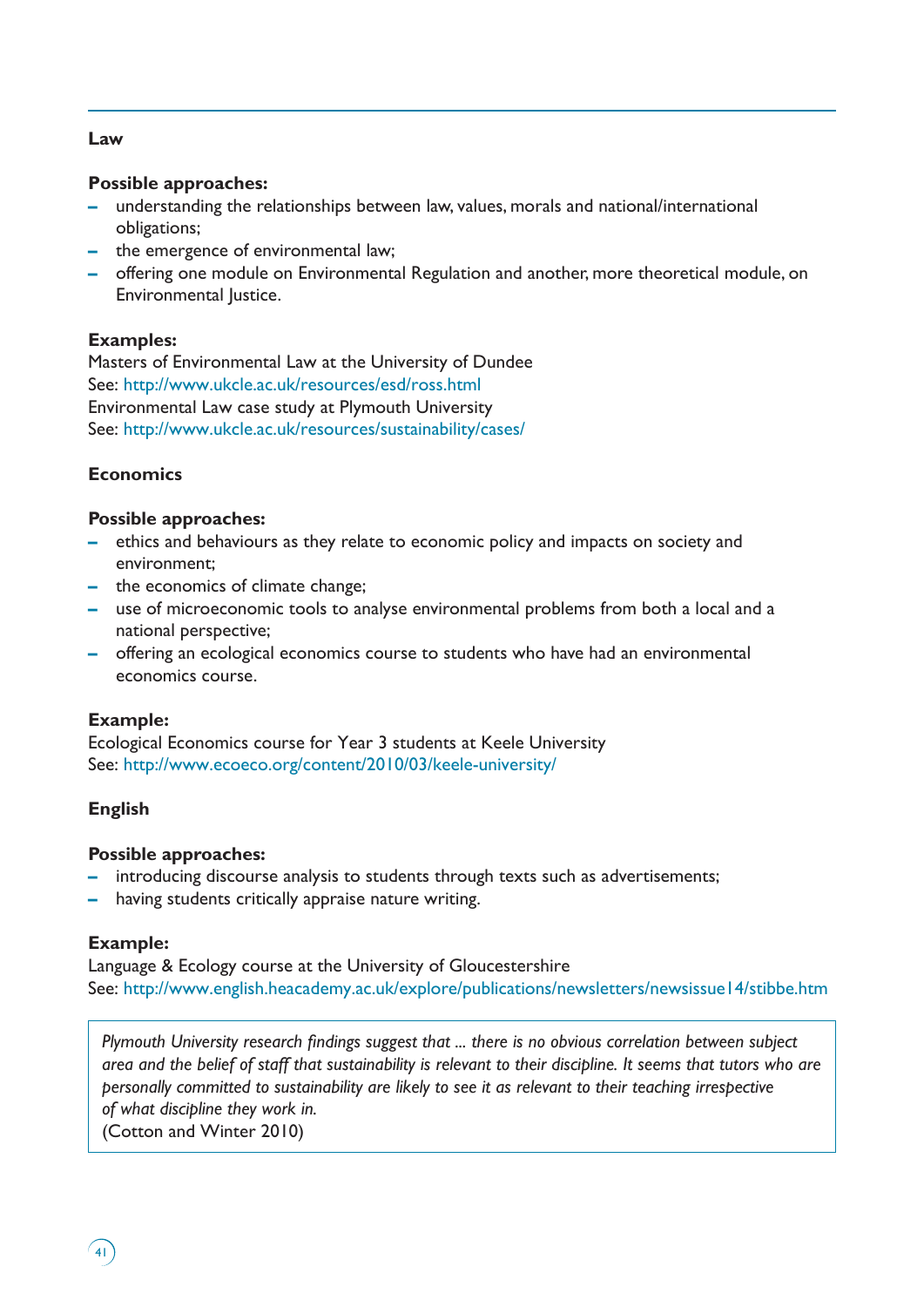# **Planning**

## **Possible approaches:**

**–** understanding of international, national and local government policies and strategy on issues of the natural environment as it relates to the built environment, i.e. energy policy and regulations and initiatives such as the European carbon trading scheme.

## **Example:**

Focusing thesis research of six students on identifying initiatives that will help deliver sustainable forms of regeneration for a failing Irish market town, Clones, in Co. Monaghan (Masters of Science in Planning at Queen's University Belfast:

See: http://www.heacademy.ac.uk/ourwork/teachingandlearning/alldisplay?type=projects&newid=e sd/esd\_group\_enquiry\_masters&site=york

# **Design**

#### **Possible approaches:**

- **–** understanding the role of the media in shaping society's ideas and concerns about the environment and sustainability;
- **–** low energy and green design;
- **–** principles of ecodesign.

#### **Example:**

Having students use a specially designed portal site to collate, evaluate and archive the sustainability-themed sites.

See University College Falmouth:

http://www.heacademy.ac.uk/ourwork/teachingandlearning/alldisplay?type=projects&newid=esd/ esdecoloqo&site=york

## **Geography and Environmental Sciences**

#### **Possible approaches:**

- **–** exploring the human-environment relationship;
- **–** exploring future patterns of food production, trade, energy, etc.

#### **Example:**

Embedding SD in the undergraduate Geography and Environmental Sciences curricula at the University of Brighton through structured and supported opportunities for experiential learning: http://www.heacademy.ac.uk/ourwork/teachingandlearning/alldisplay?type=projects&newid=esd/ esd\_geo\_environsci&site=york

## **History**

 $42$ 

#### **Possible approaches:**

**–** What is the historical causation for climate change? How should we seek to describe and analyse it?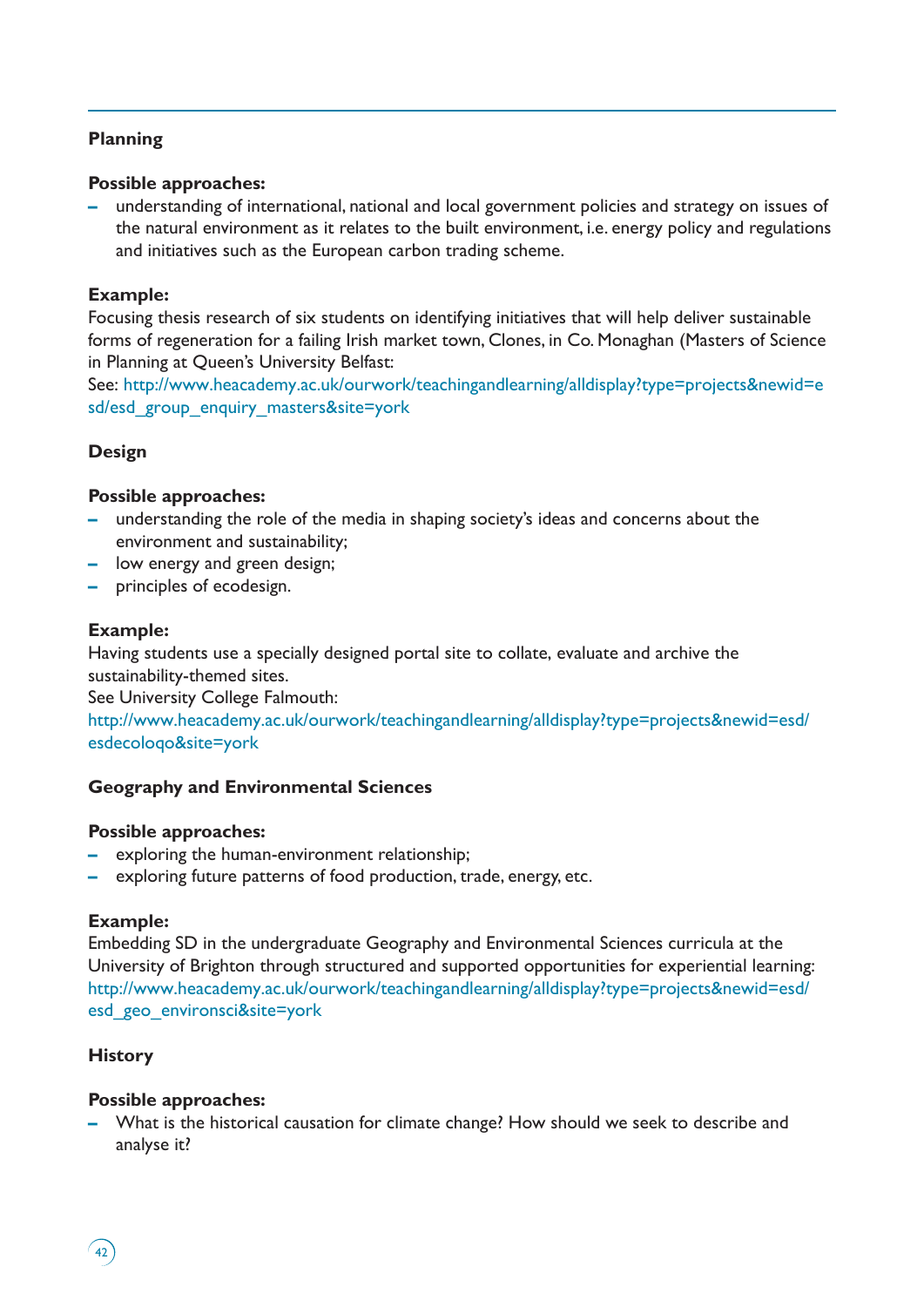- **–** Does current knowledge of environmental change mean that we ought to be writing about the past differently from the way we have been doing so to date? How does this knowledge change our understanding of the 'philosophy of history' and hence our teaching and studying of it?
- **–** Is the study of history of any practical use given the scale of the challenge before us?

#### **Example:**

'Past Actions, Present Woes, Future Potential: Rethinking History in the Light of Anthropogenic Climate Change' – a model syllabus for historians and other students of the past to engage with issues of anthropogenic climate change through the medium of history and related disciplines http://www.historysubjectcentre.ac.uk/elibrary/internal/co\_levene\_pastactions\_20100731/

## **Religious and Cultural Studies**

#### **Possible approaches:**

- **–** discussing ethics and different philosophical stances to provide students with an opportunity for reflective inquiry into areas such as animal rights, the place of humans and animals within ecosystems, the intrinsic worth of nature, the importance of future generations, and social justice;
- **–** the nature of 'nature' in a technological world;
- **–** inequity and environmental justice.

#### **Example:**

Using an electronic resource bank to enable increased awareness among undergraduates of sustainable development issues in a remote, environmentally sensitive region See University of Stirling report:

http://www.heacademy.ac.uk/assets/documents/sustainability/esd\_adderley\_final.pdf

# **Business Studies, Environmental Studies, Hospitality, Leisure, Sports, Tourism, Sociology, Anthropology, Politics, Geography, Earth Sciences, Environmental Sciences**

#### **Possible approaches:**

- **–** understanding the drive for corporate social responsibility;
- **–** the role of the corporation in defining societal norm and behaviours/practices;
- **–** using products from around the world to teach sustainability principles;
- **–** green travel and 'ecotourism'.

#### **Example:**

 $43$ 

The 'Market Place', Sheffield Hallam University http://www.heacademy.ac.uk/ourwork/teachingandlearning/alldisplay?type=projects&newid=esd/ esd\_marketplace&site=york

#### **Construction and Civil Engineering**

#### **Possible approaches:**

**–** understanding of the interaction between the built environment and natural environments especially as it relates to the use of energy resources in both the present and future contexts;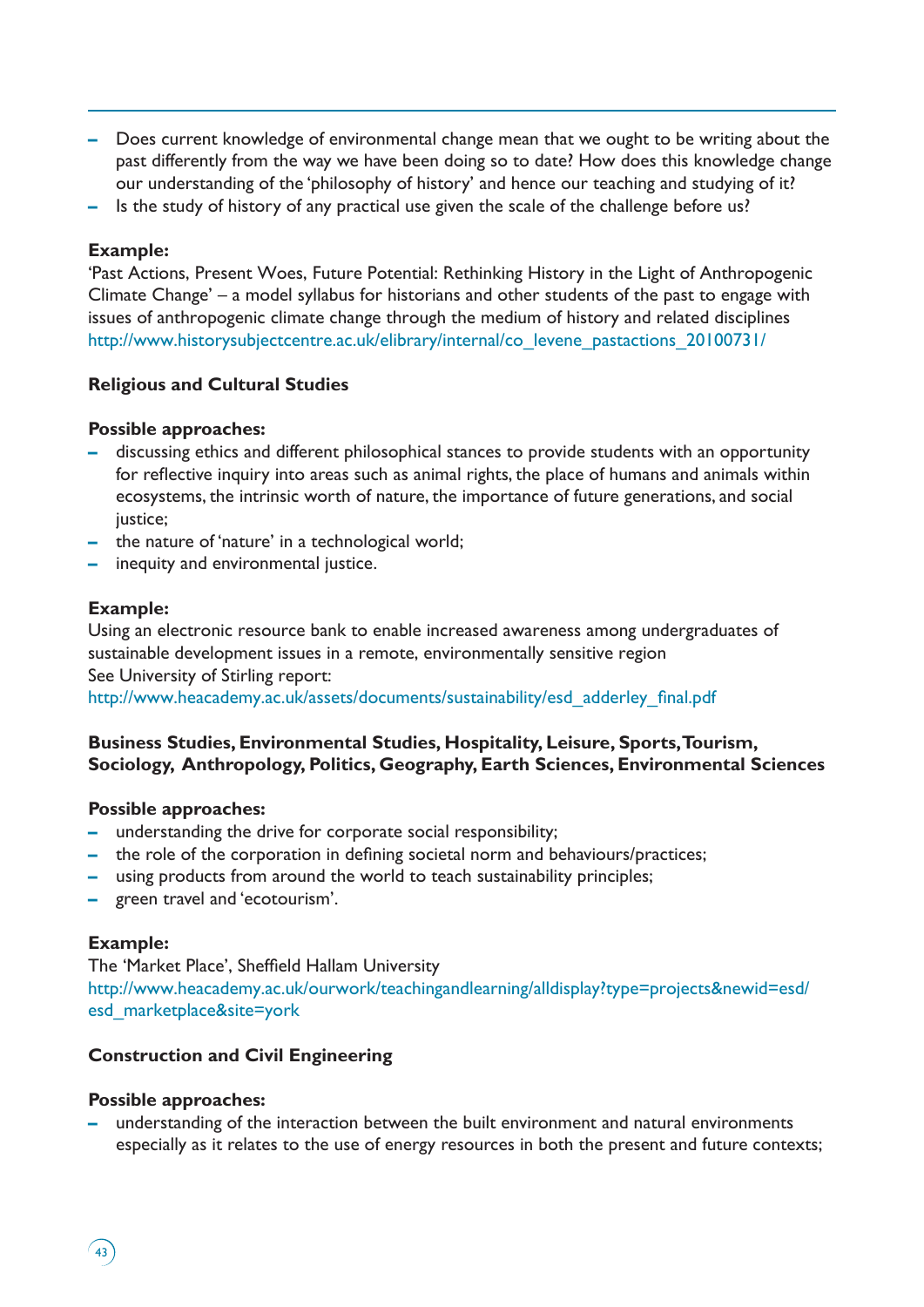- **–** looking at coastal defences and flooding;
- **–** using e-learning materials to equip learners with essential knowledge and skills in the assessment of sustainability within the built environment, through the creation of a wiki.

# **Example:**

Developing e-learning materials for sustainable construction management project at the University of Dundee

See: http://www.heacademy.ac.uk/ourwork/teachingandlearning/alldisplay?type=projects&newid=e sd/esd\_construction&site=york

# **Archaeology**

# **Possible approaches:**

- **–** how cultural heritage can create communities of cohesion and belonging;
- **–** using a web-delivered computer game that allows students to explore the relationship between environmental factors and human decision making for an early farm in the harsh environments of Iceland.

# **Example:**

University of Bradford project:

http://www.heacademy.ac.uk/ourwork/teachingandlearning/alldisplay?type=projects&newid=esd/ esd\_elearn\_archaeology&site=york

# **9.2 The Higher Education Academy's discipline-specific work on ESD**



**This section describes some of the recent discipline-specific work undertaken by the HEA relating to ESD. The HEA has done a significant amount of work in this area over the years, some of which is outlined below. For more information, please visit the subject centre website of interest. Note that at the time of writing all subject centre resources, including those pertinent to ESD, are in the process of being transferred to the HEA's main website.**

# **Art Design Media:**

44

- **–** sustainability in broadcast journalism;
- **–** a web portal for sustainable design teaching;
- **–** entrepreneurship in economically deprived areas;
- **–** a toolkit for sustainable fashion design.

See: http://www.adm.heacademy.ac.uk/projects/adm-hea-projects/adm-hea-learning-teachingprojects-2010-11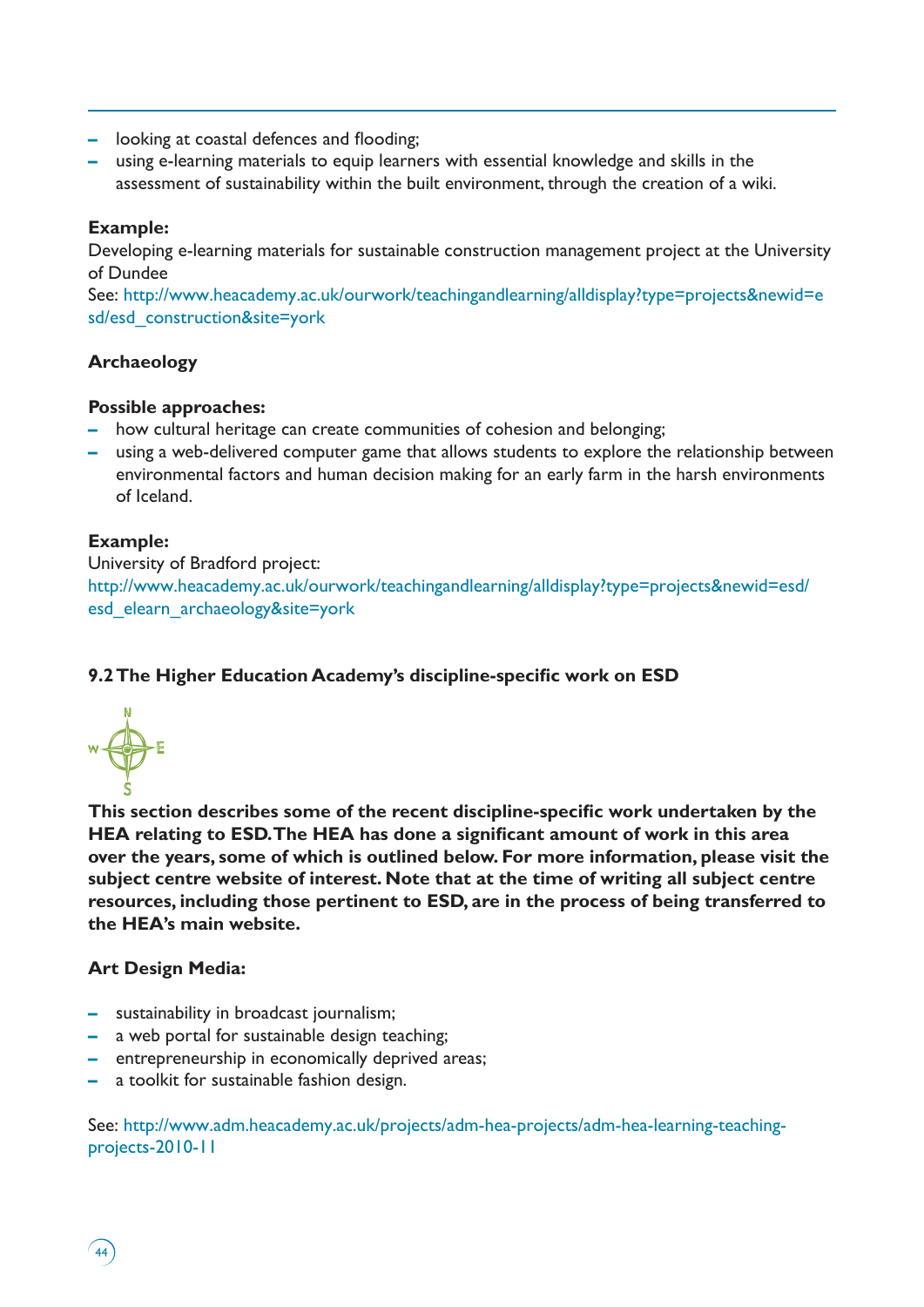# **Bioscience:**

- **–** the nature and method of teaching, and the implementation of, sustainability integrated into the delivery and subject of teaching: guidelines for teaching staff;
- **–** series of sheets on 'How to make your teaching more sustainable', including one sheet focused on teaching sustainability. In Pharmacology, for example, this might explore the metabolic end products of drugs and their impact on the environment;
- **–** event resources from 'Teaching ethics to bioscience students: sustainability and the environment' at Cardiff University;
- **–** a Bioethics briefing on crop plant genetic modification and a curriculum audit focusing on ethics and sustainability designed to facilitate ethics and ESD provision within a course.

# See: http://www.bioscience.heacademy.ac.uk/resources/esd/

# **Built Environment:**

- **–** 'Designs on the Planet', an event that looked at how architectural education might respond to issues related to climate change;
- **–** a Special Interest Group looking at integrating sustainable development into the Built Environment curricula, including the design of modules, case study production and consideration of the role of professional bodies.

# See: http://cebe.cf.ac.uk/learning/sustainability/index.php

## **Business Management Accountancy and Finance (BMAF):**

- **–** a series of resources and events to facilitate the appropriate teaching and learning of ethical and sustainable management See: http://www.heacademy.ac.uk/business/publications/abstracts
- **–** ethics guide produced with the Association of Business Schools
- See: http://www.heacademy.ac.uk/business/resources/a-z/ethics
- **–** Enhancing Graduate Impact, a book in a series co-produced with the HLST subject centre, highlights examples of global and multicultural awareness, social awareness, integrity and ethical behaviour, and emotional intelligence See: http://www.heacademy.ac.uk/business/publications/Enhancing\_series

## **Classics and Archaeology:**

 $45$ 

- **–** a sustainability guide for archaeologists;
- **–** a sustainability network for the humanities.

See: http://www.heacademy.ac.uk/hca/themes/sustainability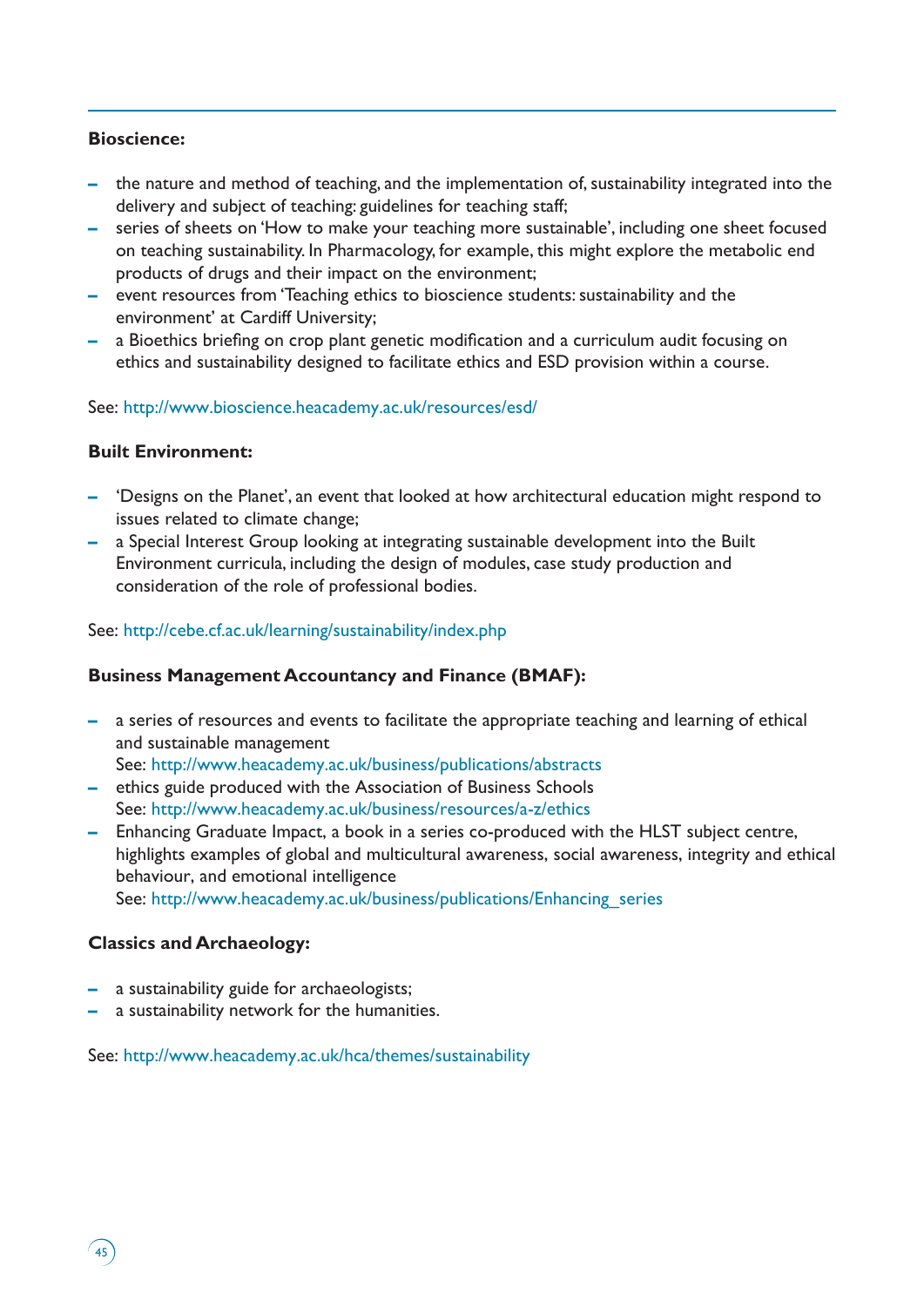# **Dance, Drama and Music (PALATINE):**

**–** chapter on ESD in HE dance, drama and music in *Sustainability Education: Perspectives and Practice across Higher Education* (published June 2010). The chapter describes and illustrates the manner in which performing arts institutions and courses have responded – frequently in innovative and imaginative ways – to the complexities and challenges of the ESD agenda.

## See: http://www.palatine.ac.uk/resources/esd/

# **Economics:**

**–** a case study on Ecological Economics, providing an overview of recent work done on problembased learning (PBL) and Ecological Economics: 1) work done independently by an Economics graduate, and 2) a module taught at Keele University. Both elements of work used Joshua Farley's *Ecological Economics: a workbook for problem-based learning*.

# See: http://www.economicsnetwork.ac.uk/showcase/witham\_ecological

# **Education:**

- **–** website supporting teaching education for sustainable development and global citizenship (http://esdgc.escalate.ac.uk/) with news, further reading and resources;
- **–** Open Sustainability in Education Resource (OSIER) repository (http://osier.ac.uk). This has been set up to share resources for the teaching of education for sustainable development and global citizenship;
- **–** 'Promoting Education for Sustainable Development in Schools and Colleges through HE Action';
- **–** 'COASTAL: (curriculum, outcomes, and sustainable teaching, assessment, learning) Sustainable Development in HE' identifies, shares and encourages the uptake of successful strategies for embedding sustainable development into the HE curriculum, addressing pedagogies and other learning and teaching practices (see: http://staffcentral.brighton.ac.uk/clt/ESD/about.html).

See: http://www.escalate.ac.uk and also: http://esdgc.escalate.ac.uk/

# **Engineering:**

 $46$ 

- **–** development of resources with MIT (see: http://www-g.eng.cam.ac.uk/impee/);
- **–** Interdisciplinary Special Interest Group (Ecohouse) at Sheffield Hallam University;
- **–** chapter in Earthscan book, *Sustainability Education: Perspectives and Practice Across Higher Education*, published June 2010 (see: http://www.earthscan.co.uk/Portals/0/pdfs/Sustainability\_ Education.pdf);
- **–** teaching guide (see: http://www.engsc.ac.uk/guides/introduction-to-sustainable-development);
- **–** Developing a Global Dimension for Engineering in globalisation with DFID, See: http://www.engsc.ac.uk/global-dimension

See: http://www.engsc.ac.uk/sustainable-development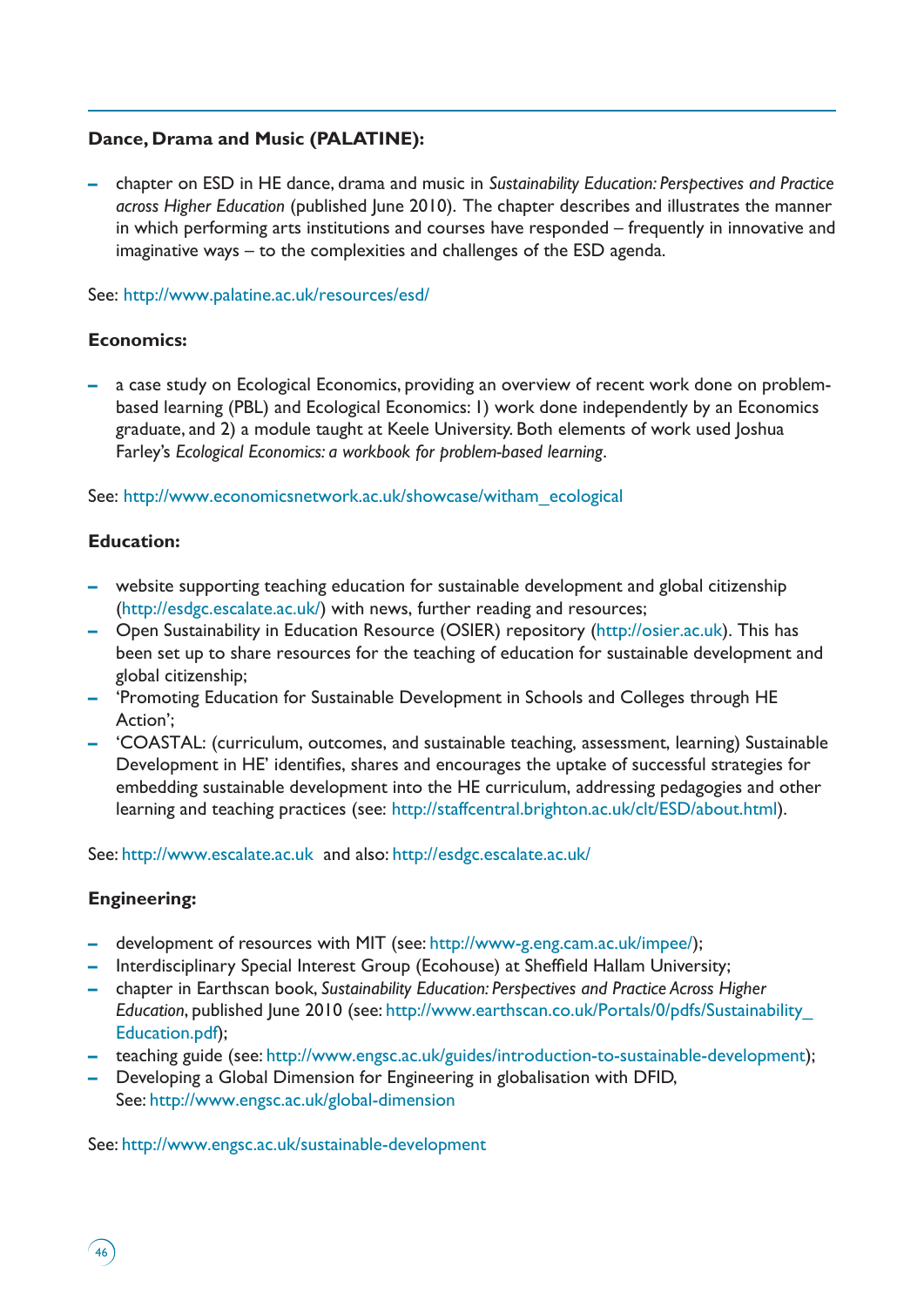# **English:**

- **–** study of the scope and nature of teaching related to the environment, ecology and sustainability on English Literature, Language and Creative Writing degree programmes;
- **–** audit of the relations between English and ESD: reviewing current practice in ESD in the discipline, considering how the discipline relates to the SD agenda and the related skills and attitudes acquired by our graduates;
- **–** chapter in Earthscan book, *Sustainability Education: Perspectives and Practice Across Higher Education*, published June 2010.

See: http://www.english.heacademy.ac.uk/explore/resources/sustain/index.php

# **Geography, Earth and Environmental Science (GEES):**

- **–** *Pedagogy of Climate Change* (see: http://www.gees.ac.uk/pubs/other/pocc/pocc.htm);
- **–** 'C-change in GEES: Open Licensing of Climate Change and Sustainability Resources in the Geography, Earth and Environmental Sciences' project (See: http://www.gees.ac.uk/funding/ oerpilot.htm).

See: http://www.gees.ac.uk/projtheme/esd/esd.htm

# **Health Sciences and Practice:**

**–** collaborating with the Healthy Universities Network in the development of the Healthy and Sustainable University.

See: http://www.healthyuniversities.ac.uk/

# **History:**

 $47$ 

- **–** briefing report;
- **–** course materials: 'Face of Humanity' and 'Past Actions, Present Woes, Future Potential: Rethinking History in the Light of Anthropogenic Climate Change';
- **–** *Research Guide on Essay and Report Writing: A Guide to Students of Environmental History*;
- **–** case study: 'Bringing the Outside In';
- **–** podcast: 'Exploring Environmental History'.

See: http://www.historysubjectcentre.ac.uk/about/themebrowser/ESD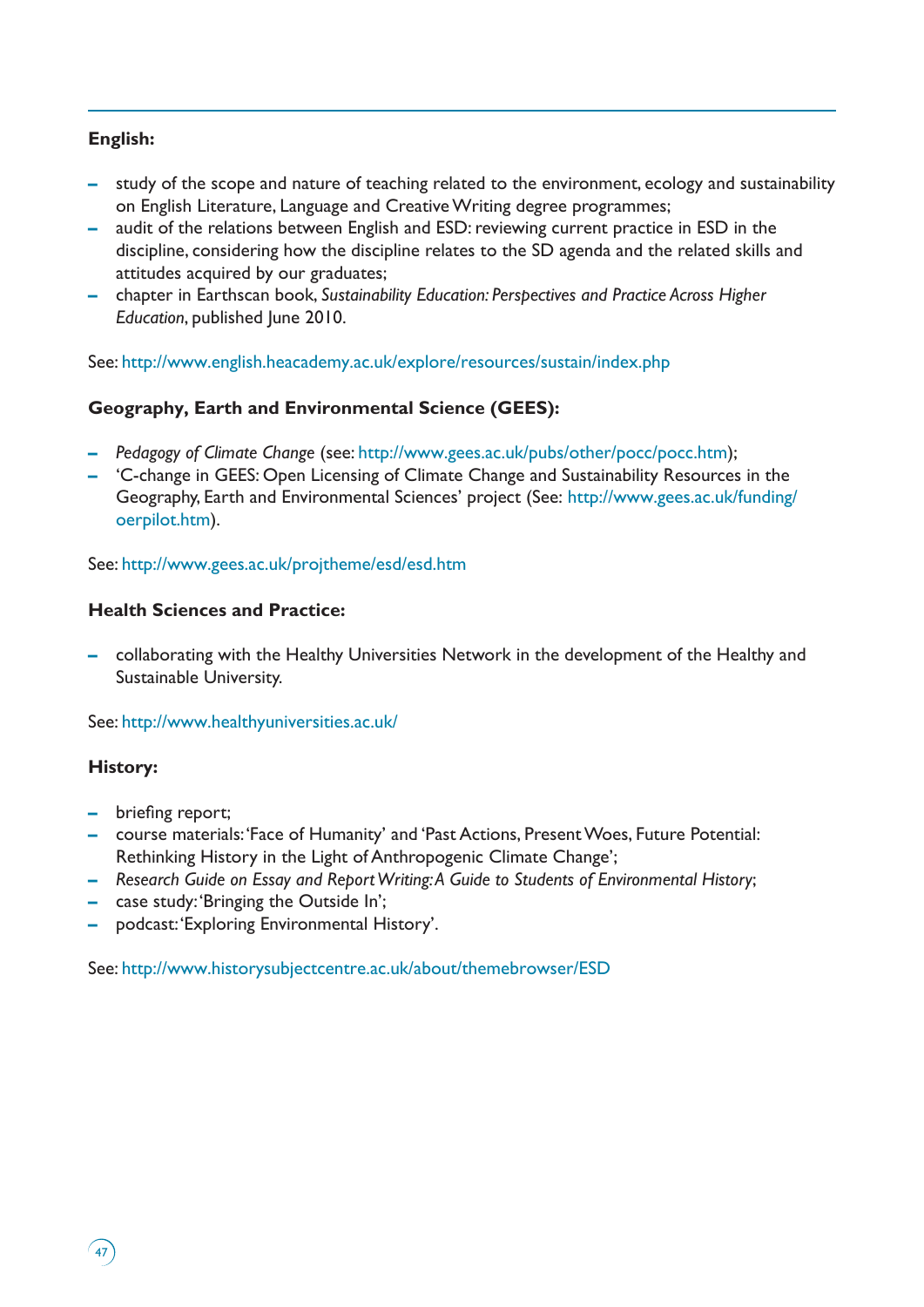# **Hospitality, Leisure, Sport and Tourism (HLST):**

- **–** Olympics Special Interest Group (SIG), where urban renewal and sustainability are strong themes, and which published a case study, *How Green Are the Games?* (see: http://www. heacademy.ac.uk/learninglegacies/resources);
- **–** fifteen sustainable development case studies (see: http://www.heacademy.ac.uk/hlst/resources/ casestudies/sustainabledev);
- **–** resource guides on ethics (see: http://www.heacademy.ac.uk/hlst/resources/a-zdirectory/ethics);
- **–** *Enhancing Graduate Impact*, produced together with BMAF, highlights examples of global and multicultural awareness, social awareness, integrity and ethical behaviour, and emotional intelligence (see: http://www.heacademy.ac.uk/assets/hlst/documents/LINK\_Newsletter/ LinkNewsletter27.pdf).

See: http://www.heacademy.ac.uk/hlst/resources/a-zdirectory/education for sustainable development

## **Information and Computer Sciences:**

**–** TASC-ESD: Volunteer Transition to Academic and Social Confidence through an ESD Volunteering Activity.

See: http://www.ics.heacademy.ac.uk/projects/development-fund/fund\_details.php?id=130

## **Languages, Linguistics and Area Studies (LLAS):**

- **–** report on activity in LLAS, noting that sustainability "is inherently culture-bound and is not merely a technical concern for certain other disciplines" See: http://www.llas.ac.uk/projects/2315
- **–** audit of the relations between Languages, Linguistics and Area studies and ESD.

See: http://www.llas.ac.uk/resources/3294

#### **Law:**

 $48$ 

- **–** 'Teaching environmental law, ethics and sustainability' case study (see: http://www.ukcle.ac.uk/ resources/sustainability/masters/);
- **–** workbook integrating sustainability concepts in legal system and method (see: http://www. ukcle.ac.uk/resources/sustainability/workbook/).

See: http://www.ukcle.ac.uk/resources/sustainability/esd/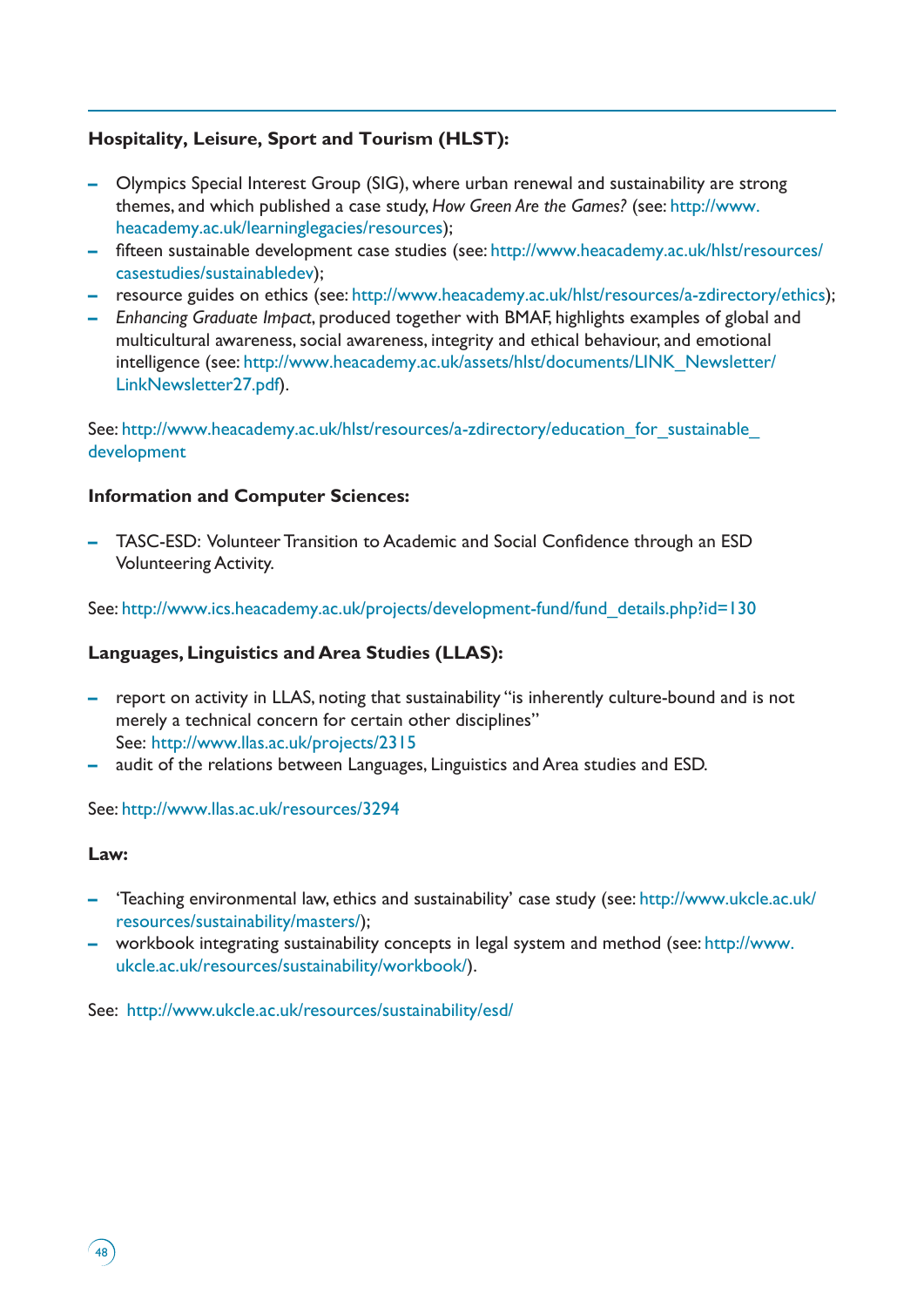## **Materials:**

**–** student essay competition, asking, 'How can Materials Science help save the planet from environmental disaster?'

#### See: http://www.materials.ac.uk/features/essaycompwin2010.asp

## **Philosophical and Religious Studies:**

- **–** survey looking at philosophy and ESD. One finding showed that Religious Studies emphasises the ways in which the teachings and practices of different world religions intersect with sustainability concerns (see: http://prs.heacademy.ac.uk/projects/esd/index.html#2)
- **–** 'Sustainability in the Theology Curriculum' by Katja Stuerzenhofecker, Rebecca O'Loughlin and Simon Smith, which is chapter 12 from *Sustainability Education: Perspectives and Practice across Higher Education* (Jones *et al*. 2010),

See: http://prs.heacademy.ac.uk/view.html/prsdocuments/554

# **Physical Sciences:**

**–** 'Green chemistry' educational board game project.

See: http://www.heacademy.ac.uk/physsci/home/pedagogicthemes/sustainabledevelopment

# **Psychology:**

**–** 'Embedding education for sustainable development (ESD) into the psychology curriculum'.

See: http://www.heacademy.ac.uk/projects/detail/esd/esd\_cooke\_aston

# **Social Policy and Social Work:**

- **–** 'Students as Mentors: Changing the Next Generation' project;
- **–** student essay competition: 'Sustainability literacy is a current buzz phrase; what does it mean to you and how does it impact on your life as a student?'.

See: http://www.swap.ac.uk/themes/esd.html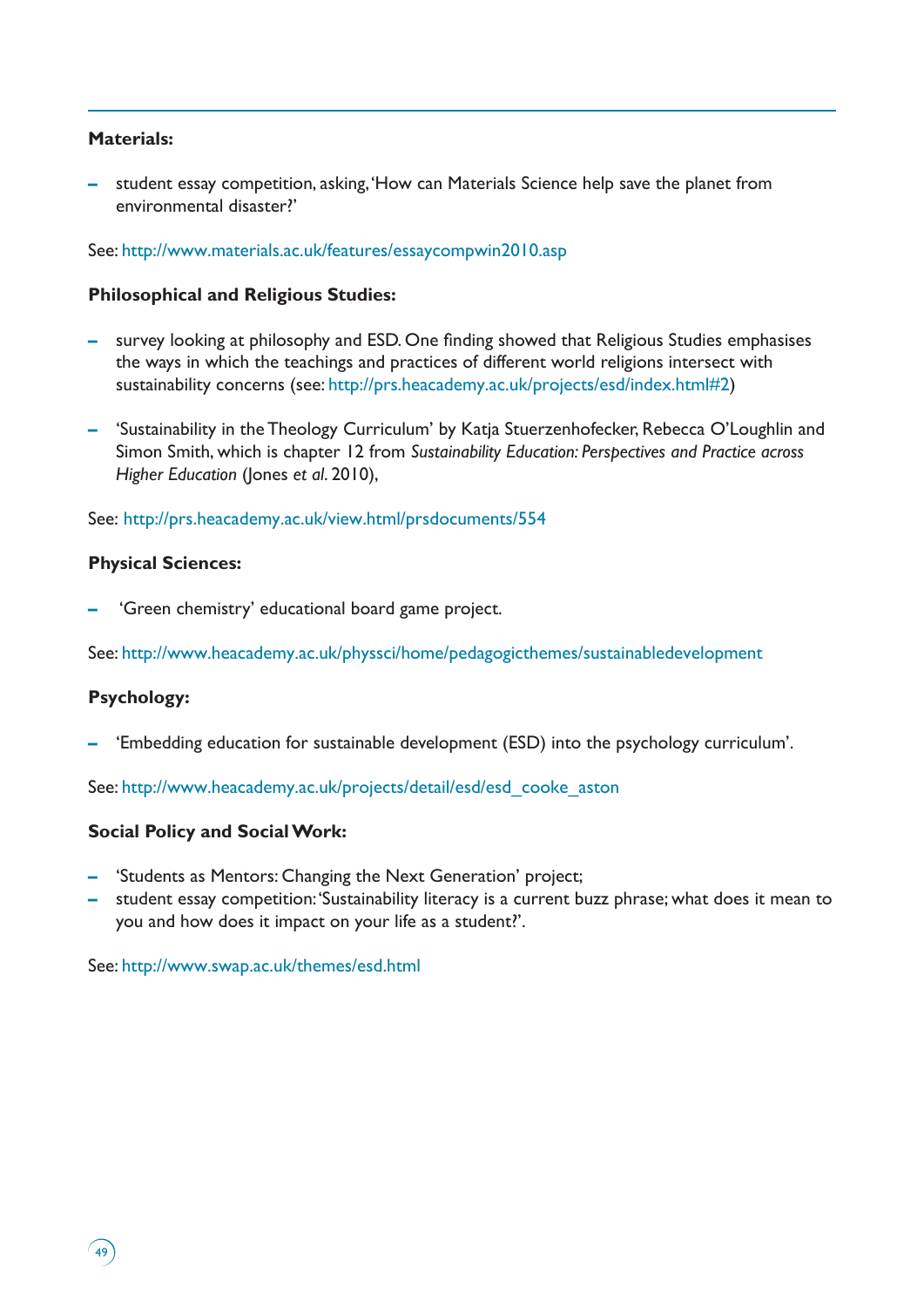# **10 Simple change tools**



# **This section offers some simple tools and questions to help you begin to make changes happen.**

The sustainability agenda requires a response, and many academics – and indeed, increasingly whole institutions – are taking steps to rethink and redesign teaching and learning strategies and programmes to take account of it. While change at this level may be difficult and complex, small steps can often be made that can in time lead to deeper change.

This section offers some simple frameworks and prompts that can be used to stimulate thinking about how change processes towards ESD can be initiated.

# **10.1 The '4 Rs model'**

This is a very simple but effective 'first step' model.

With sustainability in mind: take any document at any level – from university corporate plan to lecture plan, and anything in between (e.g. teaching and learning strategy; faculty policy, programme aims and objectives, etc.) – then use this simple model to assess, evaluate and discuss possible changes with appropriate colleagues.

## Regarding **what we do now:**

- **–** What is of value that we need to **keep?**
- **–** 'It is useful, valid, up to date and relevant.'
- **– Retain**
- **–** What might need **modification?**
- **–** 'It is partly all the above but needs some updating or revision.'
- **– Revise**
- **–** What, if anything, might we need to **abandon?**
- **–** 'It's outdated or no longer relevant or valid.'
- **– Reject**
- **–** What **new ideas**, concepts, principles, methodologies, working methods, pedagogies, etc. are needed?
- **–** 'We need to innovate and bring in new material.'
- **– Renew**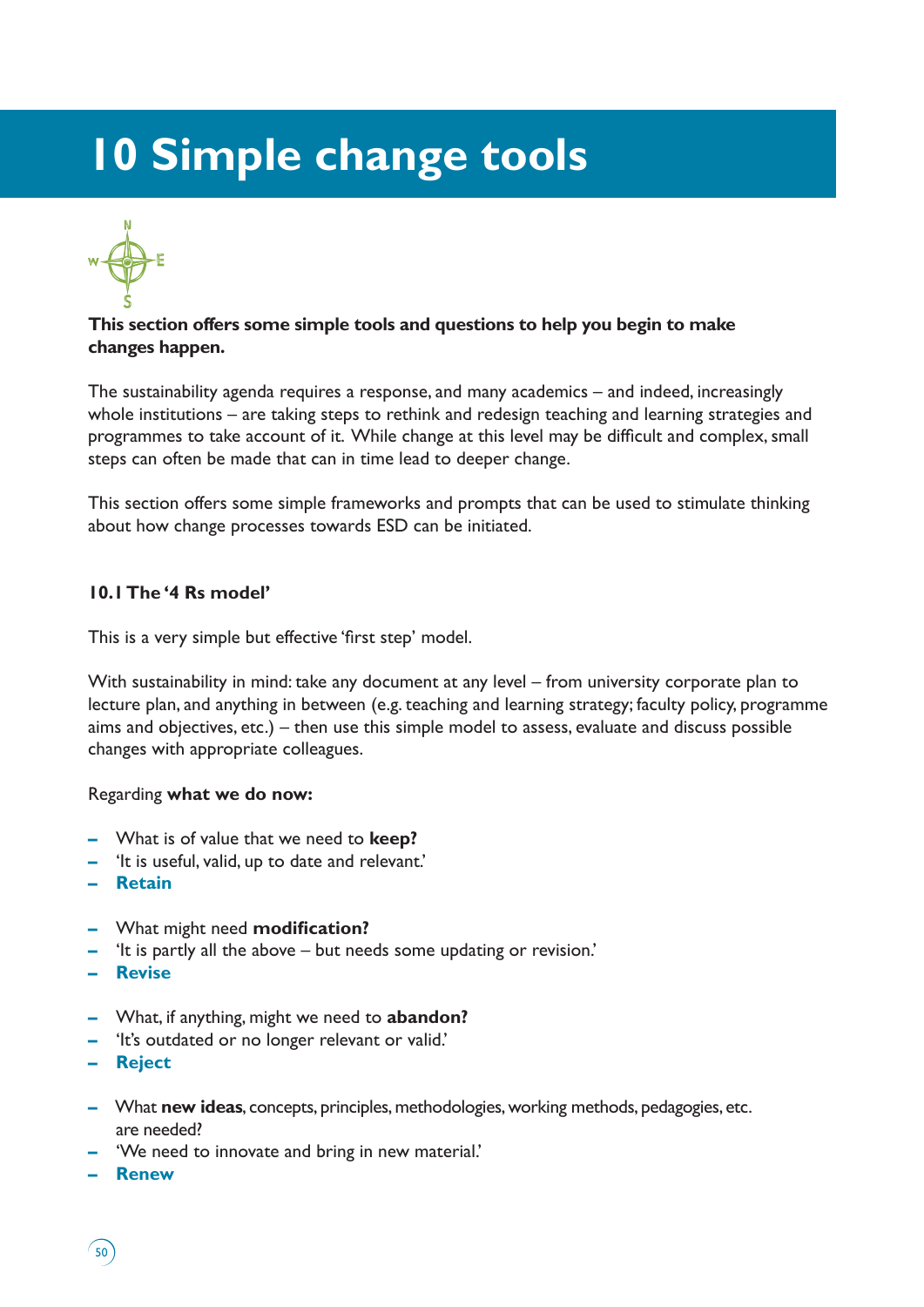This can be used as a tool for helping audit existing provision (see Appendix 6 'A basic ESD audit tool') and to inform discussion with colleagues.

# **10.2 Four key questions: getting the discussion going**

These questions can be used as a basis for discussion and reflection on an individual, group or institutional level**.** 

1. In what ways do you currently include or promote sustainability concepts, values and skills in your curriculum area?

- **–** What is the student view?
- **–** What are your main achievements or successes to date?
- 2. What more could you/would you like to do?
- **–** In what way(s) could you contribute more effectively and directly to student learning in relation to sustainability?
- 3 . What opportunities and barriers are there currently?
- **–** What factors are assisting you in this, and which are hindering progress?
- 4. What kinds of support might you need to take this work further?
- **–** What needs to change to help you go further, and/or what support might you need?

See Appendix 6 'A basic ESD audit tool' to help with this process.

#### **10.3 What can I do today, next week ...?**

 $\binom{5}{ }$ 

Engagement can be at any level from minor to major change – depending on what's possible and appropriate in your circumstances. For example:

- 1. **What you can do today** introduce a ten or 20 minute 'podule' on some aspect of sustainability or ask your students to present on some aspect of sustainability that affects their lives.
- 2. **What you can within a week or two** make minor modifications to your teaching within your existing module(s).
- 3. **What you can do in a few months** revise existing modules to take account of sustainability.
- 4. **What you can do over a year or so** *–* redesign programmes for validation.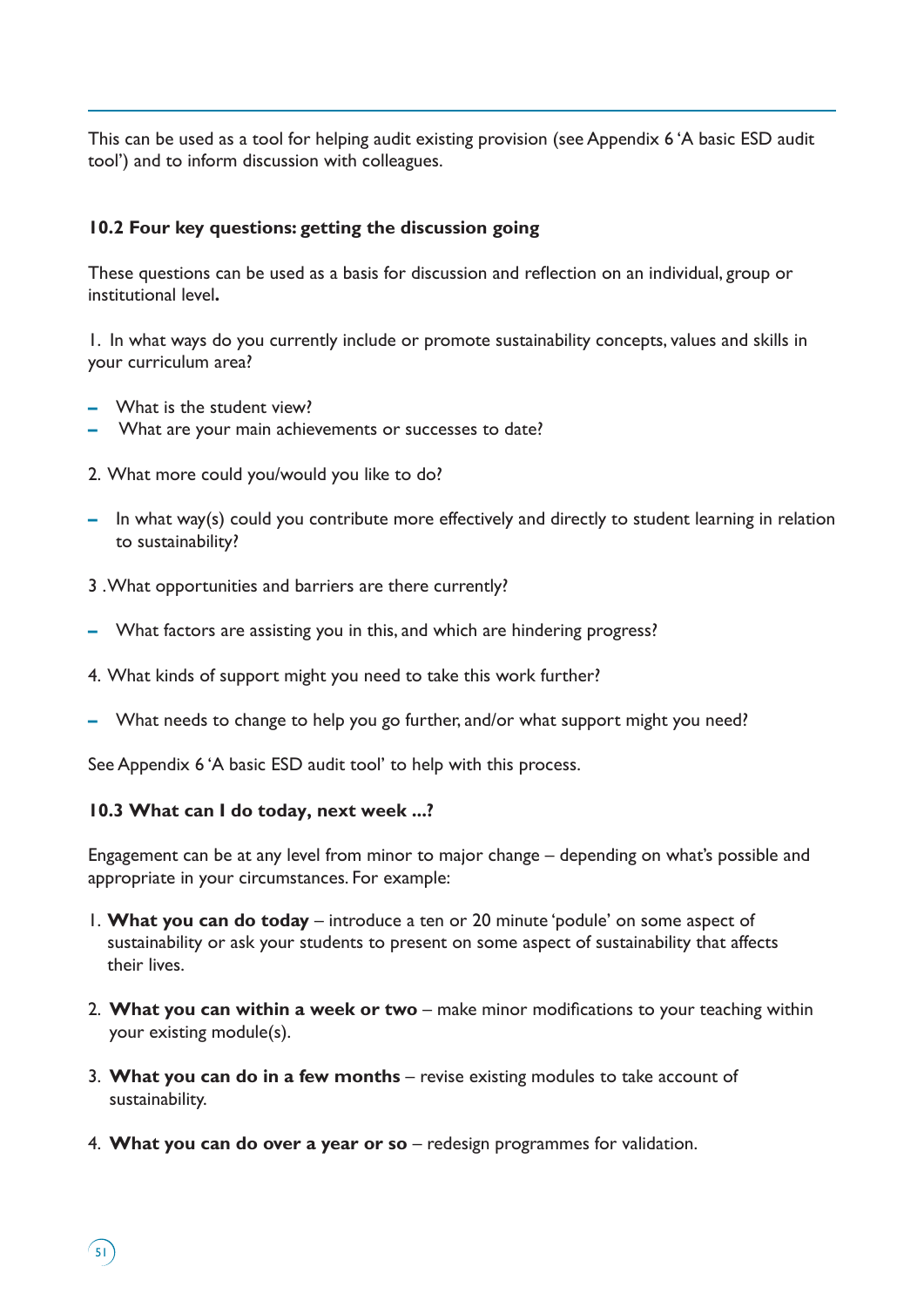# **10.4 Curriculum strategies**

In sum, try one or more of these:

- **–** introduce new 'podules' (see above);
- **–** minor modifications to your teaching or modules;
- **–** put ESD in PDP;
- **–** cross-disciplinary and extra-curricular events;
- **–** dissertations, projects and workplace learning placements;
- **–** infuse sustainability in assessment;
- **–** develop new modules;
- **–** generic or common modules;
- **–** new programmes;

 $\binom{52}{ }$ 

- **–** invite external speakers in;
- **–** mount extra-curricular events, film showings, lectures etc.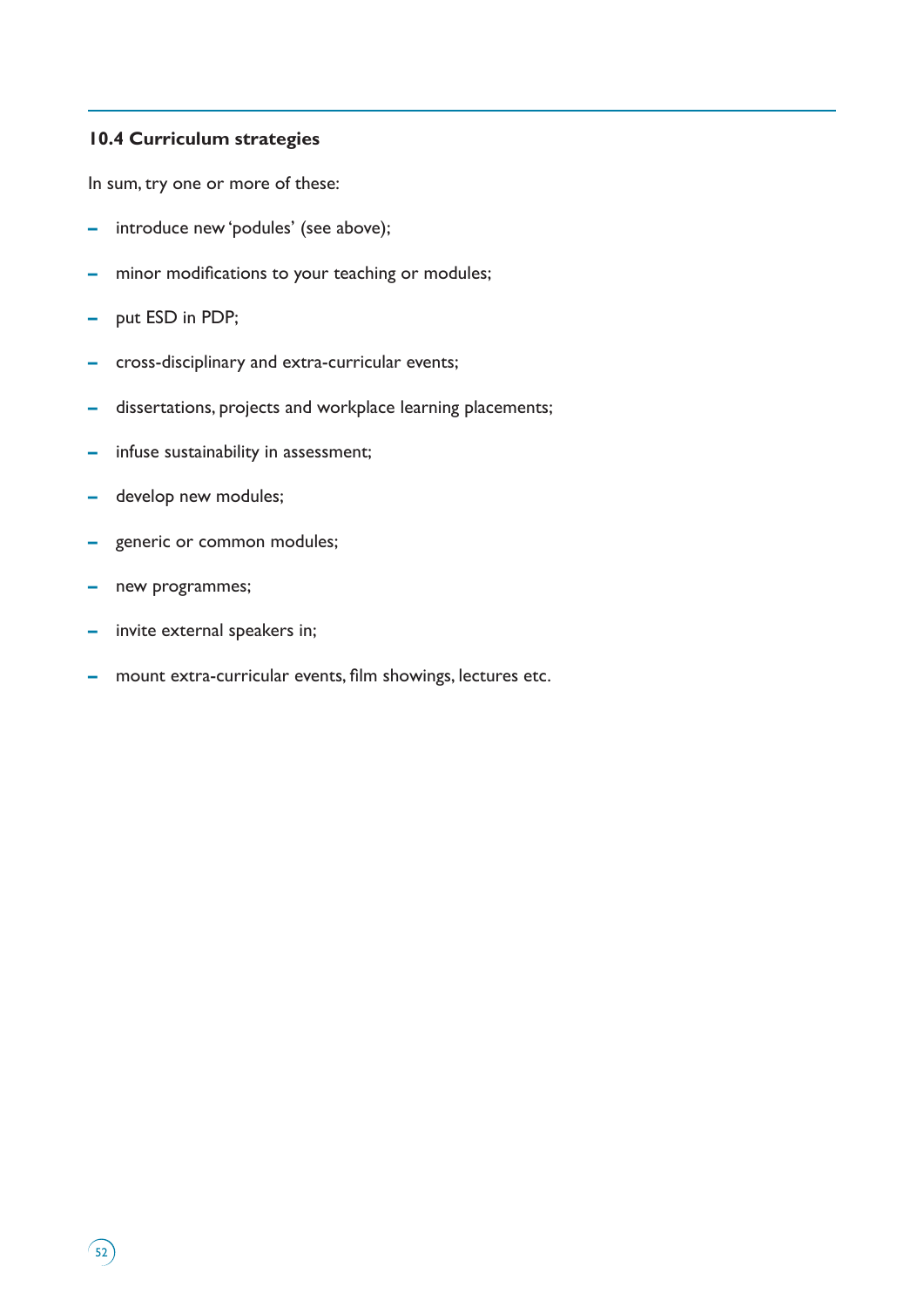# **11 Teaching/CPD activities**



## **Some suggested teaching activities**

This section presents a selection of activities that can be used to introduce ESD in student sessions and/or Continued Professional Development (CDP) sessions, developed by the Centre for Sustainable Futures at Plymouth University. They are accessible by hyperlink.

**Activity I** Sustainability is...

- **Activity 2** Tackling a Statement
- **Activity 3** Diamond Ranking
- **Activity 4** Tackling a Question
- **Activity 5** Reactions
- **Activity 6** Woolly Thinking
- **Activity 7** Where do we draw the line?
- **Activity 8** Futures Bag

 $\binom{53}{ }$ 

**Activity 9** Weighting Statements about the Future

**Activity 10 Future Time Lines** 

**Activity 11 Rights Continuum** 

See: http://csf.plymouth.ac.uk/?q=node/579

The business community is a good source of participative and interactive learning methods and techniques. These activities can be accessed from http://hdl.handle.net/10293/1587, go to 'Sustainability Interactive Learning Models'.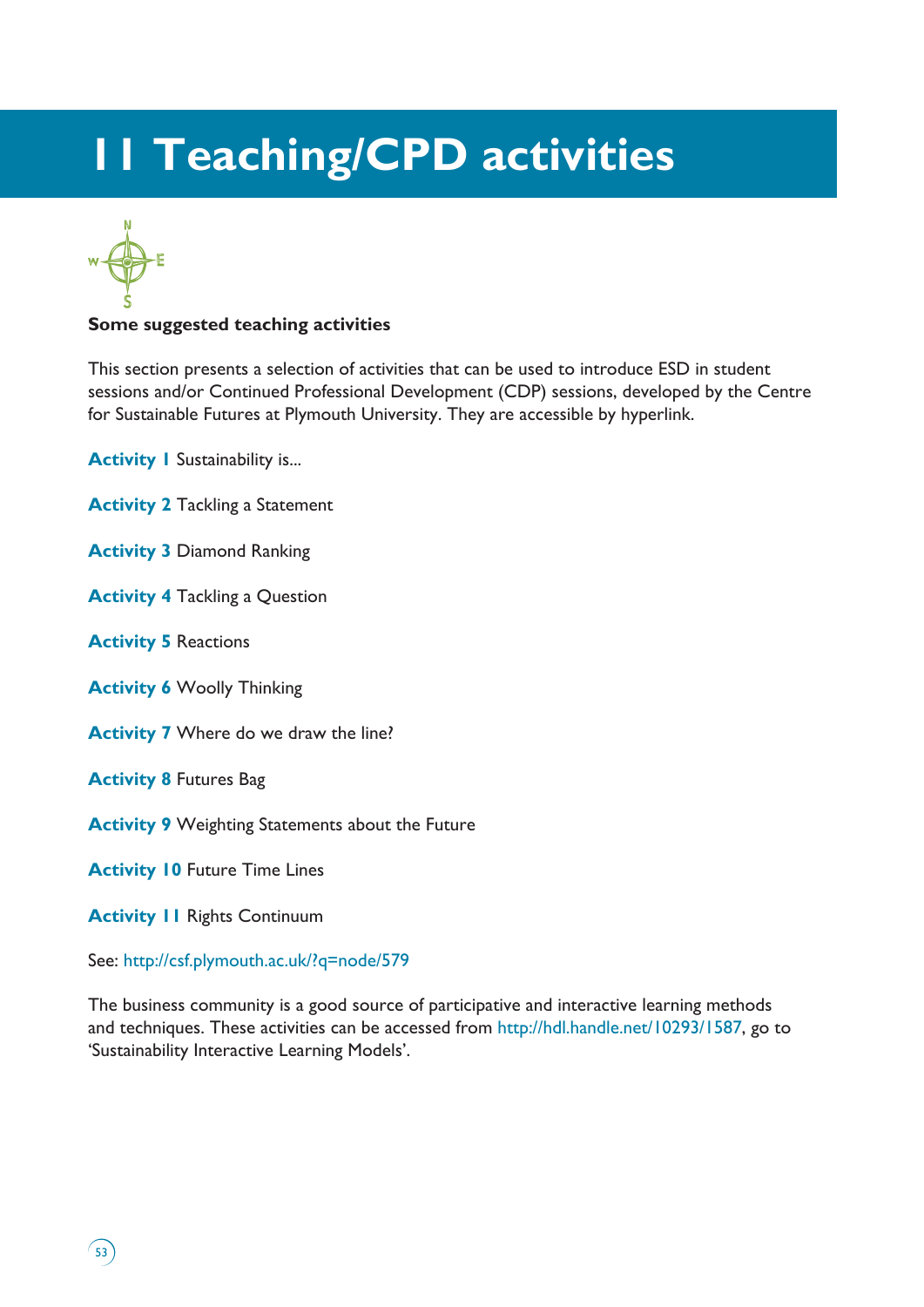# **Developing sustainability literacy: eight dimensions, eight questions**

The following eight generic dimensions and questions can be used, adapted and refined in a teaching situation to help develop sustainability literacy in relation to sustainability related issues or problems. Around any issue, ask:

**Holistic:** 'How does this relate to that?' 'What is the larger context here?'

**Critical:** 'Why are things this way, in whose interests?'

**Appreciative:** 'What's good, and what already works well here?'

**Inclusive:** 'Who/what is being heard, listened to and engaged?'

**Systemic:** 'What are or might be the consequences of this?'

**Creative:** 'What innovation might be required?'

**Ethical:** 'How should this relate to that?' 'What is wise action?' 'How can we work towards the inclusive wellbeing of the whole system – social, economic, and ecological?'

**Practical:** 'How do we take this forward with sustainability in mind as our guiding principle?'

Based on Sterling (2010).

 $\left(54\right)$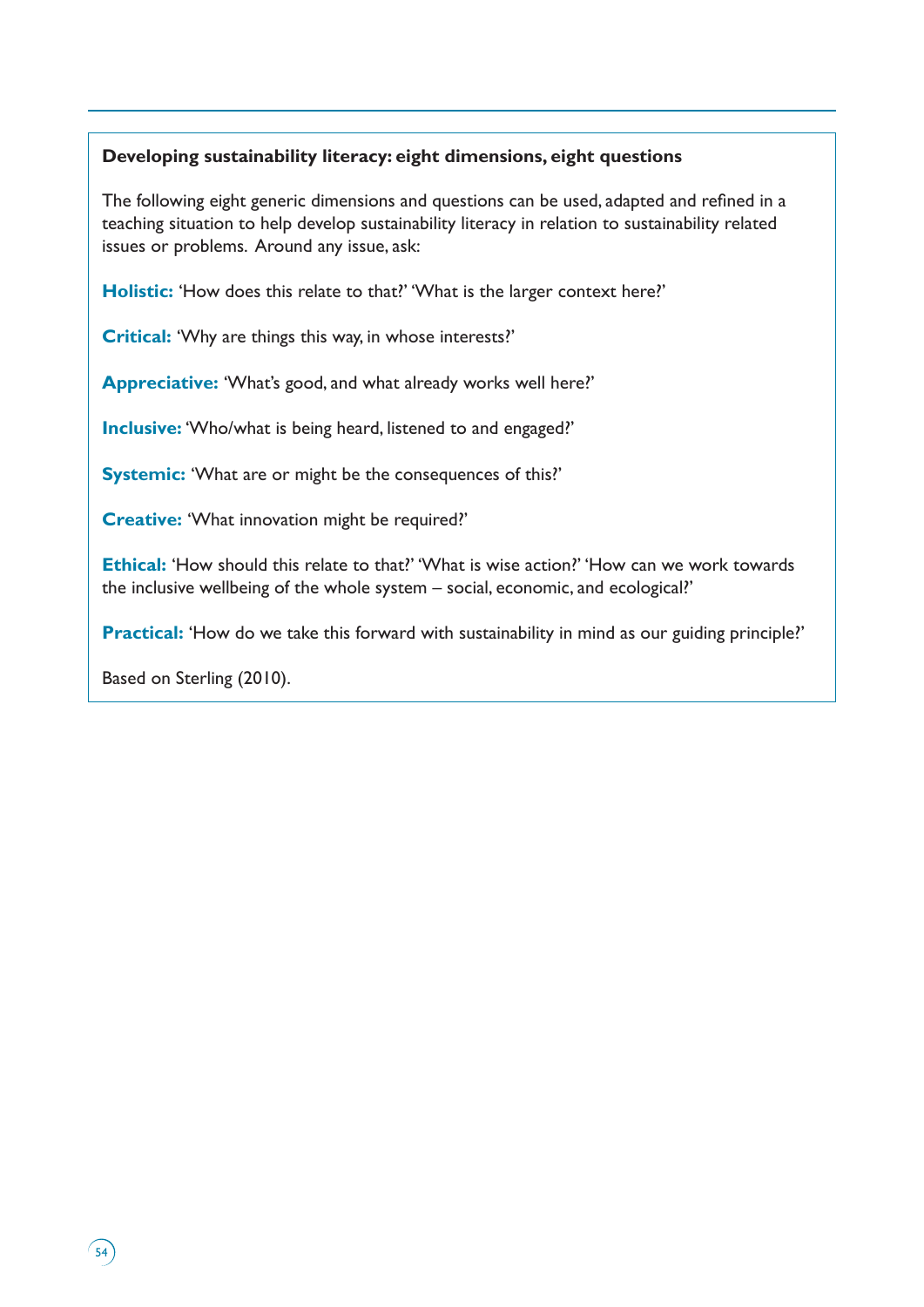# **12 Research and ESD**



# **This section gives brief examples of how research can be developed around sustainability teaching and learning.**

Pedagogic research has an important role in monitoring and evaluating the effectiveness of ESD provision and pedagogy. For example, research might look at such areas as:

- **–** How far does ESD provision lead to critical awareness of students' values and world views, and those of others?
- **–** What is the impact on student learning of work-based learning, of community engagement, of work using the campus as a learning resource, etc.?
- **–** What is the effect and affect of different pedagogic approaches on student learning?
- **–** What is the place and possibility of transformative learning in the context of HE?
- **–** In what ways can students' sustainability literacy and values be enhanced, developed and evidenced?
- **–** How can inter- and trans-disciplinary learning be effected, and what difference does it make to the learner?
- **–** To what extent does informal learning through volunteering or other activities impact on students' understanding of sustainability? What is the impact of the campus environment and other aspects of the 'hidden curriculum' on student learning about sustainability?

There is a flourishing literature on ESD research, much of it around teaching and learning. See for example key journals such as *Environmental Education Research*, the *Journal of Education for Sustainable Development* and the *International Journal of Sustainability in Higher Education.* Also look out for sustainability-related papers in your own subject area journals.

 $55$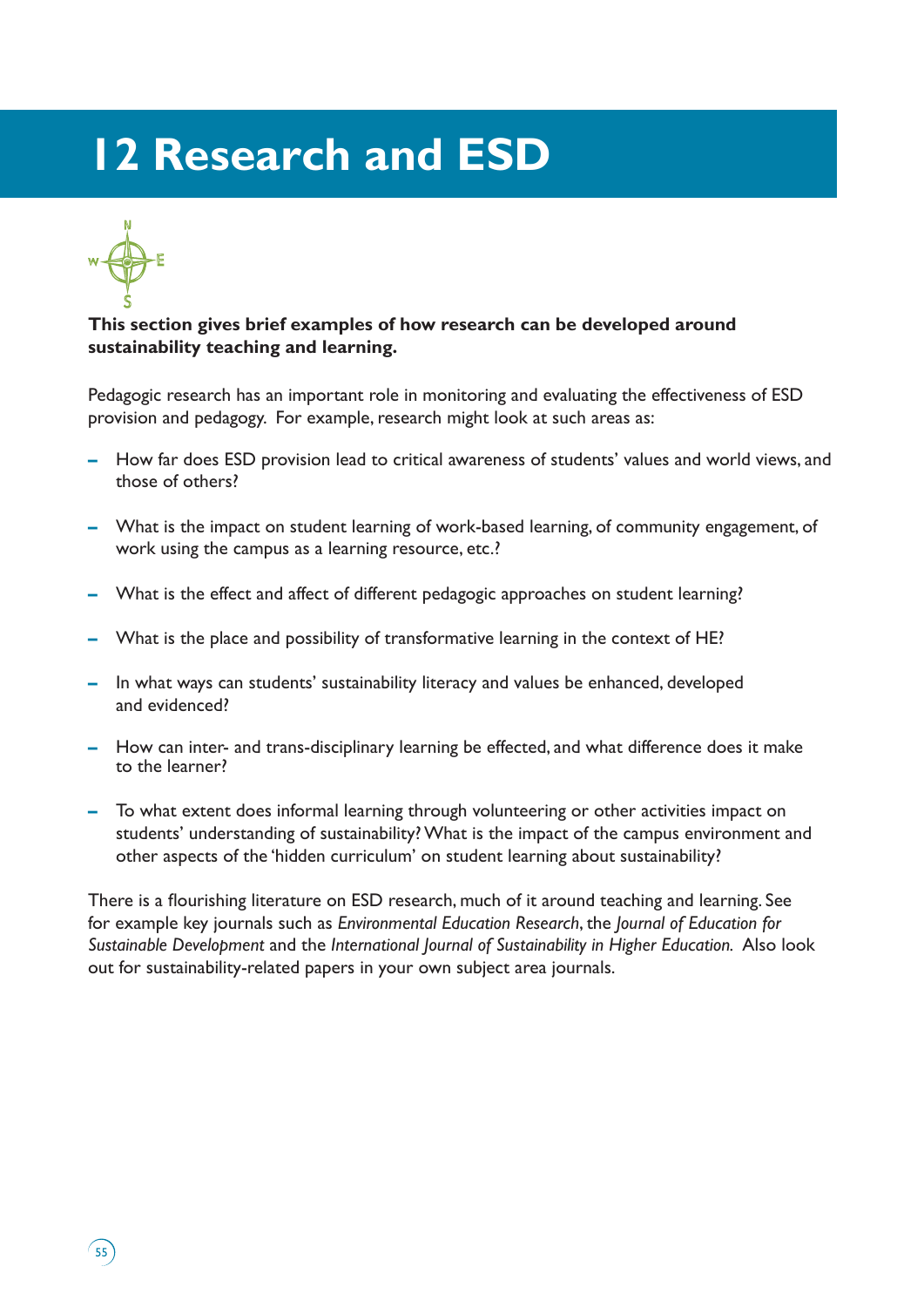# **13 Resources**



 $56$ 

**Some key websites, help guides, policy papers and reports, books, and North American websites are outlined below.** 

## **13.1 Key websites**

- **–** The Higher Education Academy: http://www.heacademy.ac.uk/ourwork/teachingandlearning/sustainability
- **–** Environmental Association for Universities and Colleges (EAUC): http://www.eauc.org.uk/resource\_bank
- **–** Forum for the Future: http://www.forumforthefuture.org.uk/
- **–** HEFCE's online resource for sustainable development in HE: http://www.hefce.ac.uk/susdevresources/
- **–** Key Welsh site on ESD and global citizenship: http://www.esd-wales.org.uk/english/higher\_ed/higher\_ed.htm
- **–** Change Agents UK (formerly StudentForce for Sustainability): http://www.changeagents.org.uk/
- **–** Centre for Sustainable Futures: http://www.csf.plymouth.ac.uk/
- **–** Learning and Skills Improvement Service (for sustainability in FE sector): http://www.lsis.org.uk/Services/support-improvement/Documents/Sustainability%20resources.pdf
- **–** Learning in Future Environments: http://www.thelifeindex.org.uk/
- **–** Sustainability Online Resource and Toolkit for Education (SORTED): http://www.eauc.org.uk/sorted/home
- **–** University of Bradford Ecoversity: http://www.brad.ac.uk/academic-development/ecoversity/esd-research/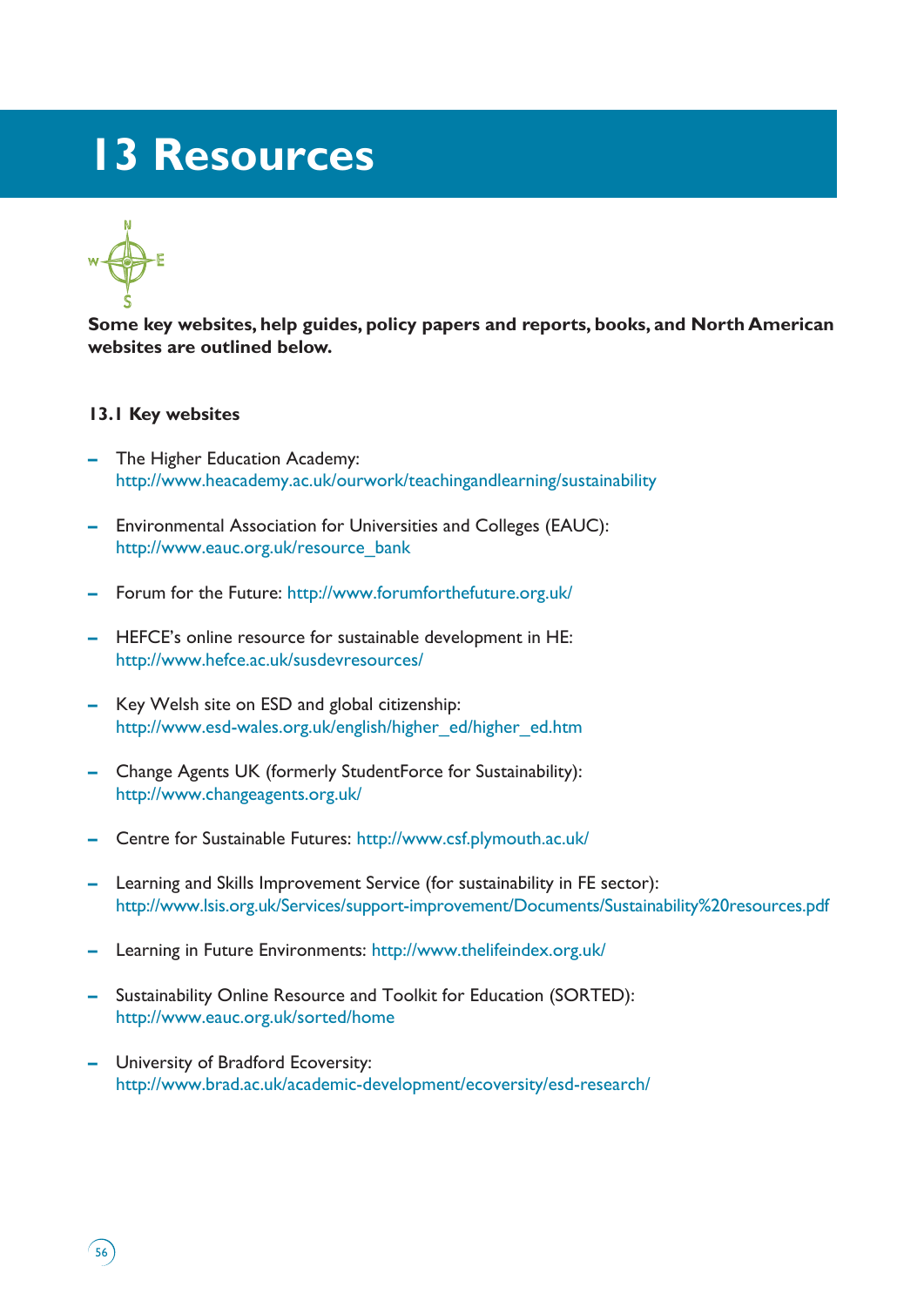- **–** The OSIER project (Open Sustainability in Education Resource): http://osier.ac.uk. See also http://esdgc.escalate.ac.uk/
- **–** Universities and Colleges Climate Commitment for Scotland (UCCCFS) http://www.eauc.org.uk/ucccfs/home

# **13.2 Help guides**

 $\sqrt{57}$ 

- **–** University of Gloucestershire (2009) Education for Sustainability a Draft Framework for the University of Gloucestershire http://www2.glos.ac.uk/offload/staff/news/efsframeworknov09.pdf
- **–** The Higher Education Academy UK Centre for Bioscience 'How to make your teaching more sustainable' sheets (relevant to all subject areas) http://www.bioscience.heacademy.ac.uk/resources/esd/howto.aspx
- **–** EAUC (2009) Embedding sustainability in the curriculum http://www.eauc.org.uk/sorted/files/embedding\_sustainabilyt\_in\_the\_curriculum\_guide.pdf
- **–** Haslett, S. (ed.) 2011, Pedagogy of Climate Change. York: Higher Education Academy. http://www.gees.ac.uk/pubs/other/pocc/pocc.htm
- **–** LSC/ESD Consulting (2009) Creating the conditions for embedding SD in the curriculum http://www.eauc.org.uk/sorted/files/esd-conditions\_\_1.pdf
- **–** LSC/ESD Consulting (2009) Embedding SD in the curriculum http://www.eauc.org.uk/sorted/files/esd-embedding\_1.pdf
- **–** LSIS, LSIS Sustainability Leaders' Toolkit http://www.excellencegateway.org.uk/sustainability
- **–** UCU (2010) Guidance Leaflet No. 1: 'Education for Sustainable Development' http://www.ucu.org.uk/media/docs/t/l/UCU\_Guidance\_'ESD'2.doc
- **–** Sterling, S. et al. (2008) Sowing Seeds: How To Make Your Modules A Bit More Sustainability Oriented: A help guide to writing and modifying modules to incorporate sustainability principles. Plymouth: Centre for Sustainable Futures, Plymouth University. http://csf.plymouth.ac.uk/files/Sowing%20Seeds%2013%20June%202008.pdf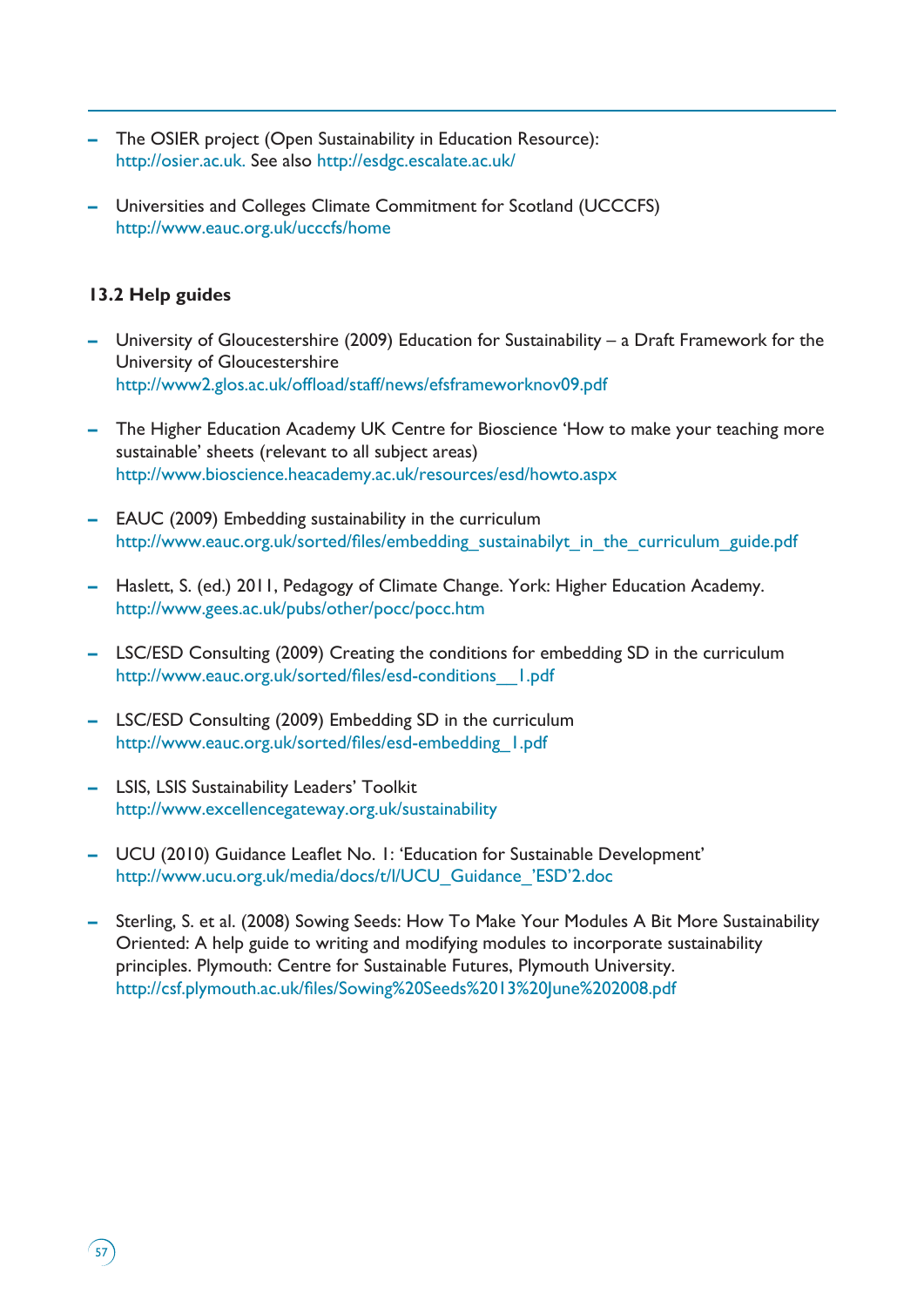# **13.3 Key policy papers and reports**

- **–** BIS (2009) Sustainable development action plan 2009-11 http://www.bis.gov.uk/assets/biscore/business-sectors/docs/09-p59-bis-sustainabledevelopment-action-plan-2009-11
- **–** Brooks, C. and Ryan, A. (2008) Education for Sustainable Development Interdisciplinary Seminar Series. Higher Education Academy ESD Project. http://www.heacademy.ac.uk/assets/ documents/sustainability/interdisc\_discuss\_series2008.pdf
- **–** Brooks, C. and Ryan, A. (2008) ESD: Strategic Consultations among English HEIs See: http://www.heacademy.ac.uk/ourwork/teachingandlearning/alldisplay?type=projects&newid =esd/esd\_EnglishHEIs&site=york
- **–** Colley, H. (2009) Education for sustainable development and global citizenship (ESDGC): Review of a curriculum audit in Wales. York: Higher Education Academy http://www. heacademy.ac.uk/assets/York/documents/aboutus/wales/ESDGC\_Wales\_June\_2009.pdf
- **–** The Higher Education Funding Council for England (HEFCE)(2009) Sustainable development in higher education - 2008 update to strategic statement and action plan http://www.hefce.ac.uk/pubs/hefce/2009/09\_03/
- **–** Holmberg, J. and Samuelsson, B.E. (eds.) (2006) Drivers and Barriers for Implementing Sustainable Development in Higher Education. Göteborg Workshop December 7-9, 2005. Education for Sustainable Development in Action; Technical Paper N° 3, pp. 61-67. Paris: UNESCO. http://unesdoc.unesco.org/images/0014/001484/148466E.pdf
- **–** Policy Studies Institute, PA Consulting Group, Centre for Research in Education and the Environment (2008) Strategic Review of Sustainable Development in Higher Education in England. Bristol: HEFCE. http://www.hefce.ac.uk/pubs/rdreports/2008/rd03\_08/
- **–** Ryan, A. (2009) 2008 Review of Education for Sustainable Development (ESD) in Higher Education in Scotland – Final Report. York: Higher Education Academy. See: http://www.heacademy.ac.uk/assets/York/documents/ourwork/sustainability/ SFCesd08Review.pdf
- **–** Scottish Government (2010) Learning for Change: Scotland's Action Plan for the Second Half of the UN Decade of Education for Sustainable Development: http://www.scotland.gov.uk:80/ Publications/2010/05/20152453/0
- **–** SQW (2009) Education for Sustainable Development and Global Citizenship (ESDGC): Analysis of Good Practice in Welsh Higher Education Institutions. A report to the Higher Education Funding Council for Wales (HEFCW). See: http://www.hefcw.ac.uk/documents/about\_he\_in\_wales/wag\_priorities\_and\_policies/ SQW%20ESDGC%20Final%20Report.pdf

 $58$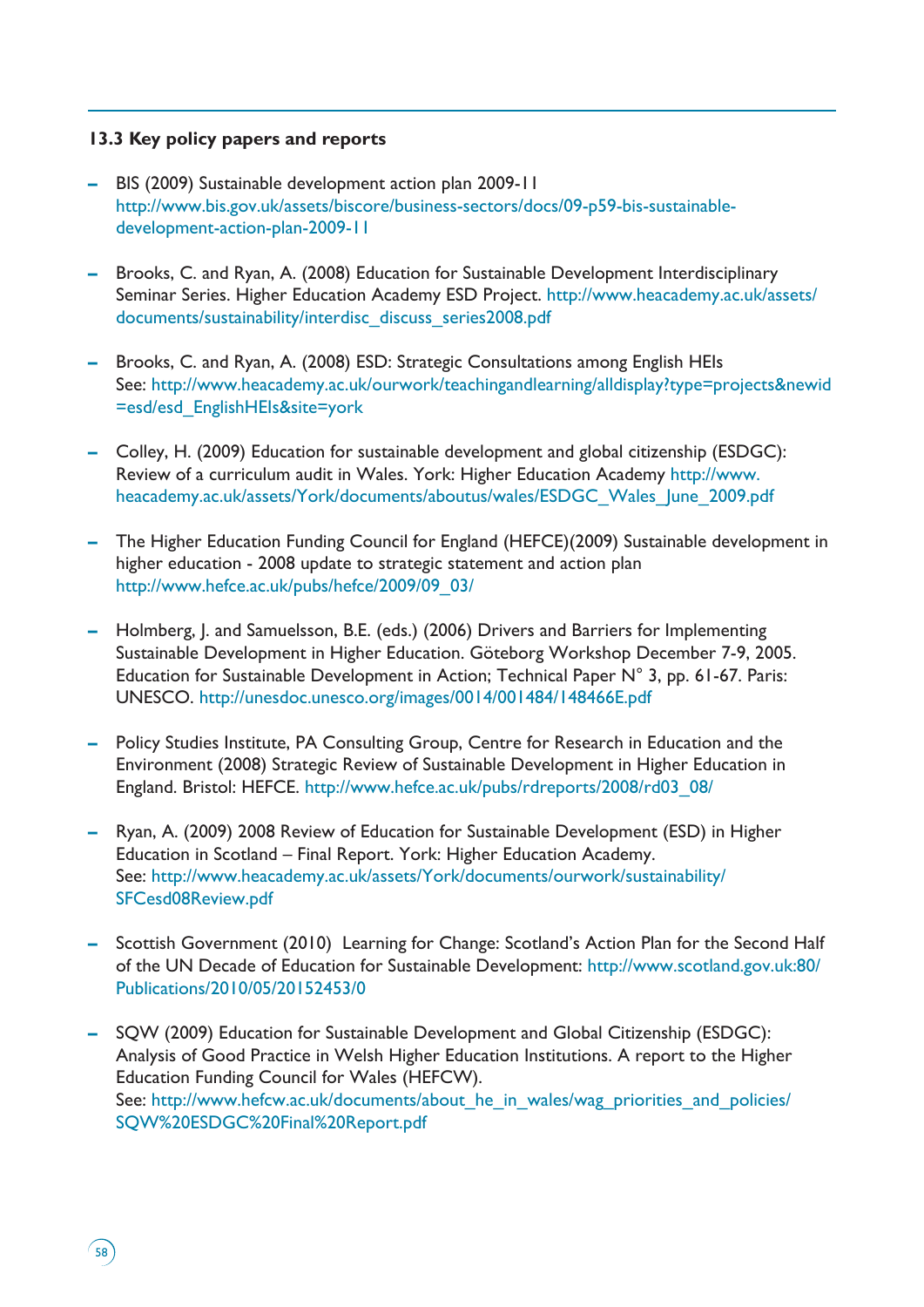# **13.4 Useful books**

- **–** Blewitt, J. and Cullingford, C. (eds.) (2004) The Sustainability Curriculum: The Challenge for Higher Education. London: Earthscan.
- **–** Corcoran P.B. & Wals, A. (eds.) Higher Education and the Challenge of Sustainability: Contestation, Critique, Practice, and Promise. Dordrecht, Kluwer Academic.
- **–** Chambers, R. (2002) Participatory Workshops: A Sourcebook of 21 Sets of Ideas and Activities. London: Earthscan.
- **–** Jones, P., Selby, D. and Sterling, S. (eds.) (2010) Sustainability Education: perspectives and practice across higher education. London: Earthscan.
- **–** Meadows, D. (2009) Thinking in Systems A Primer. London: Earthscan.
- **–** Rickinson, M., Lundholm, C. and Hopwood, N. (2009) Environmental Learning, Insights from research into the student experience. London, New York: Springer.
- **–** Roberts, C. and Roberts, J. (2007) Greener by Degrees: Exploring Sustainability through Higher Education Curricula. Centre for Active Learning, University of Gloucestershire. http://resources.glos.ac.uk/ceal/resources/greenerbydegrees/index.cfm
- **–** Scott, W. and Gough, S. (2008) Higher education and sustainable development: paradox and possibility. London: Routledge.
- **–** Stibbe, A. (2009) The Handbook of Sustainability Literacy Skills for a changing world. Dartington: Green Books. (See also linked website: http://www.sustainability-literacy.org/)
- **–** Tilbury, D. and Wortman, D. (eds.) (2004) Engaging People in Sustainability. Cambridge: IUCN. http://www.unece.org/env/esd/information/Publications%20IUCN/engaging%20people.pdf

# **13.5 Useful web resources – USA and Canada**

 $\sqrt{59}$ 

- **–** Association for the Advancement of Sustainability in Higher Education: http://www.aashe.org/
- **–** Centre for Sustainable Community Development, Simon Fraser University: http://www.sfu.ca/cscd/
- **–** Disciplinary Associations Network for Sustainability: http://www2.aashe.org/dans/resources.php
- **–** Education for Sustainable Development Toolkit: http://www.esdtoolkit.org Includes an introduction to sustainability, a description of the major thrusts and components of education for sustainable development, and a discussion of 12 major issues that have slowed the progress of ESD. It lists links to other websites on sustainability, education for sustainability, historic United Nations documents, and communities that have developed sustainability plans.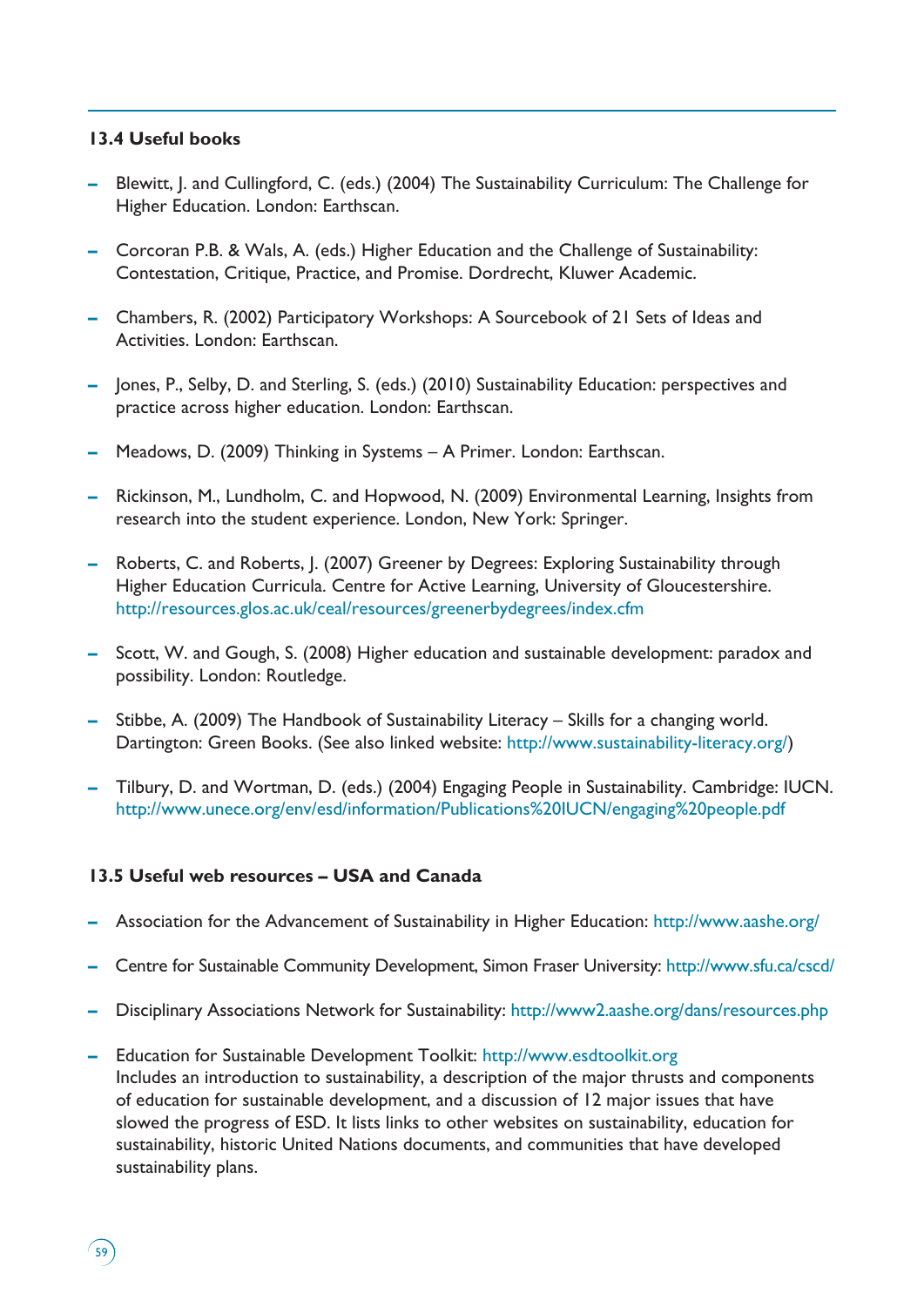- **–** The International Institute for Sustainable Development (IISD): http://www.iisd.org/ An interactive toolkit to introduce some of the basic concepts of sustainable development and ways these concepts are put into practice in institutions. A section on indicators and measurement shows how to track progress towards sustainability.
- **–** Teaching and Learning for a Sustainable Future (a UNESCO site): http://www.unesco.org/education/tlsf/ This is a multimedia, interactive professional development program with materials, exercises and links that help educators deepen their understanding of education for sustainability and its importance in addressing the economic, social and environmental issues of the world.
- **–** Second Nature: http://www.secondnature.org This site offers guidance and assistance to institutions of higher education in their efforts to make sustainability an integral part of the institution and expand sustainability into personal and community life.
- **–** Campus Ecology: http://www.nwf.org/campusecology/index.cfm
- **–** University Leaders for a Sustainable Future (ULSF): http://www.ulsf.org/
- **–** Sustainable Development on Campus: Tools for Campus Decision Makers: http://www.iisd.org/educate/
- **–** The Sustainability Education Center: http://www.sustainabilityed.org/
- **–** Sustainability Office, University of British Columbia (UBC): http://www.sustain.ubc.ca/ The Sustainability Office of UBC promotes, co-ordinates and implements very effective sustainability practices.
- **–** Environmental Education and Training Partnership: http://www.eetap.org/ Resources on environmental literacy.
- **–** National Environmental Education Foundation: http://www.neefusa.org Audit tools on environmental knowledge, attitudes and behaviours.
- **–** North American Association for Environmental Education: http://www.naaee.org/

## **13.6 International ESD**

60

For a single source of information, case studies and literature review see:

**–** Tilbury, D. (2011) Assessing ESD Experiences during the DESD: An expert review on processes of learning for ESD. Paris: UNESCO. http://unesdoc.unesco.org/images/0019/001914/191442e.pdf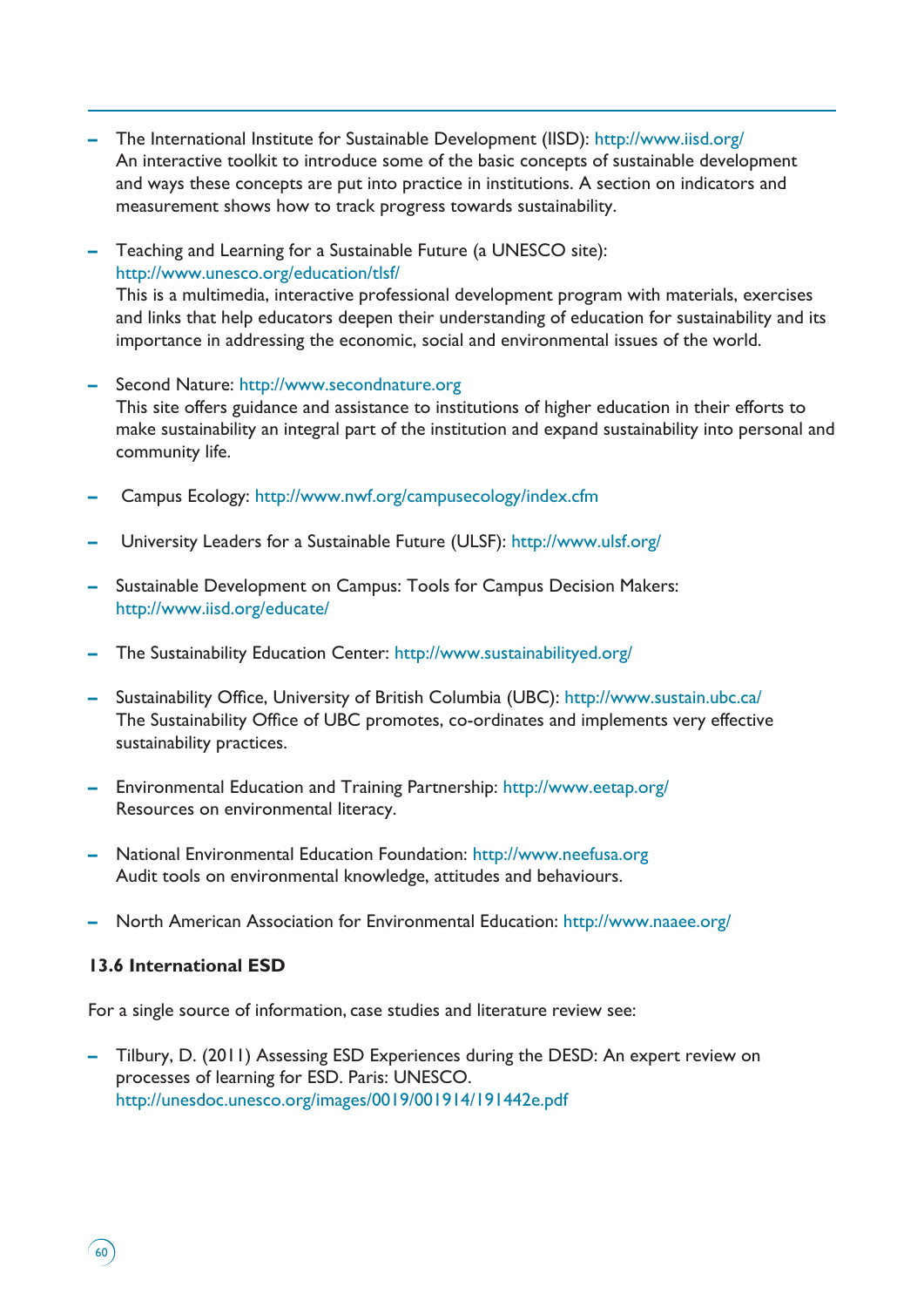# **References**

Adomssent, A., Godemann, J., Leicht, A. and Busch, A. (eds.) (2006) *Higher Education for Sustainability – New Challenges from a Global Perspective.* Frankfurt am Main: VAS.

 Aldersgate Group (2009) *Mind the Gap – Skills for a Low Carbon Economy,* Aldersgate Group, http://www.aldersgategroup.org.uk/reports (last accessed June 1, 2011).

Business in the Community (BITC) (2010) *Leadership Skills for a Sustainable Economy*. London: BITC. Available from: http://www.bitc.org.uk/resources/publications/leadership\_skills.html (last accessed May 3,2011).

Bone, E. and Agombar, J. (2011) *First year attitudes towards, and skills in sustainable development.* York: Higher Education Academy. Available from:

http://www.heacademy.ac.uk/assets/York/documents/ourwork/sustainability/FirstYearAttitiudes\_ FinalReport.pdf (last accessed May 6, 2011).

Booth, A (ed.) (2010) *What do we want our students to be?* Higher Education Lecture Series. Nottingham: Centre for Integrative Learning, University of Nottingham.

Brooks, C. and Ryan, A. (2008) *Education for Sustainable Development Interdisciplinary Seminar Series.* Higher Education Academy ESD Project. Available from: http://www.heacademy.ac.uk/assets/documents/sustainability/interdisc\_discuss\_series2008.pdf http://www.heacademy.ac.uk/projects/detail/esd interdisc series2007 (last accessed May 6,2011).

Brown, L. (2011) World on the Edge – how to prevent environmental and economic collapse. London: Earthscan. Available from:

http://www.earth-policy.org/images/uploads/book\_files/wotebook.pdf (last accessed April 5, 2011).

Cade, A. (2008) *Employable Graduates for Responsible Employers.* York: Higher Education Academy. Available from: http://www.heacademy.ac.uk/assets/York/documents/ourwork/sustainability

EmployableGraduates2008.pdf (last April 5, 2011).

Council of the European Union (2010) *Council conclusions on education for sustainable development*. 3,046th Education, Youth, Culture and Sport Council meeting, Brussels, 18 and 19 November. Available from: http://www.consilium.europa.eu/uedocs/cms\_data/docs/pressdata/en/educ/117855. pdf (last accessed May 6, 2011).

Cotton, D.R.E. and Winter, J. (2010) 'It's not just bits of paper and light bulbs': A review of sustainability pedagogies and their potential for use in Higher Education. In: Jones, P., Selby, D. and Sterling, S. (eds.) Sustainability Education: Perspectives and Practice Across Higher Education. London: Earthscan.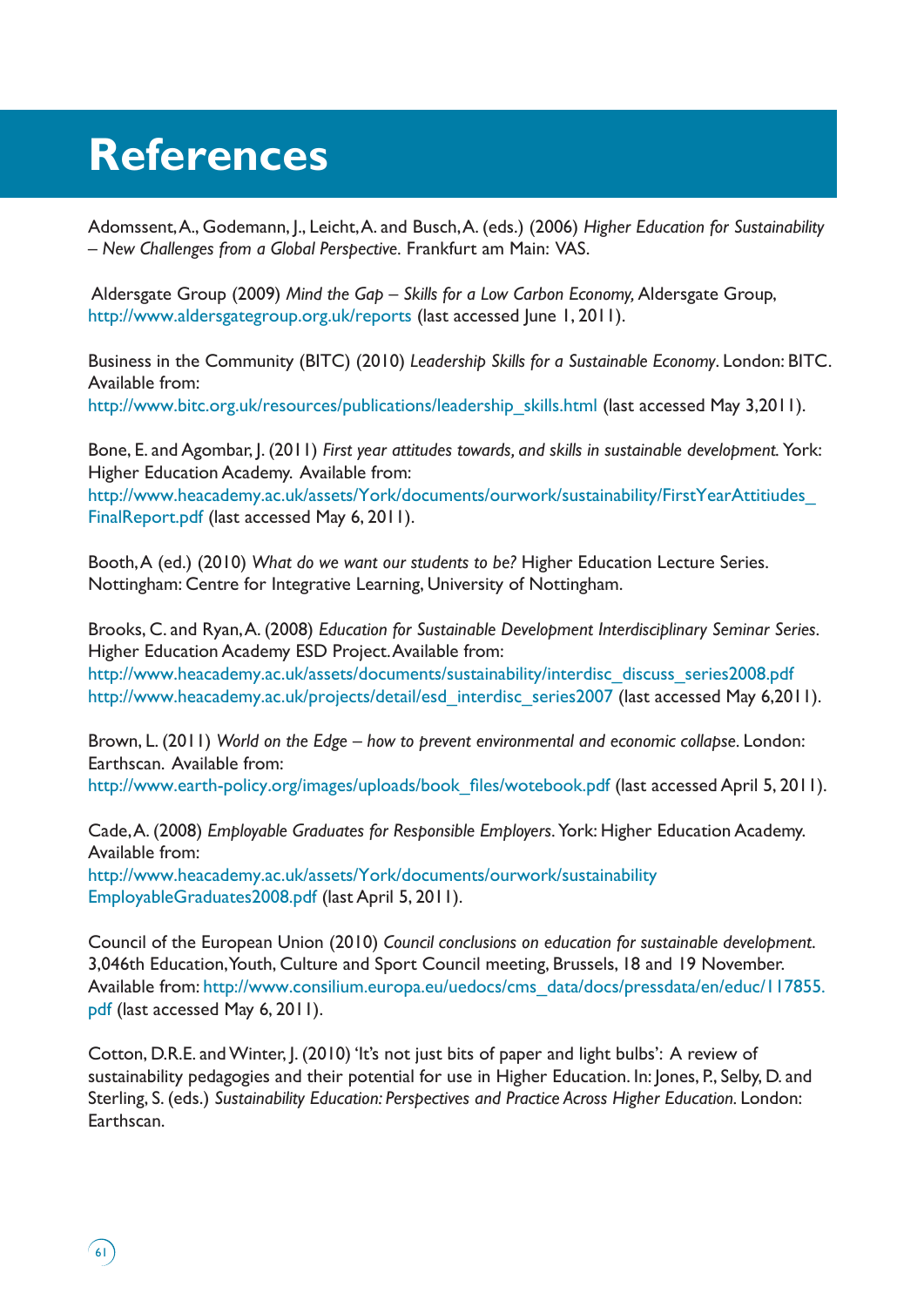Dawe, G., Jucker, R. and Martin, S. (2005) *Sustainable Development in Higher Education: Current Practice and Future Developments.* York: Higher Education Academy. Available from: http://www.heacademy.ac.uk/assets/documents/sustainability/sustdevinHEfinalreport.pdf (last accessed June 6, 2011).

Forum for the Future/UCAS (2008) *Future Leaders Survey 2007-8,* Forum for the Future/UCAS, London.

Froggatt, A and Lahn, G, (2010) *Sustainable Energy Security: Strategic Risks and Opportunities for Business,* Chatham House-Lloyd's 360° Risk Insight White Paper http://www.chathamhouse.org/publications/papers/view/109360 (last accessed June 1, 2011).

The Higher Education Funding Council for England (HEFCE) (2005) *Sustainable Development in Higher Education – Statement of Policy.* Bristol: Higher Education Funding Council for England. Available from: www.hefce.ac.uk/pubs/hefce/2005/05\_28/ (last accessed June 6, 2011).

HEFCE (2009) *Sustainable development in higher education - 2008 update to strategic statement and action plan* http://www.hefce.ac.uk/pubs/hefce/2009/09\_03/ (last accessed June 6, 2011).

HEFCE (2010) *Carbon reduction target and strategy for higher education in England*. Bristol: Higher Education Funding Council for England. Available from: http://www.hefce.ac.uk/pubs/ hefce/2010/10 01/10 01a.pdf (last accessed June 7, 2011).

Jones, P., Selby, D. and Sterling, S. (eds.) (2010) *Sustainability Education: perspectives and practice across higher education*. London: Earthscan.

Michelsen, G. and Adomssent, M. (2007) Education for sustainable development strategies in German universities. In: Wals, A.E.J. (ed.) *From Cosmetic Reform to Meaningful Integration: Implementing Education for Sustainable Development in Higher Education Institutes: The State of Affairs in six European Countries*. International Meeting on Implementation of Education for Sustainable Development, Amsterdam, December 2007, DHO, pp. 21-24.

New Economics Foundation (2008) *Triple Crunch –Joined up solutions to financial chaos, oil decline and climate change to transform the economy* New Economics Foundation. http://www.neweconomics.org/publications/triple-crunch (last accessed July 10, 2011).

Newman, J. (2009) Values reflection and the Earth Charter – the ability to critique the values of an unsustainable society and consider alternatives. In: Stibbe, A. (ed.) *The Handbook of Sustainability Literacy – Skills for a changing world.* Dartington: Green Books.

Parkin, S., Johnston, A., Buckland, H., Brooks, F. and White, E. (2004) *Learning and Skills for Sustainable Development – Developing a sustainably literate society: guidance for higher education institutions*. London: Forum for the Future.

Parkin, S (2010) *The Positive Deviant: Sustainability Leadership in a Perverse World. London: Earthscan* 

62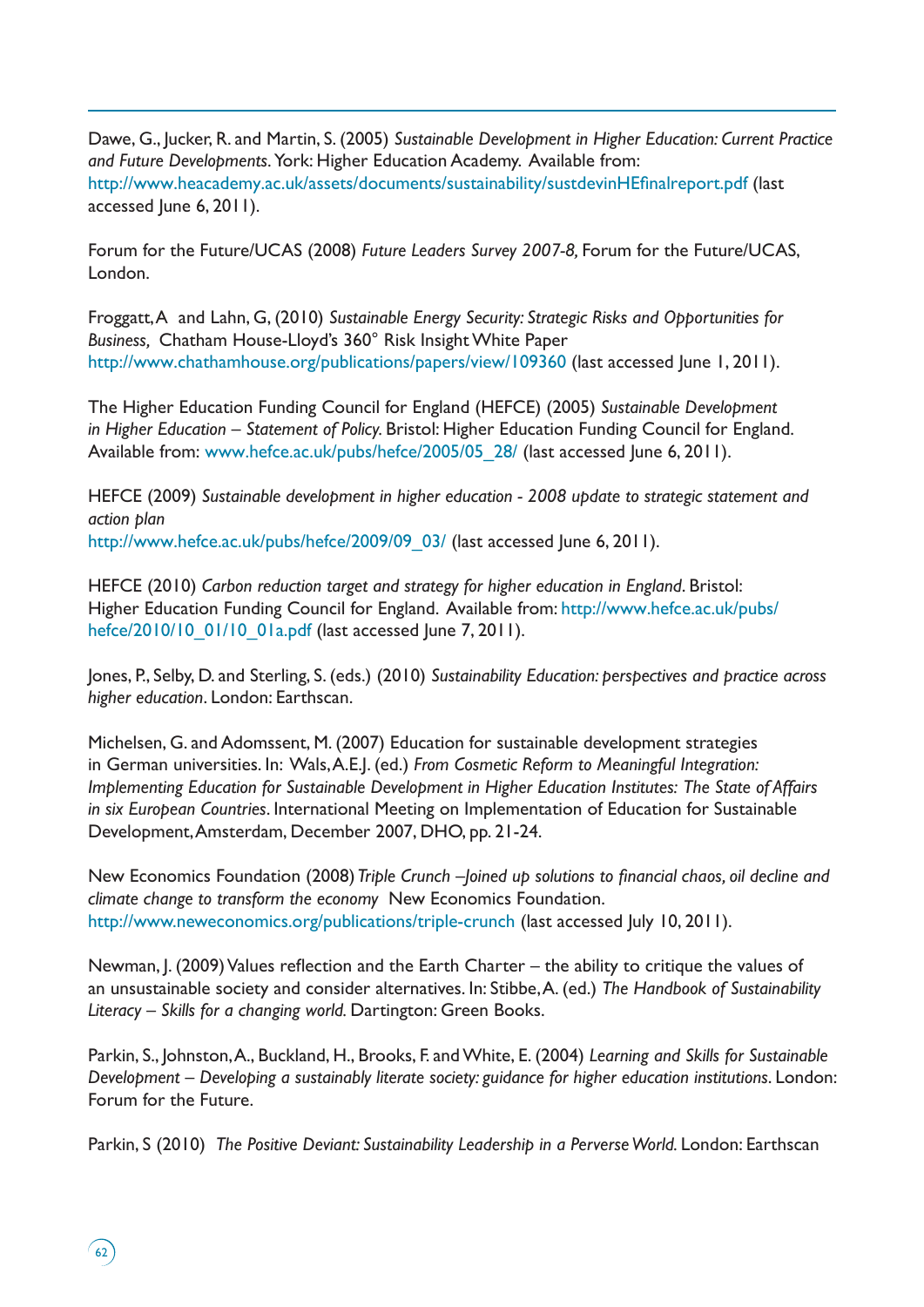Policy Studies Institute, PA Consulting Group and Centre for Research in Education and the Environment (2008) *Strategic Review of Sustainable Development in Higher Education in England.* Bristol: HEFCE. Available from:

http://www.hefce.ac.uk/pubs/rdreports/2008/rd03\_08/ (last accessed May 6, 2011).

Scottish Government (2010) *Learning for Change: Scotland's Action Plan for the Second Half of the UN Decade of Education for Sustainable Development*: http://www.scotland.gov.uk:80/Publications/2010/05/20152453/0 (last accessed July 10, 2011).

Steuer, N. and Marks, N. (2008) *University challenge: Towards a well-being approach to quality in higher education*. London: New Economics Foundation.

Sterling, S. (2004) An analysis of the development of sustainability education internationally: Evolution, interpretation and transformative potential. In: Blewitt, J. and Cullingford, C. (eds.) *The Sustainability Curriculum: The Challenge for Higher Education.* London: Earthscan.

Sterling, S. (ed.) (2008) *Sowing Seeds: How To Make Your Modules A Bit More Sustainability Oriented: A help guide to writing and modifying modules to incorporate sustainability principles*. Plymouth: Centre for Sustainable Futures, Plymouth University. Available from: http://csf.plymouth.ac.uk/files/Sowing%20Seeds%2013%20June%202008.pdf

(last accessed July 10, 2011).

Sustainable Development Education Panel (1988), *First Annual Report 1998/ A Report to DfEE/QCA on Education for Sustainable Development in the Schools Sector from the Panel for Education for Sustainable Development - 14 September 1998,* SDEP/DEFRA

http://webarchive.nationalarchives.gov.uk/20080305115859/http://www.defra.gov.uk/environment/ sustainable/educpanel/1998ar/ann4.htm (last accessed November 11, 2011).

UN Economic and Social Council (2011) *Learning for the future: Competences in Education for Sustainable Development*. UN Economic Commission for Europe Steering Committee on Education for Sustainable Development, document ECE /CEP/AC.13/2011/6. Available from: http://www.unece.org/env/esd/Sixth%20Meeting/Learning%20for%20the%20Future\_%20 Competences%20for%20Educators%20in%20ESD/ECE\_CEP\_AC13\_2011\_6%20 COMPETENCES%20EN.pdf (last accessed July 10, 2011).

UNESCO (undated), *Education for sustainable development,* ESD Information Brief, UNESCO. http://www.unesco.org/education/tlsf/extras/img/DESDbriefWhatisESD.pdf (last accessed November 11, 2011).

UNESCO (undated), *How to implement education for sustainable development,* UNESCO. http://www.unesco.org/en/esd/esd-e-module/a-worldwide-priority/how-to-implement-esd/ (last accessed November 11, 2011).

UNESCO (1997) *Educating for a Sustainable Future,* UNESCO, Paris.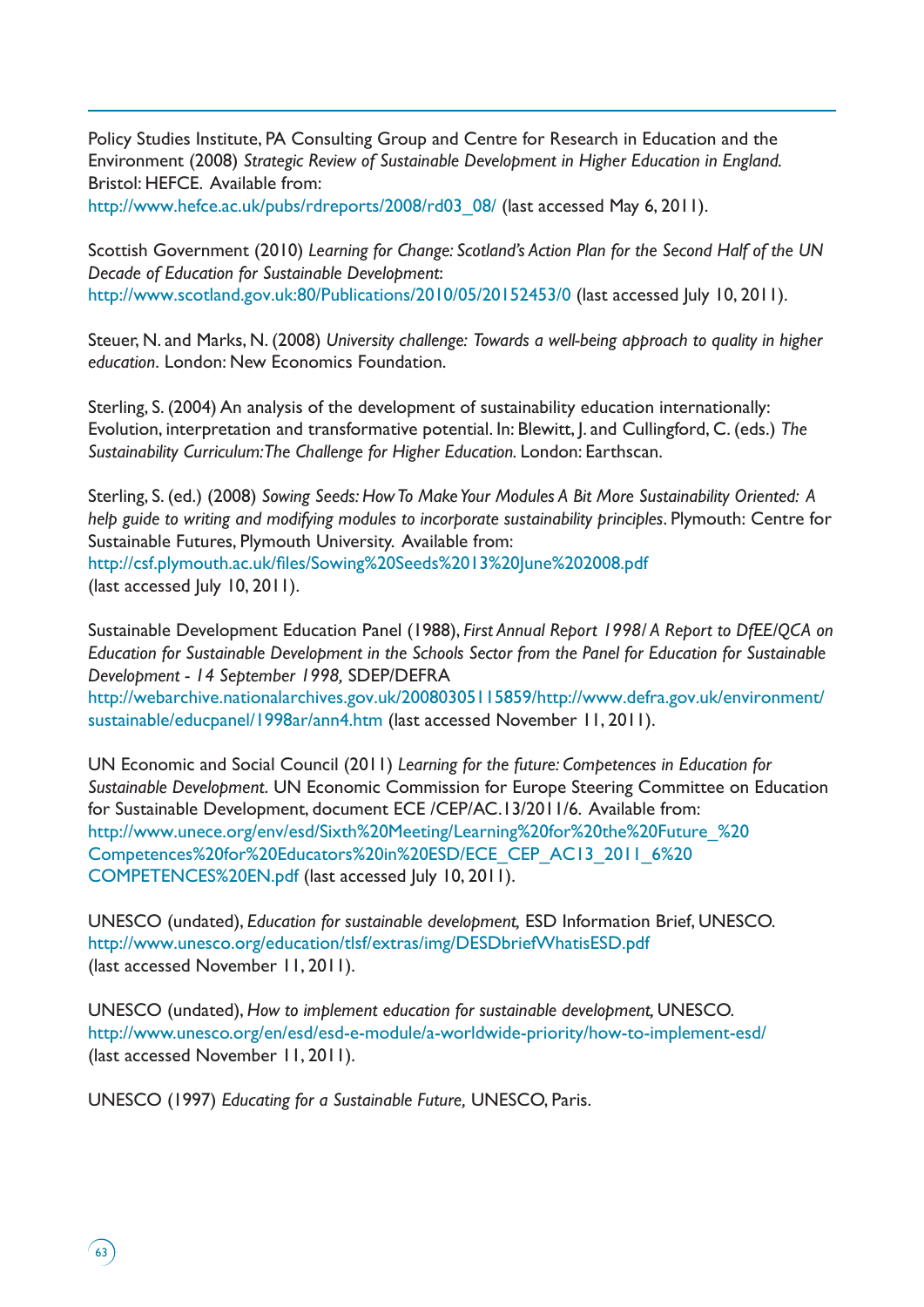Universities that Count (2010) *Universities that Count Annual Report 2009-10*, EAUC, www.eauc.org.uk/.../2009-10 utc full annual report-complete-final (big) (last accessed April 9, 2011).

Universities UK (2009) *A university leaders' statement of intent on sustainable development,* UUK, http://www.eauc.org.uk/universities\_uk\_statement\_of\_intent (last accessed May 6, 2011).

Van den Bor, W., Holen, P., Wals, A. and Filho, W. (2000) *Integrating Concepts of Sustainability into Education for Agriculture and Rural Development*. Frankfurt: Peter Lang.

Welsh Government (2008) *Education for Sustainable Development and Global Citizenship - a strategy for action*,Welsh Government. http://www.esd-wales.org.uk/english/adult/downloads/ESDGC%20strategy-updates%20(e).pdf (last accessed November 11, 2011).

WWF (2010) 2010 Living Planet Report, WWF http://wwf.panda.org/about\_our\_earth/all\_publications/living\_planet\_report/2010\_lpr/ (last accessed November 11, 2011).

 $(64)$ 

**This Framework was written by Professor Stephen Sterling, Centre for Sustainable Futures (CSF), Teaching and Learning Directorate, Plymouth University, on behalf of the Higher Education Academy (HEA).** 

**The assistance of Heather Luna of the HEA ESD Project and of Joanna Blake of CSF with research is gratefully acknowledged. Further, we would like to thank colleagues from the universities of Plymouth, Exeter, Leicester and Bath, and from the Plymouth College of Art, who kindly gave feedback on earlier drafts.**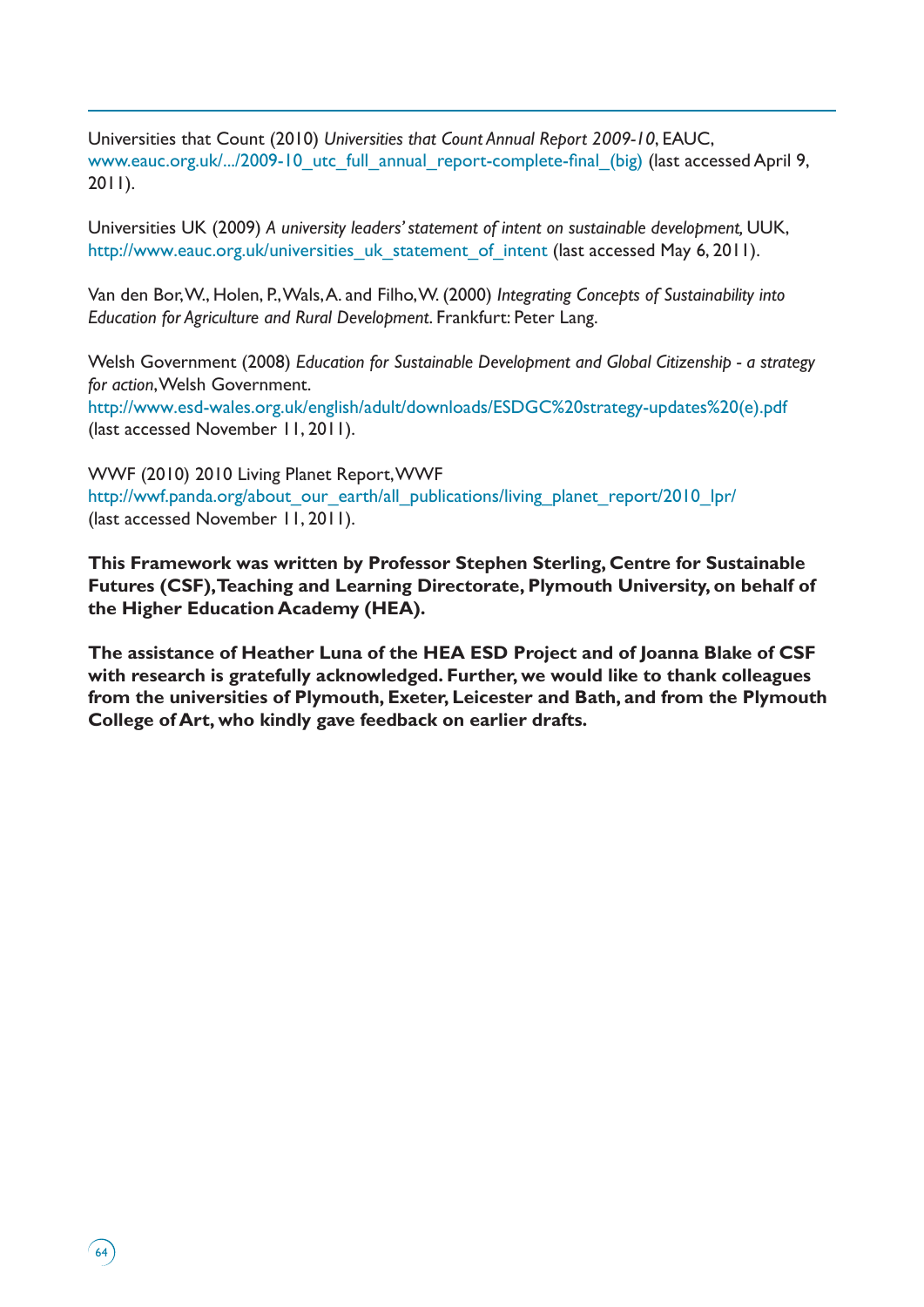# **Appendices**

# **Contents**

 $65)$ 

- 1. Future Fit Framework feedback sheet
- 2. Embedding ESD in the HE curriculum drivers and limiters
- 3. Embedding ESD in the curriculum tactics and ideas
- 4. The University of Melbourne Graduate Attributes Statement
- 5. Indicative list of sustainability concepts
- 6. A basic ESD audit tool
- 7. The Higher Education Academy's work in education for sustainable development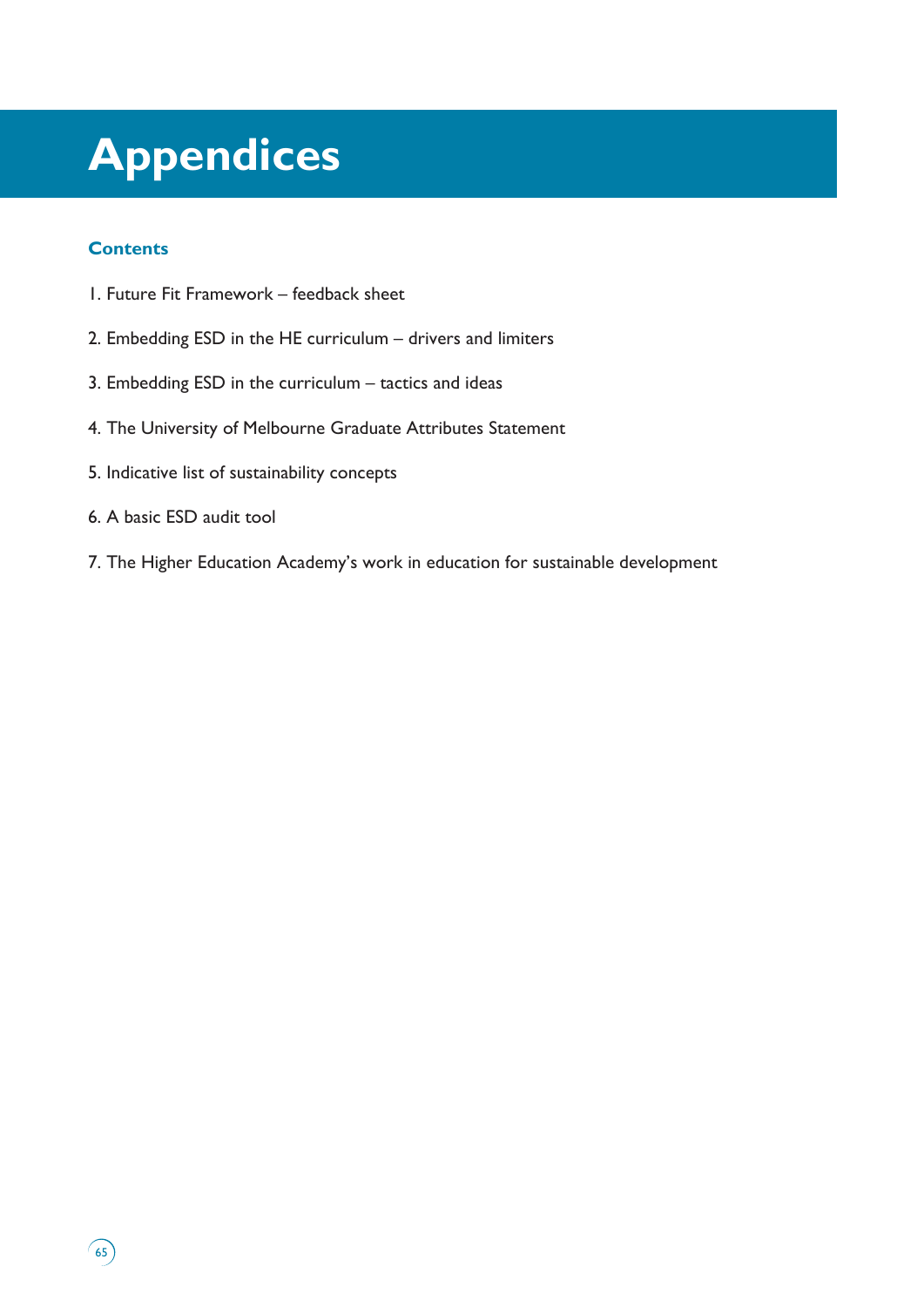# **1 Future Fit Framework – feedback sheet**

*Your feedback on this Framework is very much welcomed and will help us improve it. Please scan, or request a Word version from sustainability@heacademy.ac.uk.* 

1. The Framework fills a gap in the literature on how to implement sustainability education

| <b>Strongly agree</b>                                                  | <b>Agree</b> | <b>Neutral</b> | reflect rancework mis a gap in the literature on now to implement sustainability coutation<br><b>Disagree</b> | <b>Strongly disagree</b> |
|------------------------------------------------------------------------|--------------|----------------|---------------------------------------------------------------------------------------------------------------|--------------------------|
|                                                                        |              |                |                                                                                                               |                          |
|                                                                        |              |                |                                                                                                               |                          |
|                                                                        |              |                |                                                                                                               |                          |
| 2. The Framework is informative                                        |              |                |                                                                                                               |                          |
| <b>Strongly agree</b>                                                  | <b>Agree</b> | <b>Neutral</b> | <b>Disagree</b>                                                                                               | <b>Strongly disagree</b> |
|                                                                        |              |                |                                                                                                               |                          |
| 3. The Framework is/will be useful to me                               |              |                |                                                                                                               |                          |
| <b>Strongly agree</b>                                                  | <b>Agree</b> | <b>Neutral</b> | <b>Disagree</b>                                                                                               | <b>Strongly disagree</b> |
|                                                                        |              |                |                                                                                                               |                          |
| 4. The Framework is/will be useful in introducing ESD to my colleagues |              |                |                                                                                                               |                          |
| <b>Strongly agree</b>                                                  | <b>Agree</b> | <b>Neutral</b> | <b>Disagree</b>                                                                                               | <b>Strongly disagree</b> |
| 5. The Framework doesn't cover all the areas it should                 |              |                |                                                                                                               |                          |
| <b>Strongly agree</b>                                                  | <b>Agree</b> | <b>Neutral</b> | <b>Disagree</b>                                                                                               | <b>Strongly disagree</b> |
| 6. The Framework is easy to navigate                                   |              |                |                                                                                                               |                          |
| <b>Strongly agree</b>                                                  | <b>Agree</b> | <b>Neutral</b> | <b>Disagree</b>                                                                                               | <b>Strongly disagree</b> |
| Please elaborate if you wish                                           |              |                |                                                                                                               |                          |
|                                                                        |              |                |                                                                                                               |                          |
|                                                                        |              |                |                                                                                                               |                          |
|                                                                        |              |                |                                                                                                               |                          |
|                                                                        |              |                |                                                                                                               |                          |

Thank you very much for completing this feedback form. Please copy into an email and send to sustainability@heacademy.ac.uk.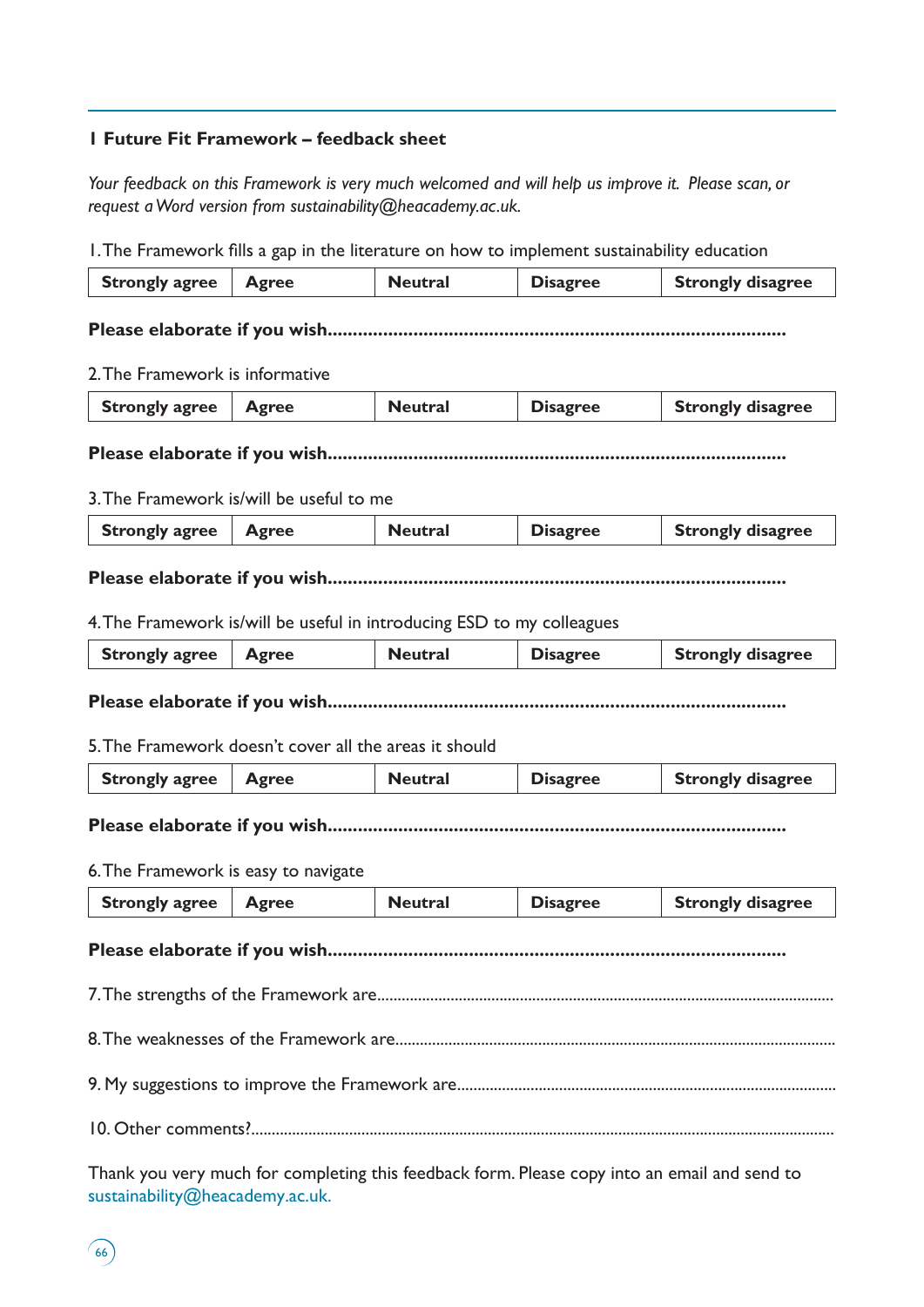# **2 Embedding ESD in the HE curriculum – drivers and limiters**

| <b>Drivers</b>                                                                  | <b>Limiting Factors</b> |                                                                                |  |
|---------------------------------------------------------------------------------|-------------------------|--------------------------------------------------------------------------------|--|
| Government legislation and coalition<br>targets                                 |                         | Lack of clarity regarding meaning and<br>importance of ESD                     |  |
| <b>Funding Council mandates</b><br>Economic climate - drive for low             | ۰                       | Lack of clarity regarding implications for<br>curriculum                       |  |
| carbon economy and green jobs                                                   |                         | Apprehension by academics regarding<br>taking on areas beyond comfort zone     |  |
| Growing demand from employers for<br>sustainability related skills              |                         | and lack of holistic perspectives                                              |  |
| Financial benefits from resource<br>efficiencies                                | -                       | Silo structures reduce communication<br>Costs of changes and financial climate |  |
| Global challenge and moral imperatives<br>- contribution of HE to secure future | ÷                       | Doubts by senior management about<br>stability of Funding Council/Government   |  |
| Student demand for sustainability<br>dimension in HE including CSR and          |                         | policy and of 'demand' regarding<br>sustainability provision                   |  |
| courses<br>Research focus on rising sustainability                              |                         | Pragmatic/immediate employability<br>issues                                    |  |
| issues                                                                          |                         | Lack of staff expertise                                                        |  |
| University strategy (where it features)                                         |                         | Lack of staff time and incentives                                              |  |
| <b>Carbon Reduction Commitment and</b><br>fear of fines                         |                         | Lack of leadership and short-termism                                           |  |
|                                                                                 |                         | Dominance of disciplinarity                                                    |  |
| Increasing pool of committed<br>individuals                                     | ÷                       | Timescale of programme change and<br>validations                               |  |
| Increasing pool of accessible experience                                        | -                       | Perception: uninterest by students, and                                        |  |
| Well-functioning ESD networks                                                   |                         | questioning of academic legitimacy by                                          |  |
| Greening of estates encourages<br>curriculum response                           |                         | academics<br>Inertia                                                           |  |
| Level of sustainability awareness among<br>school leavers/university entrants   |                         | Minority of professional bodies stipulate<br>sustainability content            |  |
| Professional bodies interest where<br>applicable                                |                         | Relative lack of QAA benchmarks                                                |  |
| International initiatives (e.g. UN Decade<br>of ESD) and best practice          |                         |                                                                                |  |

Based on workshop 'The Role of Curriculum in Institutional Change' at *Tomorrow's Sustainable Universities,* University of Bradford, 15-16 July 2010.

 $\binom{67}{ }$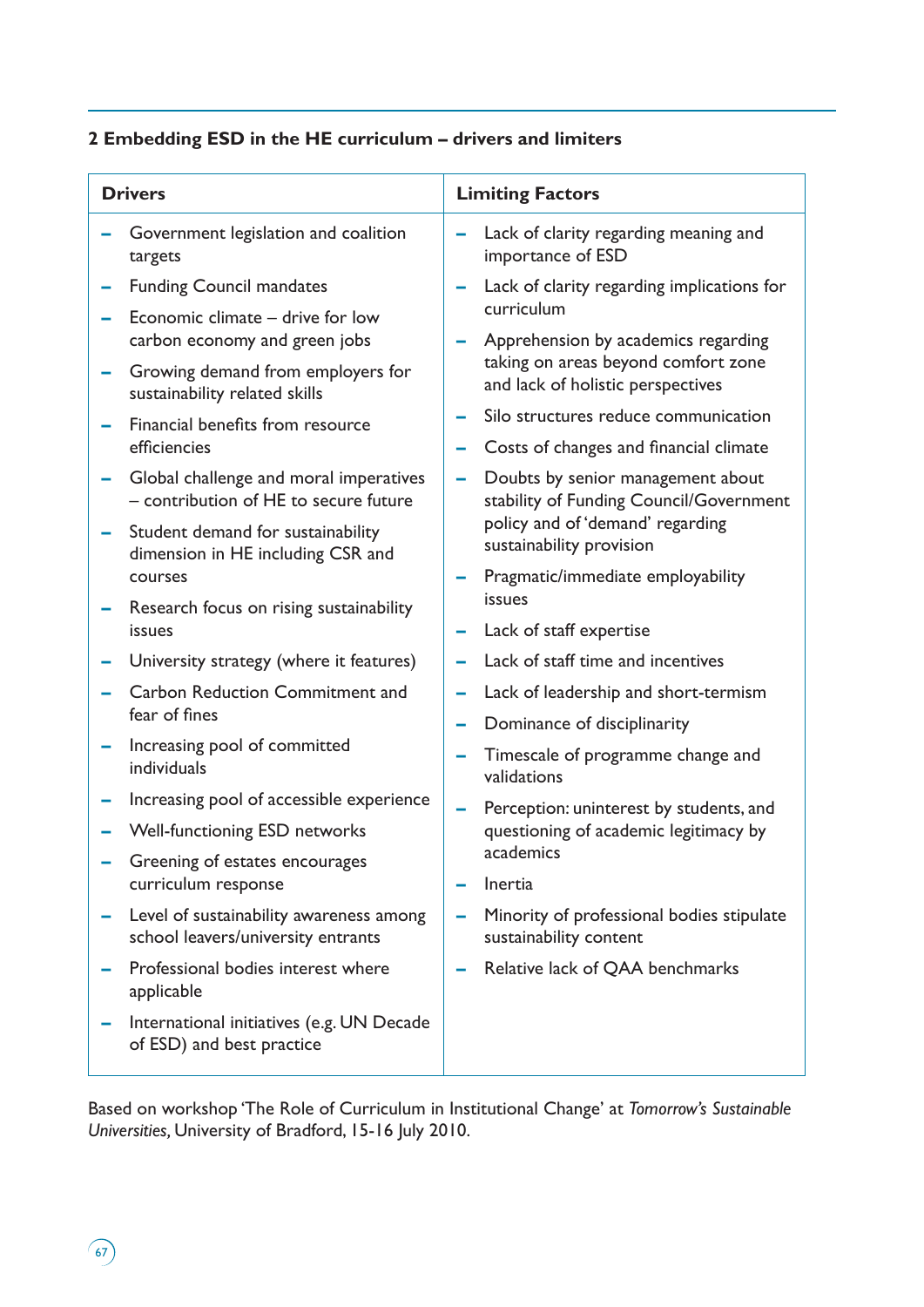# **3 Embedding ESD in the curriculum – tactics and ideas**

|               | <b>Short term</b>                                                                                                                                                                           | <b>Medium term</b>                                                                                                                                               | Longer term                                                                                                                                   |
|---------------|---------------------------------------------------------------------------------------------------------------------------------------------------------------------------------------------|------------------------------------------------------------------------------------------------------------------------------------------------------------------|-----------------------------------------------------------------------------------------------------------------------------------------------|
| Easy/low risk | Hold awareness-<br>raising, well-<br>publicised events or<br>seminars<br>Harness third-<br>year students to<br>come up with<br>ideas for campus<br>developments<br>Develop business<br>case | Set up projects that<br>showcase good<br>practice<br>Link carbon<br>management<br>strategies to<br>curriculum<br>Develop<br>sustainability<br>student placements | Host 'green lunches'<br>to encourage informal<br>discussions<br>Use knowledge<br>transfer to validate<br>academic legitimacy of<br><b>ESD</b> |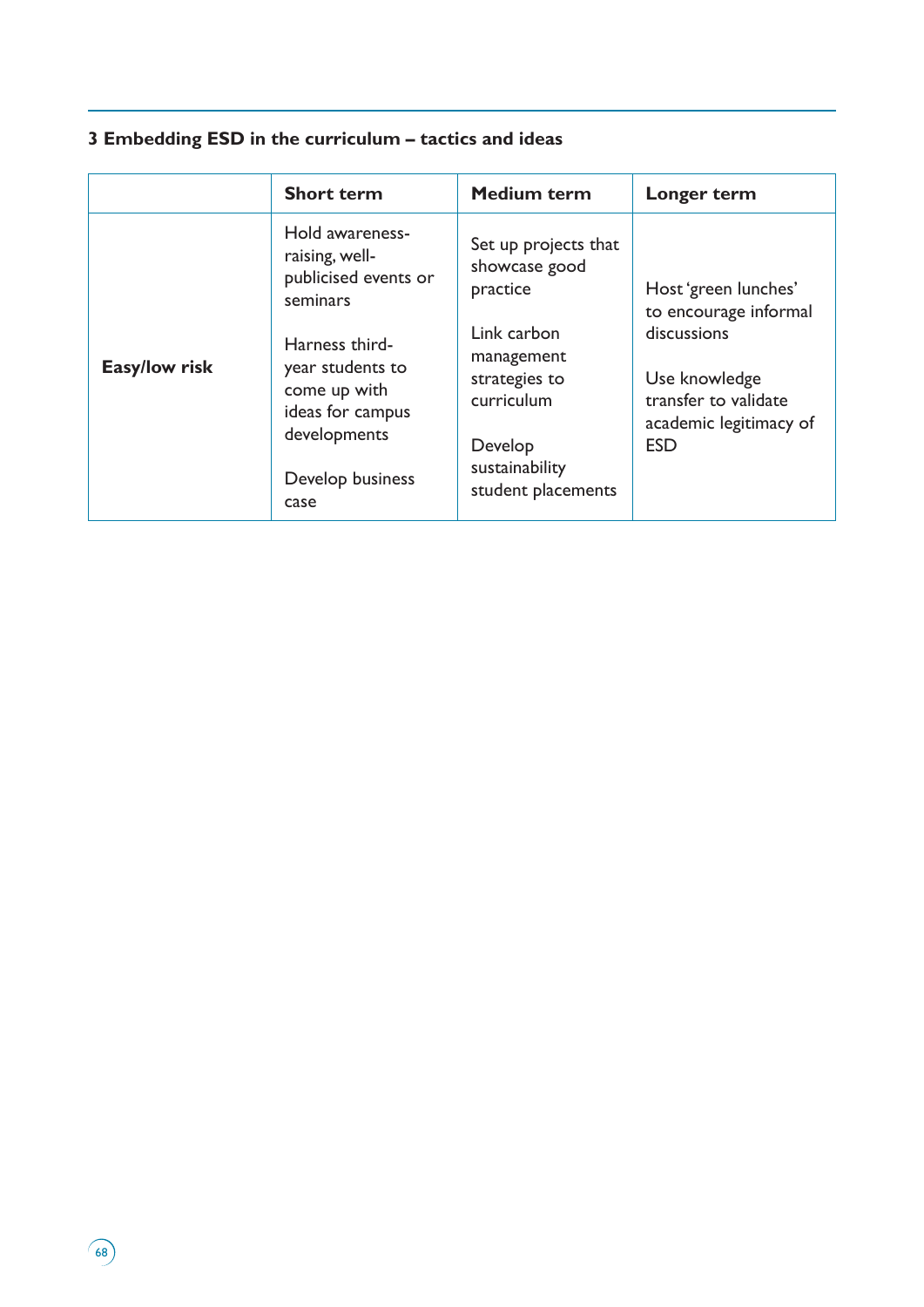|                                              | <b>Short term</b>                                                                                                                                                                            | <b>Medium term</b>                                                                                                                                                                                                                                                                                                                                                                                                                                              | Longer term                                                                                                                                                                                                               |
|----------------------------------------------|----------------------------------------------------------------------------------------------------------------------------------------------------------------------------------------------|-----------------------------------------------------------------------------------------------------------------------------------------------------------------------------------------------------------------------------------------------------------------------------------------------------------------------------------------------------------------------------------------------------------------------------------------------------------------|---------------------------------------------------------------------------------------------------------------------------------------------------------------------------------------------------------------------------|
| <b>Moderate</b><br>difficulty/medium<br>risk | Provide workshops<br>for academics with<br>support from senior<br>management to<br>develop creative<br>thinking<br>Develop curriculum<br>audit<br>Research student/<br>staff attitudes to SD | Get senior<br>management<br>explicit support<br>- energise the<br>'champions'<br>Engage with<br>external<br>stakeholders-<br>e.g. interested<br>employers<br>Be aware and<br>work on 'the<br>hidden curriculum'<br>regarding<br>consistency with<br>taught curriculum<br>Construct staff<br>development<br>programme on<br><b>ESD</b> themes<br>Use student<br>placements to<br>work on ESD/SD<br>projects<br>'Walk the talk'<br>regarding campus<br>operations | Develop links and<br>synergies with other<br>agendas: employability;<br>enterprise;<br>internationalisation;<br>corporate social<br>responsibility; research<br>profile, etc.<br>Build into research<br>impact statements |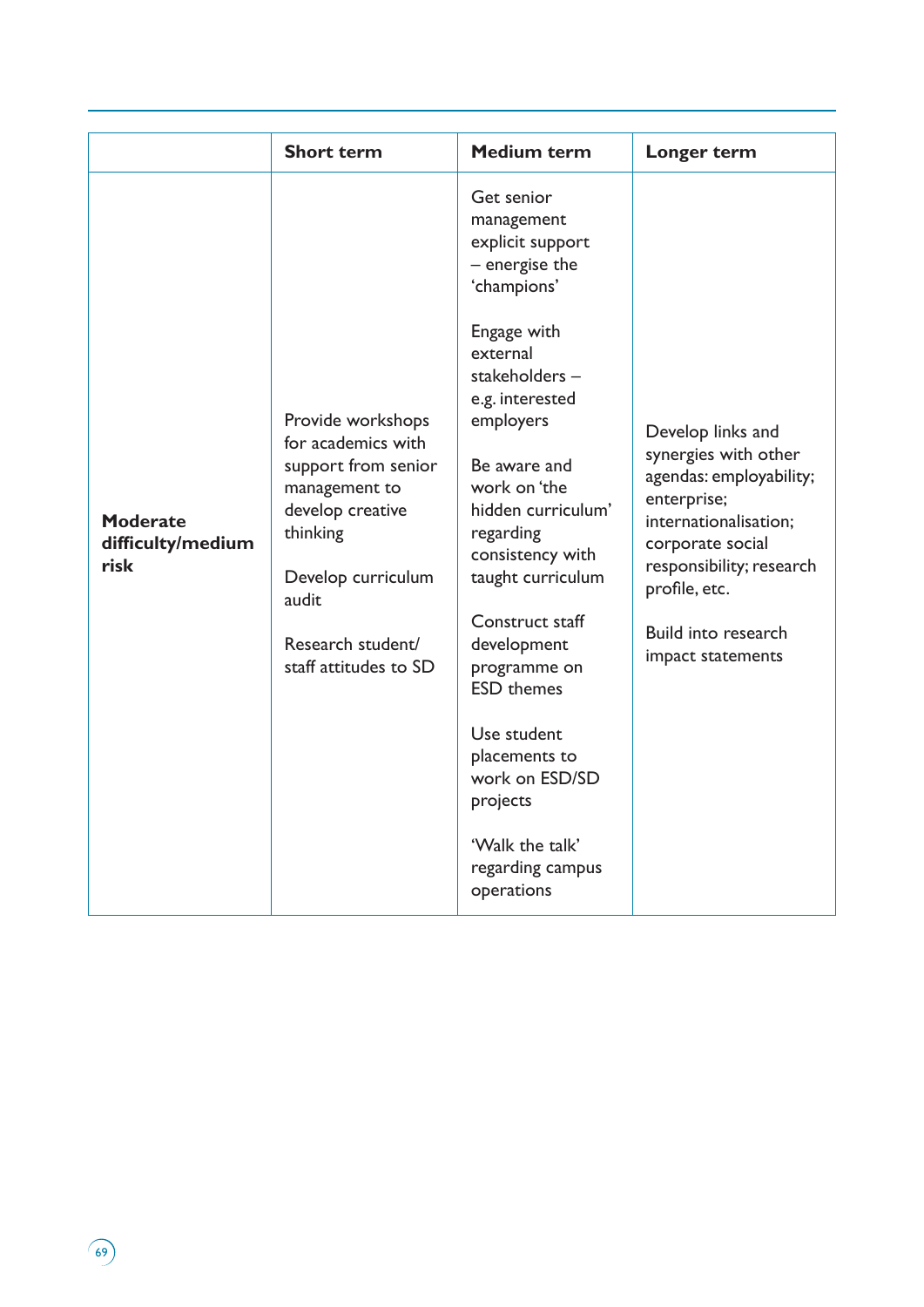|                       | <b>Short term</b> | <b>Medium term</b>                                                                                                                                   | Longer term                                                                                                                       |
|-----------------------|-------------------|------------------------------------------------------------------------------------------------------------------------------------------------------|-----------------------------------------------------------------------------------------------------------------------------------|
|                       |                   | <b>Build ESD into</b><br>institutional<br>strategies and<br>policies including<br>teaching and<br>learning                                           |                                                                                                                                   |
|                       |                   | Build sustainability<br>literacy into PDP<br>and graduate<br>attributes policy                                                                       | Facilitate links with<br>schools to enable ideas<br>around SD to develop                                                          |
| Harder/higher<br>risk |                   | Recycle funds saved<br>from sustainability<br>initiatives (e.g.<br><b>Carbon Reduction</b><br>Commitment) to<br><b>ESD</b> curriculum<br>development | Link programme<br>review and course<br>approvals to<br>sustainability criteria<br>Link appointments to<br>sustainability criteria |
|                       |                   | Allocate time<br>and support<br>for curriculum<br>development<br>around ESD                                                                          |                                                                                                                                   |

Based on workshop 'The Role of Curriculum in Institutional Change' at *Tomorrow's Sustainable Universities,* University of Bradford, 15-16 July 2010.

 $\sqrt{70}$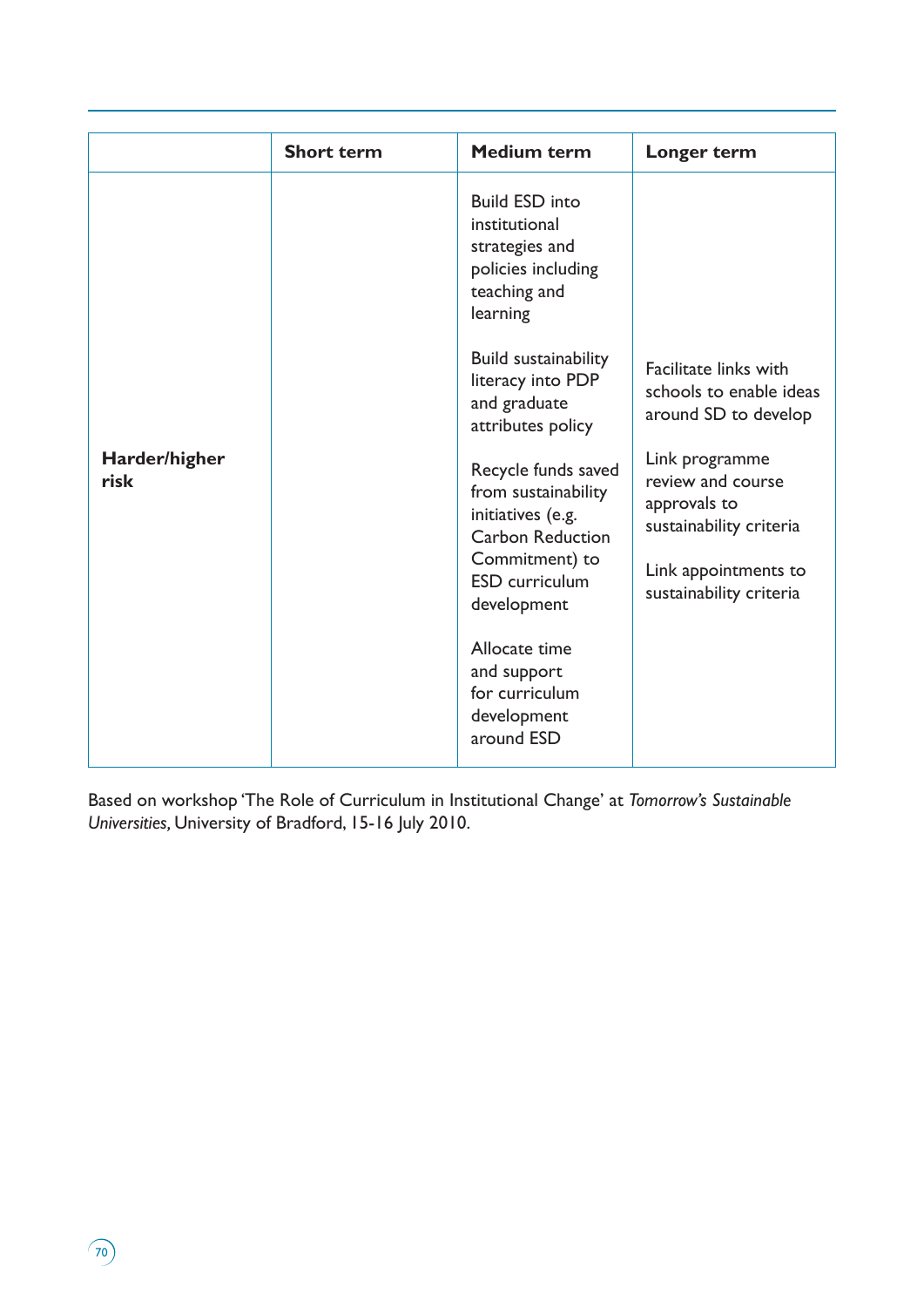## **4 The University of Melbourne Graduate Attributes Statement**

The Melbourne Experience enables our graduates to become:

# **Academically excellent:**

- **–** have a strong sense of intellectual integrity and the ethics of scholarship
- **–** have in-depth knowledge of their specialist discipline(s)
- **–** reach a high level of achievement in writing, generic research activities, problem-solving and communication
- **–** be critical and creative thinkers, with an aptitude for continued self-directed learning
- **–** be adept at learning in a range of ways, including through information and communication technologies

## **Knowledgeable across disciplines:**

- **–** examine critically, synthesise and evaluate knowledge across a broad range of disciplines
- **–** expand their analytical and cognitive skills through learning experiences in diverse subjects
- **–** have the capacity to participate fully in collaborative learning and to confront unfamiliar problems
- **–** have a set of flexible and transferable skills for different types of employment

## **Leaders in communities:**

 $\sqrt{71}$ 

- **–** initiate and implement constructive change in their communities, including professions and workplaces
- **–** have excellent interpersonal and decision-making skills, including an awareness of personal strengths and limitations
- **–** mentor future generations of learners
- **–** engage in meaningful public discourse, with a profound awareness of community needs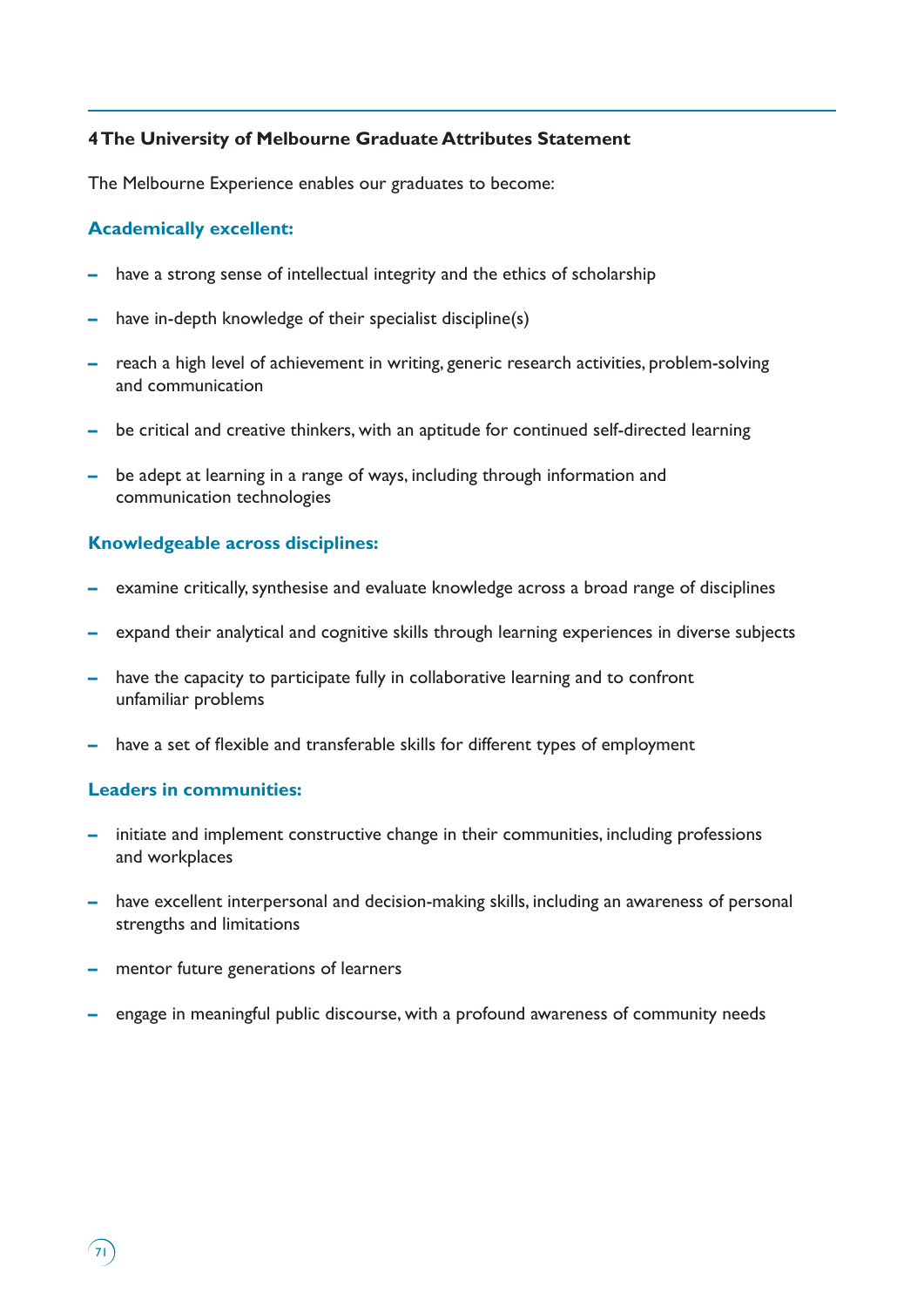# **Attuned to cultural diversity:**

- **–** value different cultures
- **–** be well-informed citizens able to contribute to their communities wherever they choose to live and work
- **–** have an understanding of the social and cultural diversity in our community
- **–** respect indigenous knowledge, cultures and values

# **Active global citizens:**

 $\binom{7}{2}$ 

- **–** accept social and civic responsibilities
- **–** be advocates for improving the sustainability of the environment
- **–** have a broad global understanding, with a high regard for human rights, equity and ethics

See: http://www.qmul.ac.uk/docs/gacep/44631.pdf.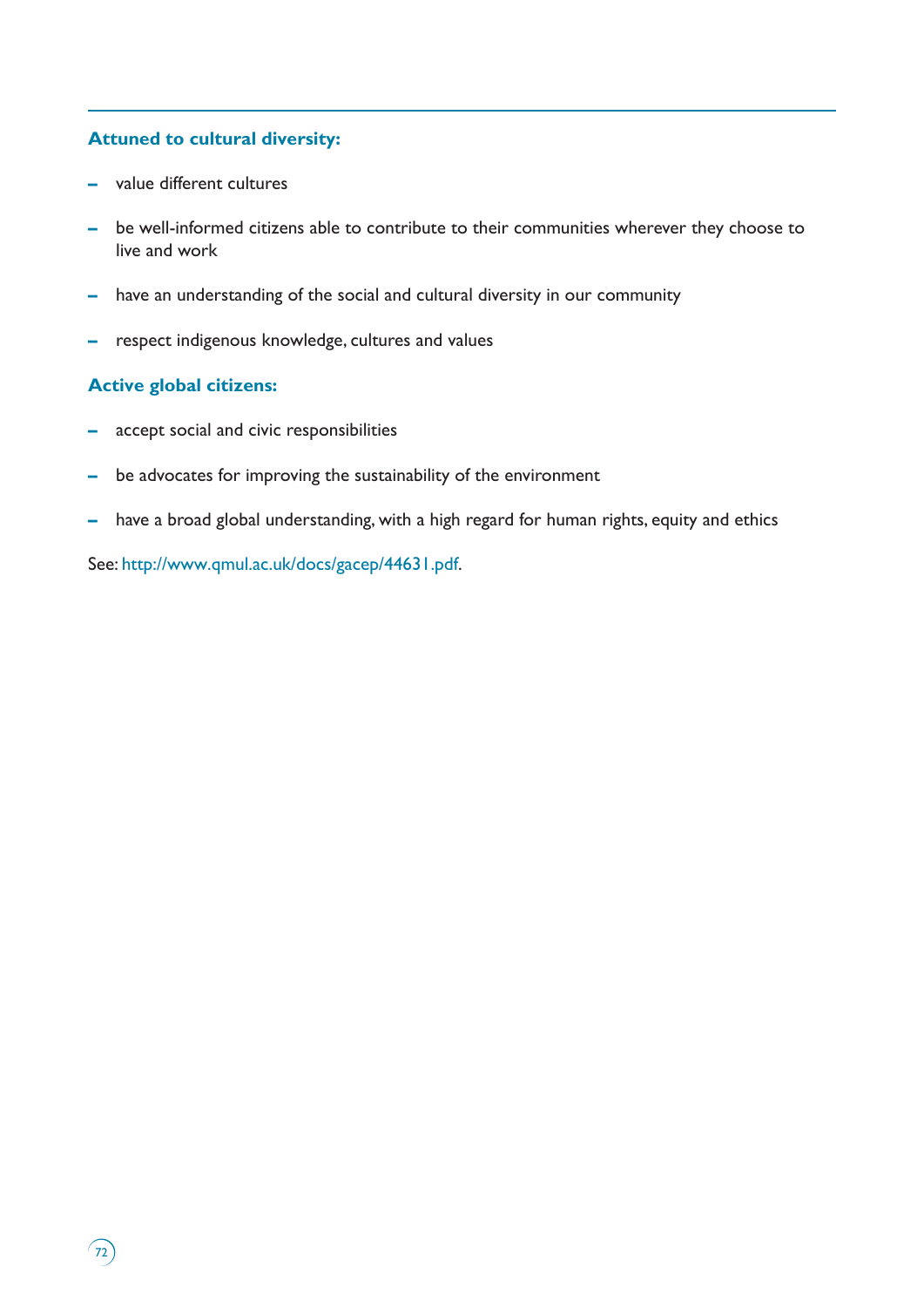# **5 Indicative list of sustainability concepts**

In no particular order ... (see also Section 7.2 'Values' in the main guide):

| Carrying capacity           | Environmental law         | <b>Biodiversity</b>         |
|-----------------------------|---------------------------|-----------------------------|
| Biocapacity                 | Climate change            | Population                  |
| Ecosystem health            | Green transport           | Millennium Development      |
| Ecological footprint        | Low carbon economy        | goals                       |
| Carbon footprint            | Energy descent            | Participative democracy     |
| Corporate social            | Renewable and non-        | Social inclusion            |
| responsibility              | renewable energy          | Meeting needs locally       |
| Sustainable economies       | Sustainable construction  | Sustainable and transition  |
| <b>Environmental limits</b> | Natural resource and full | communities                 |
| Sustainable consumption     | cost accounting           | Sustainable systems         |
| Cultural diversity          | Adaptive management       | Resilience                  |
| Global citizenship          | Eco efficiency            | Health and well-being       |
| Social and environmental    | Waste and pollution       | Ethical trading and         |
| justice                     | Community regeneration    | investment                  |
| Ecological design           | Human rights              | Social and natural capitals |
| Sustainable food and        |                           | <b>Futures scenarios</b>    |
| farming                     |                           |                             |

List developed by Centre for Sustainable Futures, Plymouth University, UK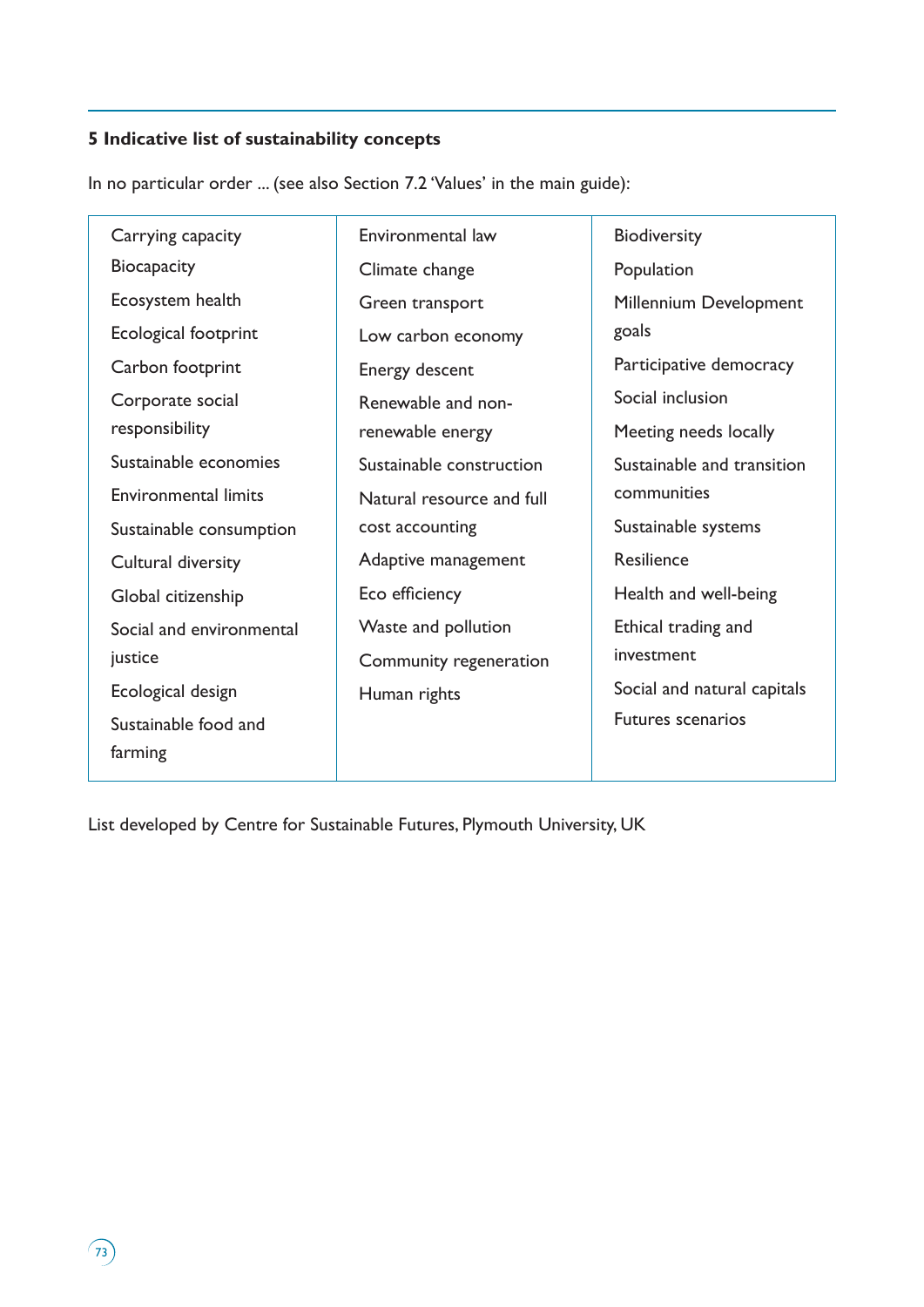### **6 A basic ESD audit tool**

*Reproduced with the permission of GEES, the HEA Subject Centre for Geography, Earth and Environmental Sciences (*http://www.gees.ac.uk).

Listed below are some questions that may help you to assess how effectively sustainable development (SD) issues are addressed in your institution and, most especially, within your course(s).

Score 2 for strongly achieved, 1 for satisfactory and 0 for not achieved. Use 'DK' if you are not sure of the answer.

- 1. Does contributing to SD feature in your institution's mission/values statement or corporate plan?
- 2. Does the institution have a sustainability strategy?
- 3. Does ESD feature in the institution's L&T strategy?
- 4. Does the development of students' 'sustainability literacy' (or something similar) feature in your programmes' aims?
- 5. Has your course team discussed which SD issues should be addressed and where within the programme?
- 6. Do students in practice learn about the key SD issues?
- 7. Has SD/ESD been 'mapped' across the curriculum?
- 8. Do issues of global citizenship feature in the curriculum?
- 9. Are university and local community SD issues featured?
- 10. Is ESD addressed through your PDP system?
- 11. Does ESD play a part in field and project work?
- 12. Are students encouraged to undertake SD volunteering?
- 13. Would your students know how to help 'green' an organisation?
- 14. Would they know how to assess and reduce their own 'footprint'?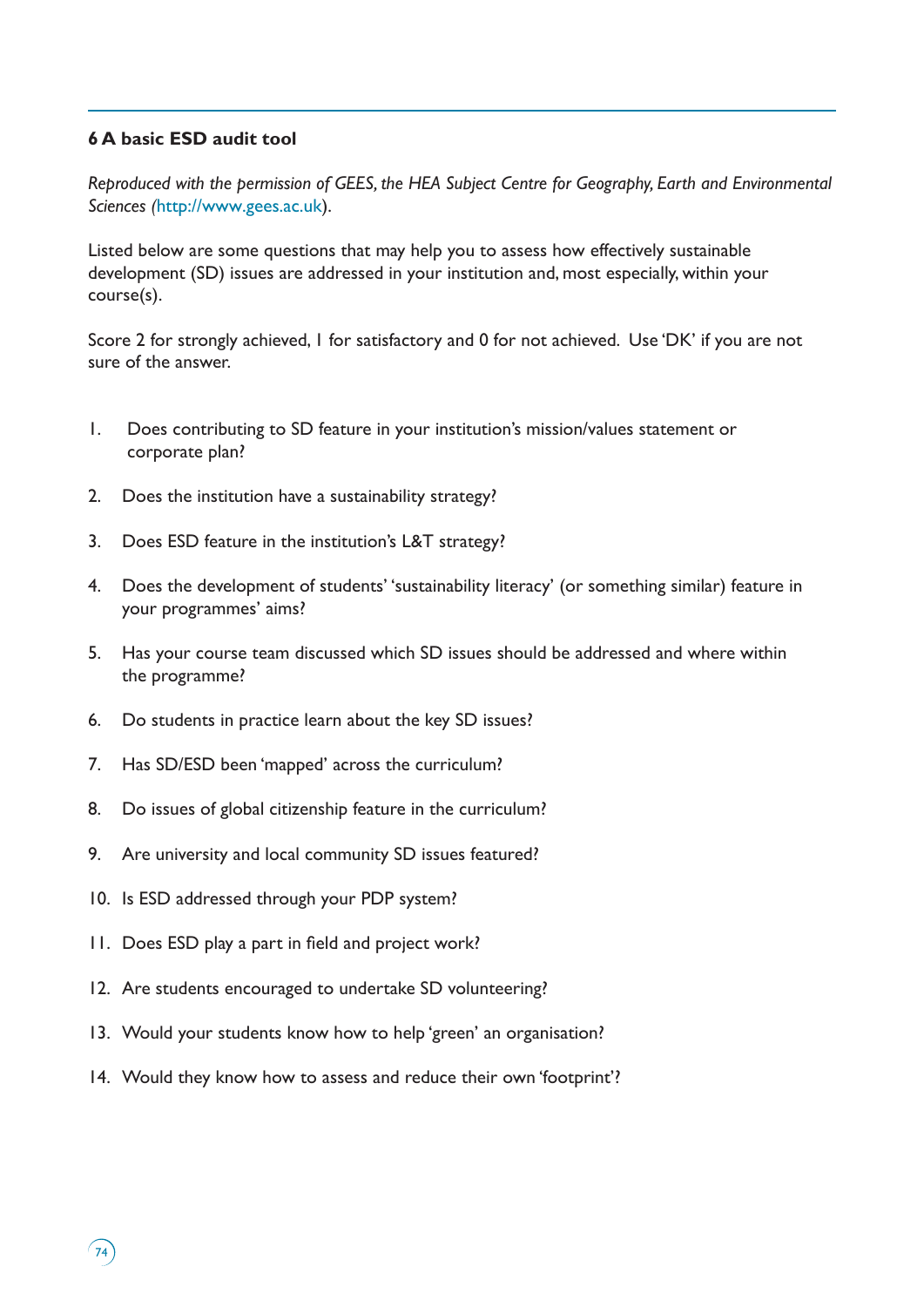### **7 The Higher Education Academy's work in education for sustainable development**

The Higher Education Academy (HEA) has been supporting the sector in ESD since the beginning of the UN Decade for ESD. Our vision for the sector is that:

*Institutions and subject communities develop curricula and pedagogy that enhance graduates' capabilities to contribute to sustainable and just societies.*

Our mission to achieve this vision is "to provide strategic leadership for ESD in the HE sector".

Higher education can help students in many ways: through research-teaching linkages, interdisciplinary approaches to the undergraduate curriculum, developing graduate attributes such as global citizenship, through student engagement and empowerment and the quality agenda.

The principal aims of the HEA's work are:

- 1. To make a leading contribution to evidence-informed development of ESD policy and practiceacross the HE sector.
- 2. To build capacity among individuals, subject communities and institutions to embed ESD in curricula and pedagogy and support strategic change across the HE sector.
- 3. To develop strategic and operational partnerships with key stakeholders across professional, business and community sectors.
- 4. To stimulate the dissemination of ESD policy, research and practice across HE and the professions.

We work in partnership with a number of key stakeholders and organisations including Government, Funding Councils, National Union of Students (NUS), the Environmental Association for Universities and Colleges (EAUC), college and schools sectors, as well as HEIs, their staff and students.

See: http://www.heacademy.ac.uk/ourwork/teachingandlearning/sustainability.

An interactive online version of the Framework is made up of a series of video clips which show Stephen Sterling, the author of the Framework, explaining key aspects of it. You can also watch feedback from two workshops on what colleagues thought of the Framework.

See: http://xerte5.techdis.palepurple.co.uk/play\_8655

 $75$ 

**Produced by the Centre for Sustainable Futures, Teaching and Learning Directorate, Plymouth University, for the Higher Education Academy. July 2011**